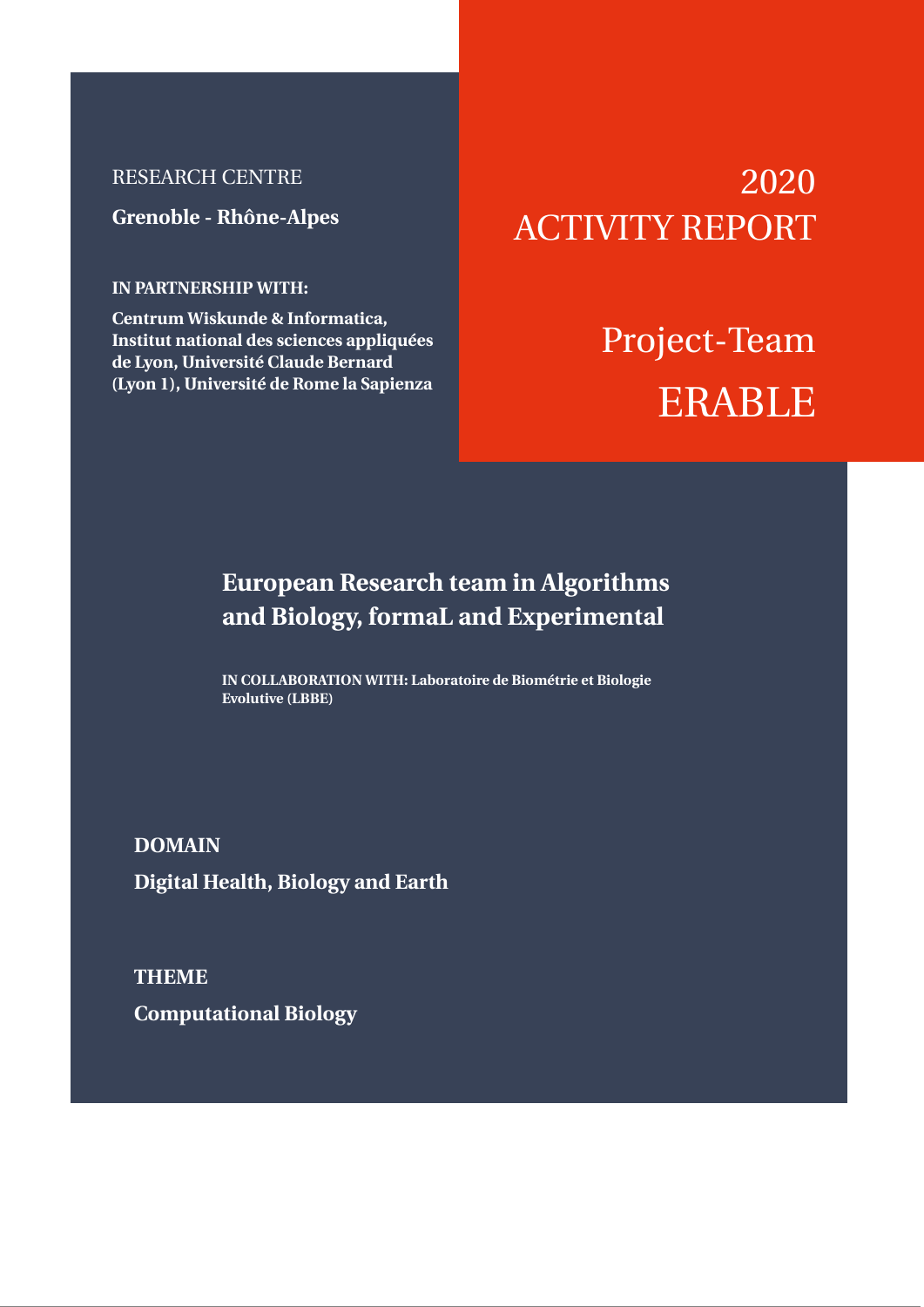# **Contents**

| <b>Project-Team ERABLE</b> |     |                                                                          |                               |  |
|----------------------------|-----|--------------------------------------------------------------------------|-------------------------------|--|
|                            |     | 1 Team members, visitors, external collaborators                         | $\mathbf{2}$                  |  |
|                            |     | 2 Overall objectives                                                     | 3                             |  |
| 3                          |     | <b>Research program</b>                                                  | 3<br>3<br>5                   |  |
|                            |     | <b>4</b> Application domains                                             | 7<br>7                        |  |
| 5.<br>6                    |     | Social and environmental responsibility<br><b>Highlights of the year</b> | 7<br>$\overline{7}$<br>7<br>8 |  |
| 7.                         |     | <b>New software and platforms</b>                                        | 8                             |  |
|                            |     |                                                                          | 8<br>8<br>8                   |  |
|                            |     | 7.1.4                                                                    | 9<br>9                        |  |
|                            |     | 7.1.5                                                                    | 9<br>10                       |  |
|                            |     | 7.1.8                                                                    | 10<br>10<br>10                |  |
|                            |     | 7.1.9                                                                    | 11<br>11                      |  |
|                            |     |                                                                          | 11<br>11                      |  |
|                            |     |                                                                          | 12                            |  |
|                            |     |                                                                          | 13<br>13                      |  |
|                            |     |                                                                          | 13<br>13                      |  |
|                            |     |                                                                          | 14<br>14                      |  |
|                            |     |                                                                          | 14<br>15<br>15                |  |
|                            |     |                                                                          | 15<br>15                      |  |
|                            |     |                                                                          | 15<br>16                      |  |
|                            | 7.2 |                                                                          | 16                            |  |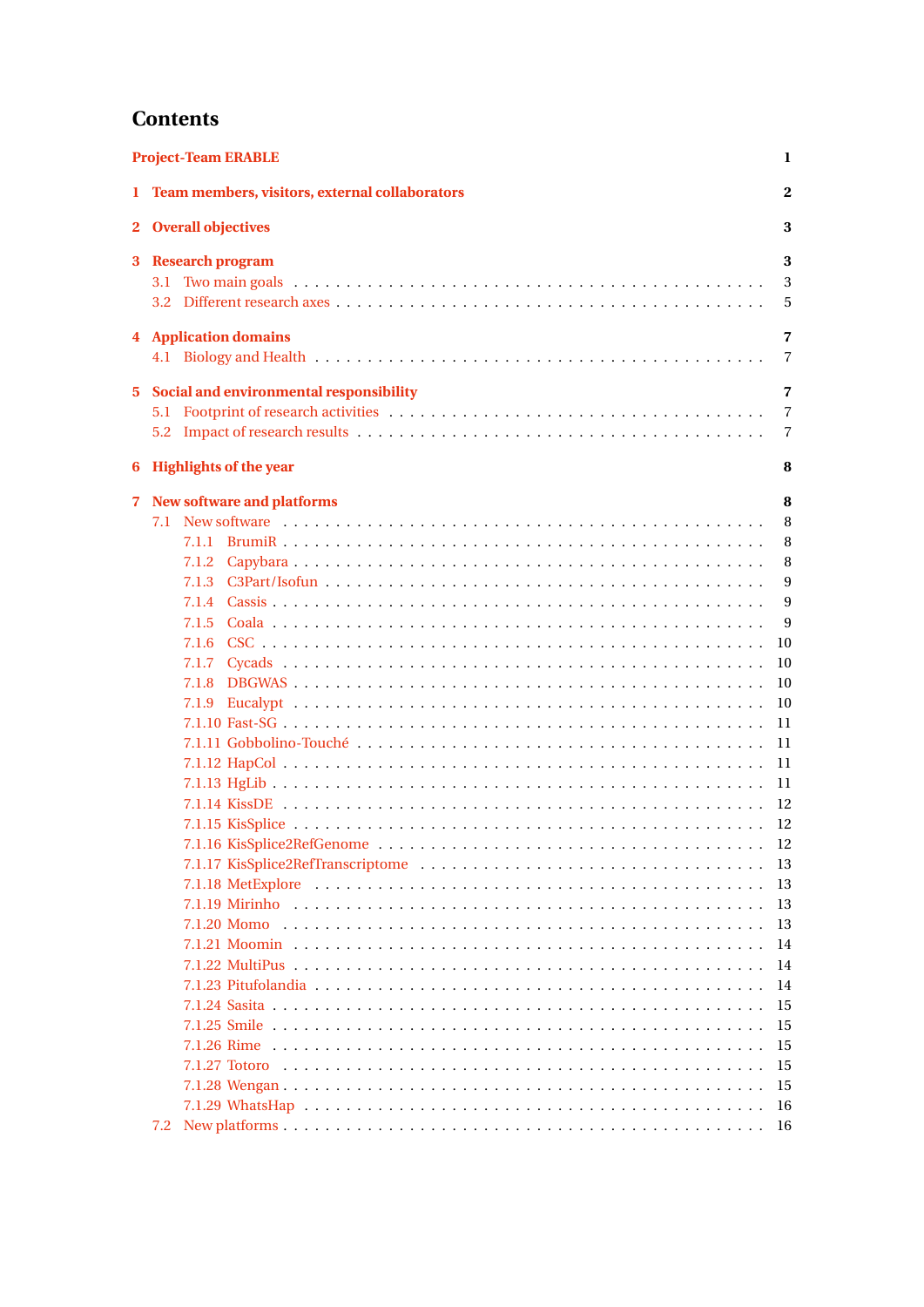| <b>New results</b><br>8                                                |  | 16 |  |  |
|------------------------------------------------------------------------|--|----|--|--|
|                                                                        |  | 16 |  |  |
| 8.2                                                                    |  | 17 |  |  |
| 8.3                                                                    |  | 19 |  |  |
|                                                                        |  | 20 |  |  |
|                                                                        |  | 21 |  |  |
| <b>Bilateral contracts and grants with industry</b><br>9               |  | 22 |  |  |
| 9.1                                                                    |  | 22 |  |  |
| 9.2                                                                    |  |    |  |  |
| <b>10 Partnerships and cooperations</b><br>22                          |  |    |  |  |
|                                                                        |  | 22 |  |  |
| 10.1.1 Inria Associate Team not involved in an Inria International Lab |  | 22 |  |  |
|                                                                        |  | 24 |  |  |
|                                                                        |  | 24 |  |  |
|                                                                        |  | 24 |  |  |
|                                                                        |  | 24 |  |  |
|                                                                        |  | 25 |  |  |
|                                                                        |  | 25 |  |  |
|                                                                        |  | 25 |  |  |
|                                                                        |  | 25 |  |  |
|                                                                        |  | 25 |  |  |
|                                                                        |  | 25 |  |  |
|                                                                        |  | 27 |  |  |
|                                                                        |  | 27 |  |  |
| <b>11 Dissemination</b><br>28                                          |  |    |  |  |
|                                                                        |  | 28 |  |  |
|                                                                        |  | 28 |  |  |
|                                                                        |  | 29 |  |  |
|                                                                        |  | 29 |  |  |
|                                                                        |  | 30 |  |  |
|                                                                        |  | 30 |  |  |
|                                                                        |  | 30 |  |  |
|                                                                        |  | 30 |  |  |
|                                                                        |  | 31 |  |  |
|                                                                        |  | 32 |  |  |
| <b>12 Scientific production</b><br>32                                  |  |    |  |  |
|                                                                        |  |    |  |  |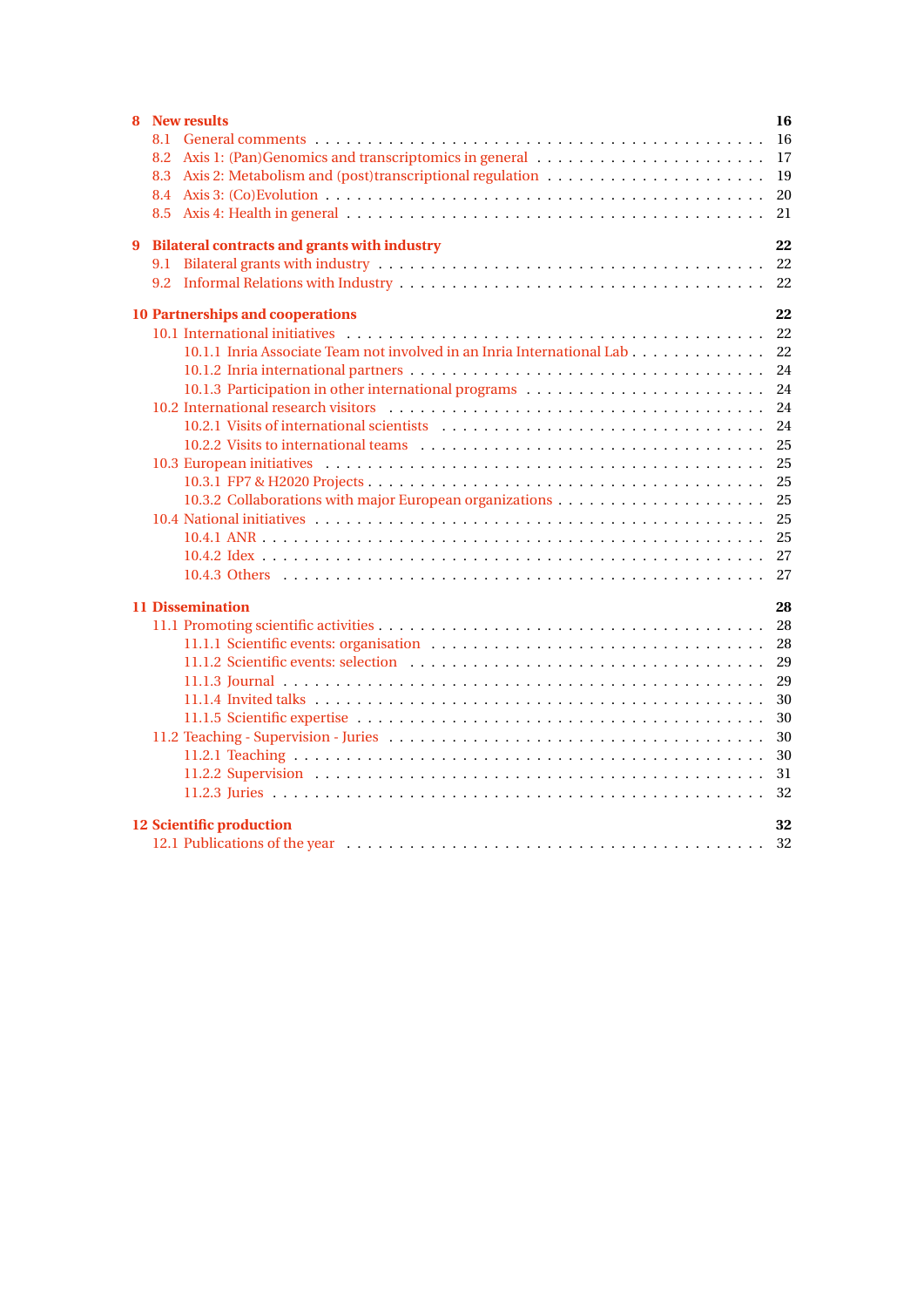# <span id="page-3-0"></span>**Project-Team ERABLE**

*Creation of the Team: 2015 January 01, updated into Project-Team: 2015 July 01*

# **Keywords**

## **[Computer sciences and digital sciences](https://raweb.inria.fr/rapportsactivite/RA2020/static/keywords/ComputerScienceandDigitalScience.html)**

- A3. Data and knowledge
- A3.1. Data
- A3.1.1. Modeling, representation
- A3.1.4. Uncertain data
- A3.3. Data and knowledge analysis
- A3.3.2. Data mining
- A3.3.3. Big data analysis
- A7. Theory of computation
- A8.1. Discrete mathematics, combinatorics
- A8.2. Optimization
- A8.7. Graph theory
- A8.8. Network science
- A8.9. Performance evaluation

## **[Other research topics and application domains](https://raweb.inria.fr/rapportsactivite/RA2020/static/keywords/OtherResearchTopicsandApplicationDomains.html)**

- B1. Life sciences
- B1.1. Biology
- B1.1.1. Structural biology
- B1.1.2. Molecular and cellular biology
- B1.1.4. Genetics and genomics
- B1.1.6. Evolutionnary biology
- B1.1.7. Bioinformatics
- B1.1.10. Systems and synthetic biology
- B2. Health
- B2.2. Physiology and diseases
- B2.2.3. Cancer
- B2.2.4. Infectious diseases, Virology
- B2.3. Epidemiology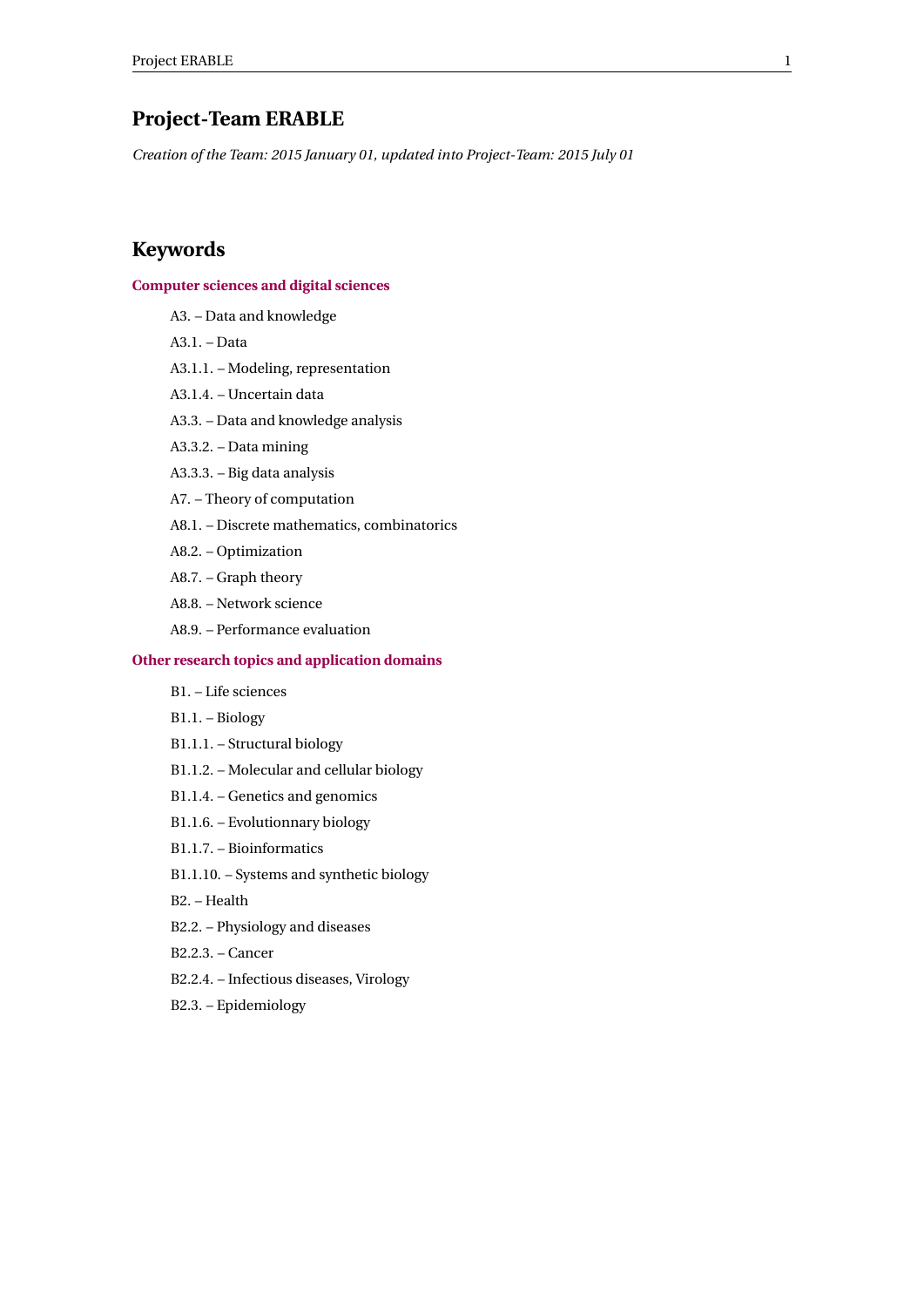# <span id="page-4-0"></span>**1 Team members, visitors, external collaborators**

## **Research Scientists**

- Marie-France Sagot [Team leader, Inria, Senior Researcher, HDR]
- Laurent Jacob [CNRS, Researcher, from Sep 2020]
- Solon Pissis [CWI Netherlands, Researcher]
- Blerina Sinaimeri [Inria, Researcher]
- Leen Stougie [CWI Netherlands, Senior Researcher]
- Fabrice Vavre [CNRS, Senior Researcher, HDR]
- Alain Viari [Inria, Senior Researcher]

## **Faculty Members**

- Hubert Charles [INSA Lyon, Professor, HDR]
- Roberto Grossi [Università di Pisa Italy, Professor]
- Giuseppe Francesco Italiano [Libera Università Internazionale degli Studi Sociali Guido Carli Italy, Professor]
- Vincent Lacroix [Université Claude Bernard, Lyon 1, Associate Professor]
- Alberto Marchetti-Spaccamela [Sapienza Università di Roma Italy, Professor]
- Arnaud Mary [Université Claude Bernard, Lyon 1, Associate Professor]
- Nadia Pisanti [Università di Pisa Italy, Associate Professor]
- Cristina Vieira [Université Claude Bernard, L, Professor, HDR]

## **Post-Doctoral Fellows**

- Audric Cologne [CNRS]
- Scheila Mucha [Inria]

## **PhD Students**

- Marianne Borderes [MaaT Pharma Lyon, CIFRE]
- Nicolas Homberg [Inrae]
- Carol Moraga Quinteros [Conicyt Chili, until Oct 2020]
- Camille Sessegolo [Université Claude Bernard, L]
- Antoine Villie [CNRS, from Sep 2020]
- Yishu Wang [Université Claude Bernard, Lyon 1]
- Irene Ziska [Inria, until Nov 2020]

## **Administrative Assistant**

• Anouchka Ronceray [Inria]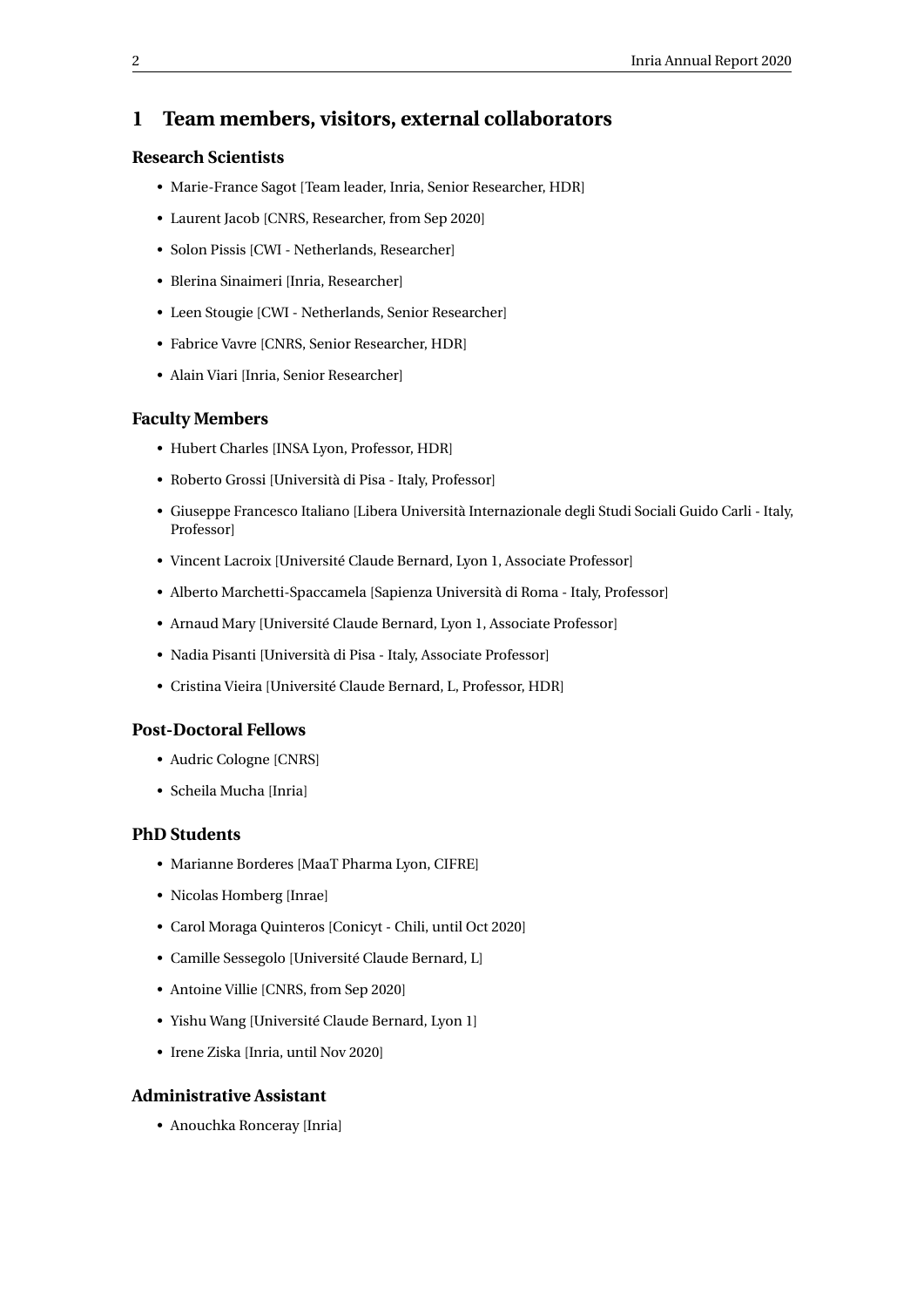# <span id="page-5-0"></span>**2 Overall objectives**

Cells are seen as the basic structural, functional and biological units of all living systems. They represent the smallest units of life that can replicate independently, and are often referred to as the building blocks of life. Living organisms are then classified into unicellular ones – this is the case of most bacteria and archea – or multicellular – this is the case of animals and plants. Actually, multicellular organisms, such as for instance human, may be seen as composed of native (human) cells, but also of extraneous cells represented by the diverse bacteria living inside the organism. The proportion in the number of the latter in relation to the number of native cells is believed to be high: this is for example of 90% in humans. Multicellular organisms have thus been described also as "superorganisms with an internal ecosystem of diverse symbiotic microbiota and parasites" (Nicholson *et al.*, Nat Biotechnol, 22(10):1268-1274, 2004) where symbiotic means that the extraneous unicellular organisms (cells) live in a close, and in this case, long-term relation both with the multicellular organisms they inhabit and among themselves. On the other hand, bacteria sometimes group into colonies of genetically identical individuals which may acquire both the ability to adhere together and to become specialised for different tasks. An example of this is the cyanobacterium *Anabaena sphaerica* who may group to form filaments of differentiated cells, some – the heterocysts – specialised for nitrogen fixation while the others are capable of photosynthesis. Such filaments have been seen as first examples of multicellular patterning.

At its extreme, one could then see life as one collection, or a collection of collections of genetically identical or distinct self-replicating cells who interact, sometimes closely and for long periods of evolutionary time, with same or distinct functional objectives. The interaction may be at equilibrium, meaning that it is beneficial or neutral to all, or it may be unstable meaning that the interaction may be or become at some time beneficial only to some and detrimental to other cells or collections of cells. The interaction may involve living systems, or systems that have been described as being at the edge of life such as viruses, or else living systems and chemical compounds (environment). It also includes the interaction between cells within a multicellular organism, or between transposable elements and their host genome.

The application goal of ERABLE is, through the use of mathematical models and algorithms, to better understand such close and often persistent interactions, with a longer term objective of becoming able in some cases to suggest the means of controlling for or of re-establishing equilibrium in an interacting community by acting on its environment or on its players, how they play and who plays. This goal requires to identify who are the partners in a closely interacting community, who is interacting with whom, how and by which means. Any model is a simplification of reality, but once selected, the algorithms to explore such model should address questions that are precisely defined and, whenever possible, be exact in the answer as well as exhaustive when more than one exists in order to guarantee an accurate interpretation of the results within the given model. This fits well the mathematical and computational expertise of the team, and drives the methodological goal of ERABLE which is to substantially and systematically contribute to the field of exact enumeration algorithms for problems that most often will be hard in terms of their complexity, and as such to also contribute to the field of combinatorics in as much as this may help in enlarging the scope of application of exact methods.

The key objective is, by constantly crossing ideas from different models and types of approaches, to look for and to infer "patterns", as simple and general as possible, either at the level of the biological application or in terms of methodology. This objective drives which biological systems are considered, and also which models and in which order, going from simple discrete ones first on to more complex continuous models later if necessary and possible.

## <span id="page-5-1"></span>**3 Research program**

## <span id="page-5-2"></span>**3.1 Two main goals**

ERABLE has two main goals, one related to biology and the other to methodology (algorithms, combinatorics, statistics). In relation to biology, the main goal of ERABLE is to contribute, through the use of mathematical models and algorithms, to a better understanding of close and often persistent interactions between "collections of genetically identical or distinct self-replicating cells" which will correspond to organisms/species or to actual cells. The first will cover the case of what has been called symbiosis, meaning when the interaction involves different species, while the second will cover the case of different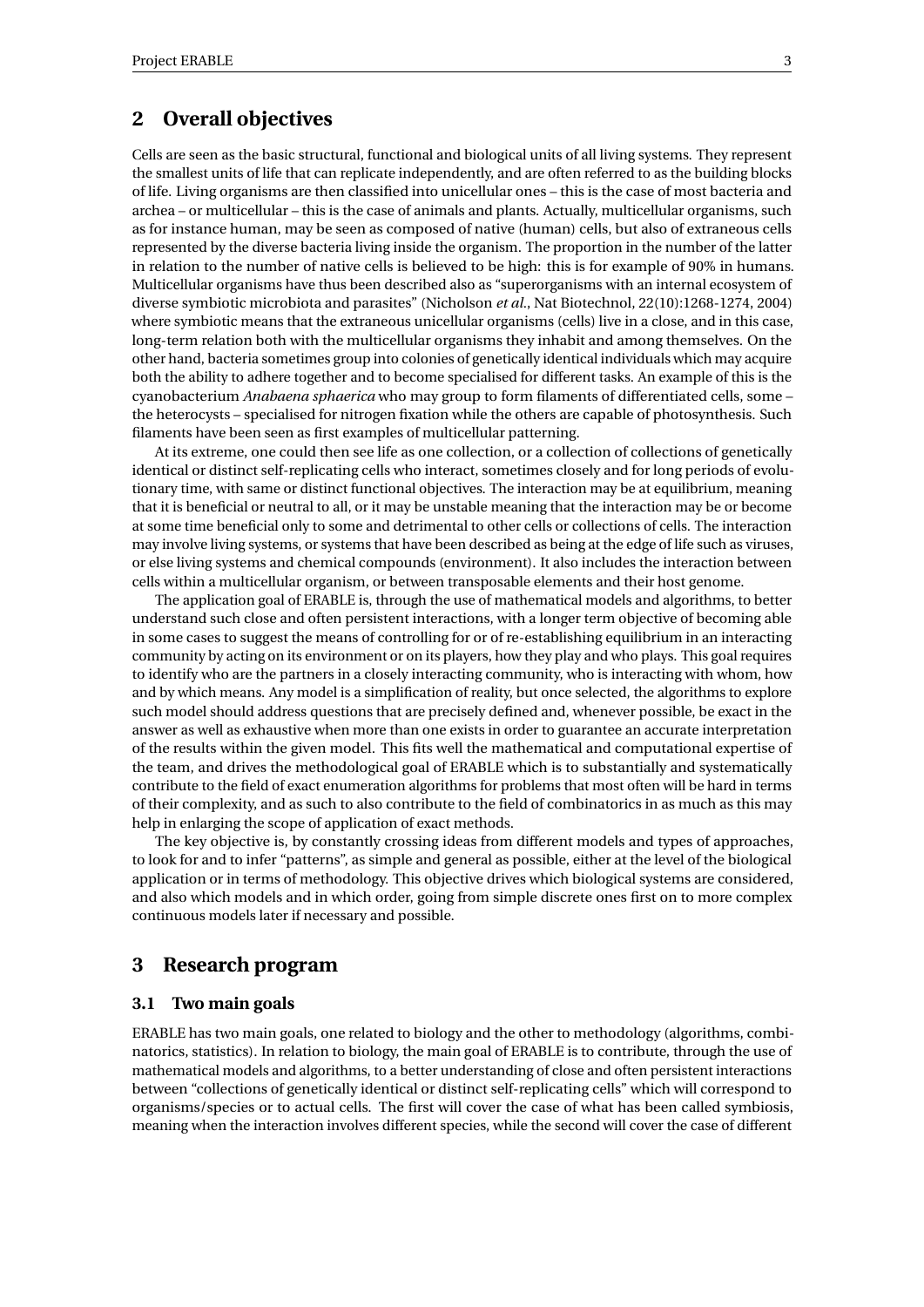collections of cells. One question in particular, but not exclusively, interests us. This is the one of a (cancerous) tumour which may be seen as a collection of cells which suddenly disrupts its interaction with the other (collections of) cells in an organism by starting to grow uncontrollably.

Such interactions are being explored initially at the molecular level. Although we rely as much as possible on already available data, we intend to also continue contributing to the identification and analysis of the main genomic and systemic (regulatory, metabolic, signalling) elements involved or impacted by an interaction, and how they are impacted. We started going to the population and ecological levels by modelling and analysing the way such interactions influence, and are or can be influenced by the ecosystem of which the "collections of cells" are a part. The key steps are:

- identifying the molecular elements based on so-called omics data (genomics, transcriptomics, metabolomics, proteomics, etc.): such elements may be gene or proteins, genetic variations, (DNA, RNA, protein) binding sites, (small and long non coding) RNAs, etc.
- simultaneously inferring and analysing the network that models how these molecular elements are physically and functionally linked together for a given goal, or find themselves associated in a response to some change in the environment;
- modelling and analysing the population and ecological network formed by the "collections of cells in interaction", meaning modelling a network of networks (previously inferred or as already available in the literature).

One important longer term goal of the above is to analyse how the behaviour and dynamics of such a network of networks might be controlled by modifying it, including by subtracting some of its components from the network or by adding new ones.

In relation to methodology, the main goal is to provide those enabling to address our main biological objective as stated above that lead to the best possible interpretation of the results within a given preestablished model and a well defined question. Ideally, given such a model and question, the method is exact and also exhaustive if more than one answer is possible. Three aspects are thus involved here: establishing the model within which questions can and will be put; clearly defining such questions; exactly answering to them or providing some guarantee on the proximity of the answer given to the "correct" one. We intend to continue contributing to these three aspects:

- at the modelling level, by exploring better models that at a same time are richer in terms of the information they contain (as an example, in the case of metabolism, using hypergraphs as models for it instead of graphs) and are susceptible to an easier treatment:
	- **–** these two objectives (rich models that are at the same time easy to treat) might in many cases be contradictory and our intention is then to contribute to a fuller characterisation of the frontiers between the two;
	- **–** even when feasible, the richer models may lack a full formal characterisation (this is for instance the case of hypergraphs) and our intention is then to contribute to such a characterisation;
- at the question level, by providing clear formalisations of those that will be raised by our biological concerns;
- at the answer level:
	- **–** to extend the area of application of exact algorithms by: (i) a better exploration of the combinatorial properties of the models, (ii) the development of more efficient data structures, (iii) a smarter traversal of the space of solutions when more than one solution exists;
	- **–** when exact algorithms are not possible, or when there is uncertainty in the input data to an algorithm, to improve the quality of the results given by a deeper exploration of the links between different algorithmic approaches: combinatorial, randomised, stochastic. More recently, the team has also become interested in exploring the interface between exact algorithms on one hand, and probabilistic or statistical ones on the other such as used in machine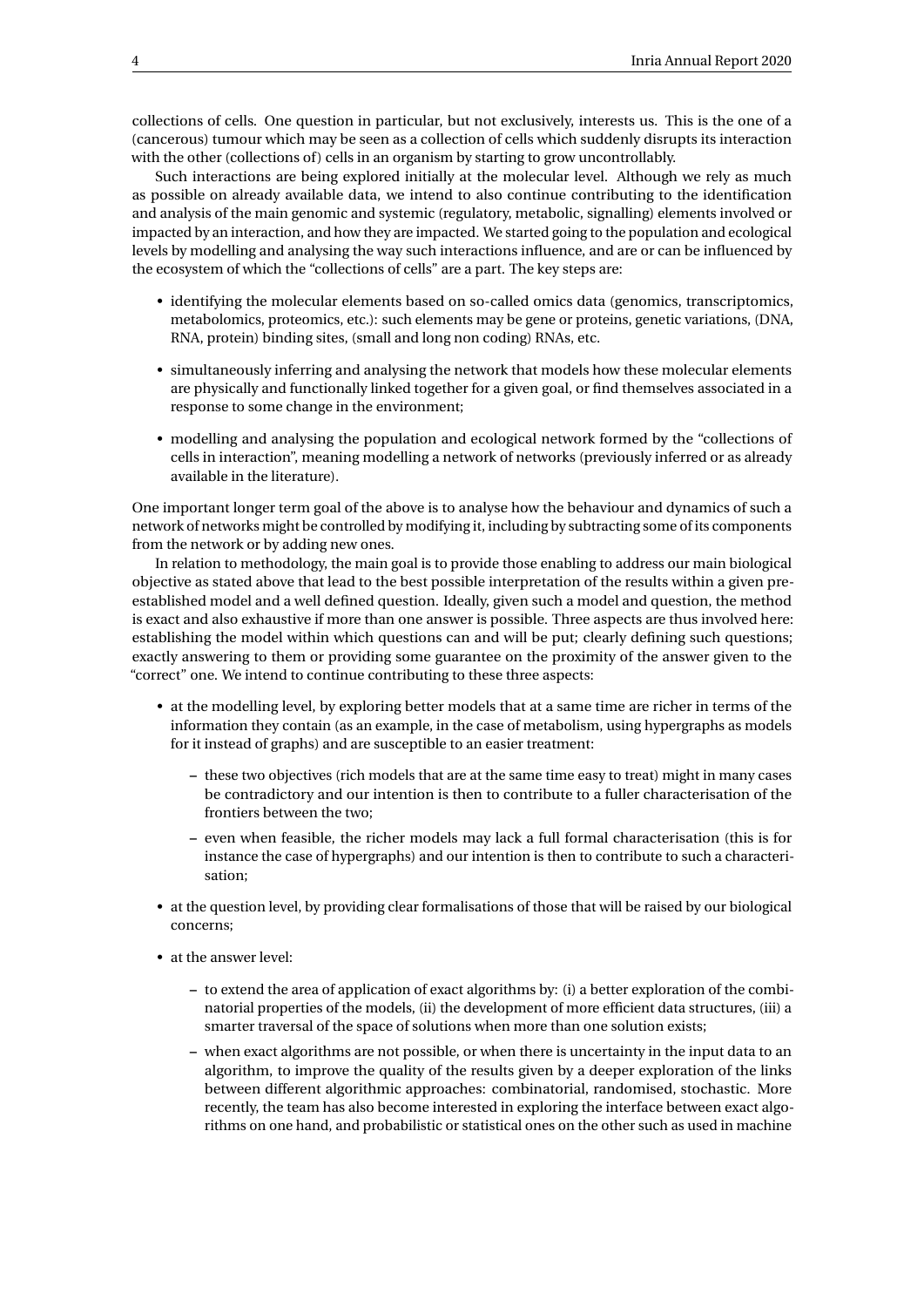learning approaches. More in particular, the team has also become interested in investigating an area of research called "interpretable machine learning" that has been developing more recently and its potential relations with exact, combinatorial approaches.

## <span id="page-7-0"></span>**3.2 Different research axes**

The goals of the team are biological and methodological, the two being intrinsically linked. Any division into axes along one or the other aspect or a combination of both is thus somewhat artificial. Following the evaluation of the team at the end of 2017, four main axes were identified, with the last one being the more recently added one. This axis is specifically oriented towards health in general. The first three axes are: (pan)genomics and transcriptomics in general, metabolism and (post)transcriptional regulation, and (co)evolution.

Notice that the division itself is based on the biological level (genomic, metabolic/regulatory, evolutionary) or main current Life Science purpose (health) rather than on the mathematical or computational methodology involved. Any choice has its part of arbitrariness. Through the one we made, we wished to emphasise the fact that the area of application of ERABLE is important for us. *It does not mean that the mathematical and computational objectives are not equally important*, but only that those are, most often, motivated by problems coming from or associated to the general Life Science goal. Notice that such arbitrariness also means that some Life Science topics will be artificially split into two different Axes. One example of this is genomics and the main health areas currently addressed that are intrinsically inter-related.

#### **Axis 1: (Pan)Genomics and transcriptomics in general**

Intra and inter-cellular interactions involve molecular elements whose identification is crucial to understand what governs, and also what might enable to control such interactions. For the sake of clarity, the elements may be classified in two main classes, one corresponding to the elements that allow the interactions to happen by moving around or across the cells, and another that are the genomic regions where contact is established. Examples of the first are non coding RNAs, proteins, and mobile genetic elements such as (DNA) transposons, retro-transposons, insertion sequences, etc. Examples of the second are DNA/RNA/protein binding sites and targets. Furthermore, both types (effectors and targets) are subject to variation across individuals of a population, or even within a single (diploid) individual. Identification of these variations is yet another topic that we wish to cover. Variations are understood in the broad sense and cover single nucleotide polymorphisms (SNPs), copy-number variants (CNVs), repeats other than mobile elements, genomic rearrangements (deletions, duplications, insertions, inversions, translocations) and alternative splicings (ASs). All three classes of identification problems (effectors, targets, variations) may be put under the general umbrella of genomic functional annotation.

## **Axis 2: Metabolism and (post)transcriptional regulation**

As increasingly more data about the interaction of molecular elements (among which those described above) becomes available, these should then be modelled in a subsequent step in the form of networks. This raises two main classes of problems. The first is to accurately infer such networks. Assuming such a network, integrated or "simple", has been inferred for a given organism or set of organisms, the second problem is then to develop the appropriate mathematical models and methods to extract further biological information from such networks.

The team has so far concentrated its efforts on two main aspects concerning such interactions: metabolism and post-transcriptional regulation by small RNAs. The more special niche we have been exploring in relation to metabolism concerns the fact that the latter may be seen as an organism's immediate window into its environment. Finely understanding how species communicate through those windows, or what impact they may have on each other through them is thus important when the ultimate goal is to be able to model communities of organisms, for understanding them and possibly, on a longer term, for control. While such communication has been explored in a number of papers, most do so at a too high level or only considered couples of interacting organisms, not larger communities. The idea of investigating consortia, and in the case of synthetic biology, of using them, has thus started being developed in the last decade only, and was motivated by the fact that such consortia may perform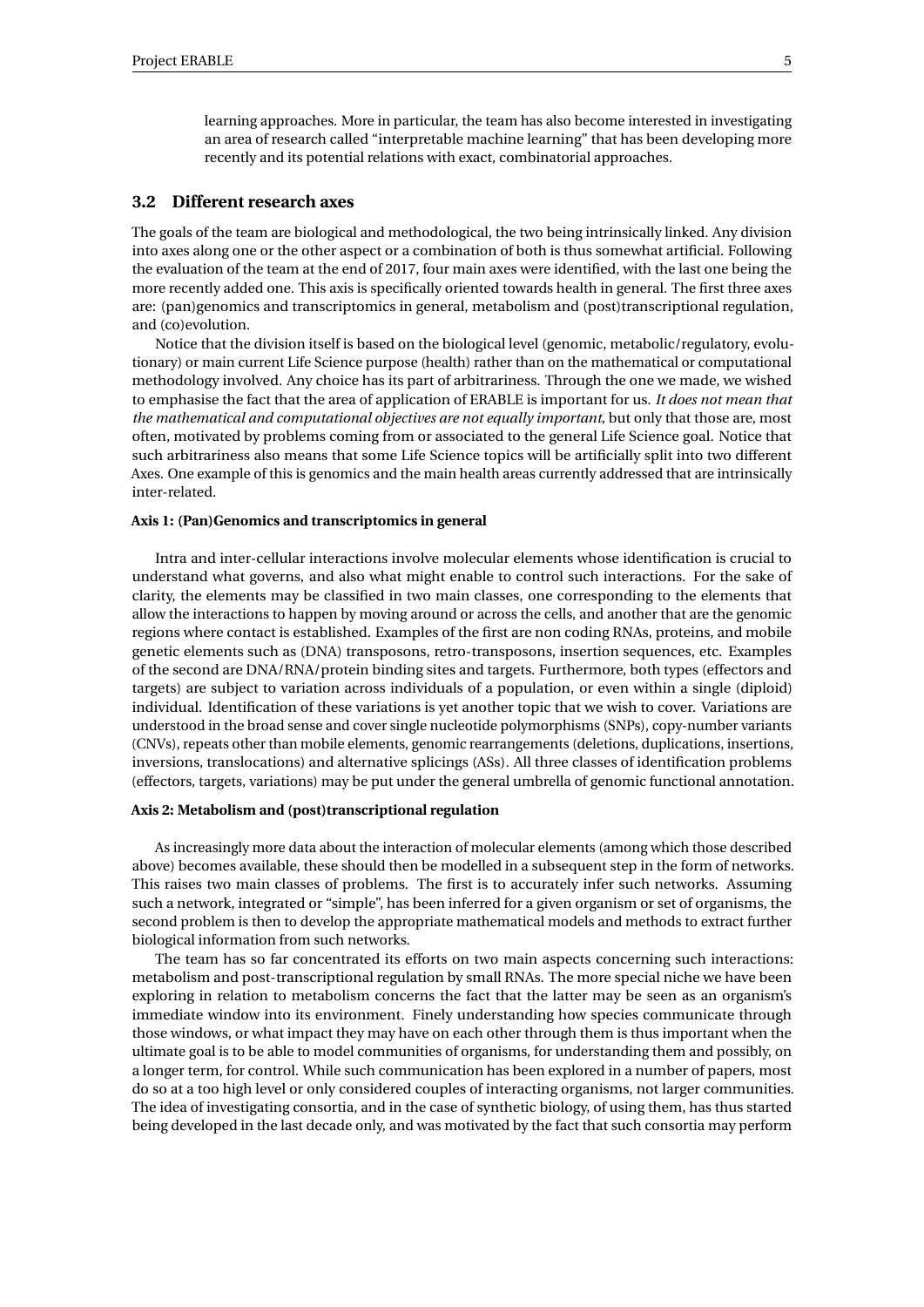more complicated functions than could single populations, as well as be more robust to environmental fluctuations. Another originality of the work that the team has been doing in the last decade has also been to fully explore the combinatorial aspects of the structures used (graphs or directed hypergraphs) and of the associated algorithms. As concerns post-transcriptional regulation, the team has essentially been exploring the idea that small RNAs may have an important role in the dialog between different species.

#### **Axis 3: (Co)Evolution**

Understanding how species that live in a close relationship with others may (co)evolve requires understanding for how long symbiotic relationships are maintained or how they change through time. This may have deep implications in some cases also for understanding how to control such relationships, which may be a way of controlling the impact of symbionts on the host, or the impact of the host on the symbionts and on the environment (by acting on its symbiotic partner(s)). These relationships, also called *symbiotic associations*, have however not yet been very widely studied, at least not at a large scale.

One of the problems is getting the data, meaning the trees for hosts and symbionts but even prior to that, determining with which symbionts the present-day hosts are associated (or are "infected" by as may be the term used in some contexts) which is a big enterprise in itself. The other problem is measuring the stability of the association. This has generally been done by concomitantly studying the phylogenies of hosts and symbionts, that is by doing what is called a *cophylogeny* analysis, which itself is often realised by performing what is called a *reconciliation* of two phylogenetic trees (in theory, it could be more than two but this is a problem that has not yet been addressed by the team), one for the symbionts and one for the hosts with which the symbionts are associated. This consists in mapping one of the trees (usually, the symbiont tree) to the other. Cophylogeny inherits all the difficulties of phylogeny, among which the fact that it is not possible to check the result against the "truth" as this is now lost in the past. Cophylogeny however also brings new problems of its own which are to estimate the frequency of the different types of events that could lead to discrepant evolutionary histories, and to estimate the duration of the associations such events may create.

#### **Axis 4: Health in general**

As indicated above, this is a recent axis in the team and concerns various applications to human and animal health. In some ways, it overlaps with the three previous axes as well as with Axis 5 on the methodological aspects, but since it gained more importance in the past few years, we decided to develop more these particular applications. Most of them started through collaborations with clinicians. Such applications are currently focused on three different topics: (i) Infectiology, (ii) Rare diseases, and (iii) Cancer.

Infectiology is the oldest one. It started by a collaboration with Arnaldo Zaha from the Federal University of Rio Grande do Sul in Brazil that focused on pathogenic bacteria living inside the respiratory tract of swines. Since our participation in the H2020 ITN MicroWine, we started interested in infections affecting plants this time, and more particularly vine plants. Rare Diseases on the other hand started by a collaboration with clinicians from the Centre de Recherche en Neurosciences of Lyon (CNRL) and is focused on the Taybi-Linder Syndrome (TALS) and on abnormal splicing of U12 introns, while Cancer rests on a collaboration with the Centre Léon Bérard (CLB) and Centre de Recherche en Cancérologie of Lyon (CRCL) which is focused on Breast and Prostate carcinomas and Gynaecological carcinosarcomas.

The latter collaboration was initiated through a relationship between a member of ERABLE (Alain Viari) and Dr. Gilles Thomas who had been friends since many years. G. Thomas was one of the pioneers of Cancer Genomics in France. After his death in 2014, Alain Viari took the (part time) responsibility of his team at CLB and pursued the main projects he had started.

Within Inria and beyond, the first two applications (Infectiology and Rare Diseases) may be seen as unique because of their specific focus (resp. microbiome and respiratory tract of swines / vine plants on one hand, and TALS on the other). In the first case, such uniqueness is also related to the fact that the work done involves a strong computational part but also experiments that in some cases (respiratory tract of swines) is *performed within ERABLE itself*.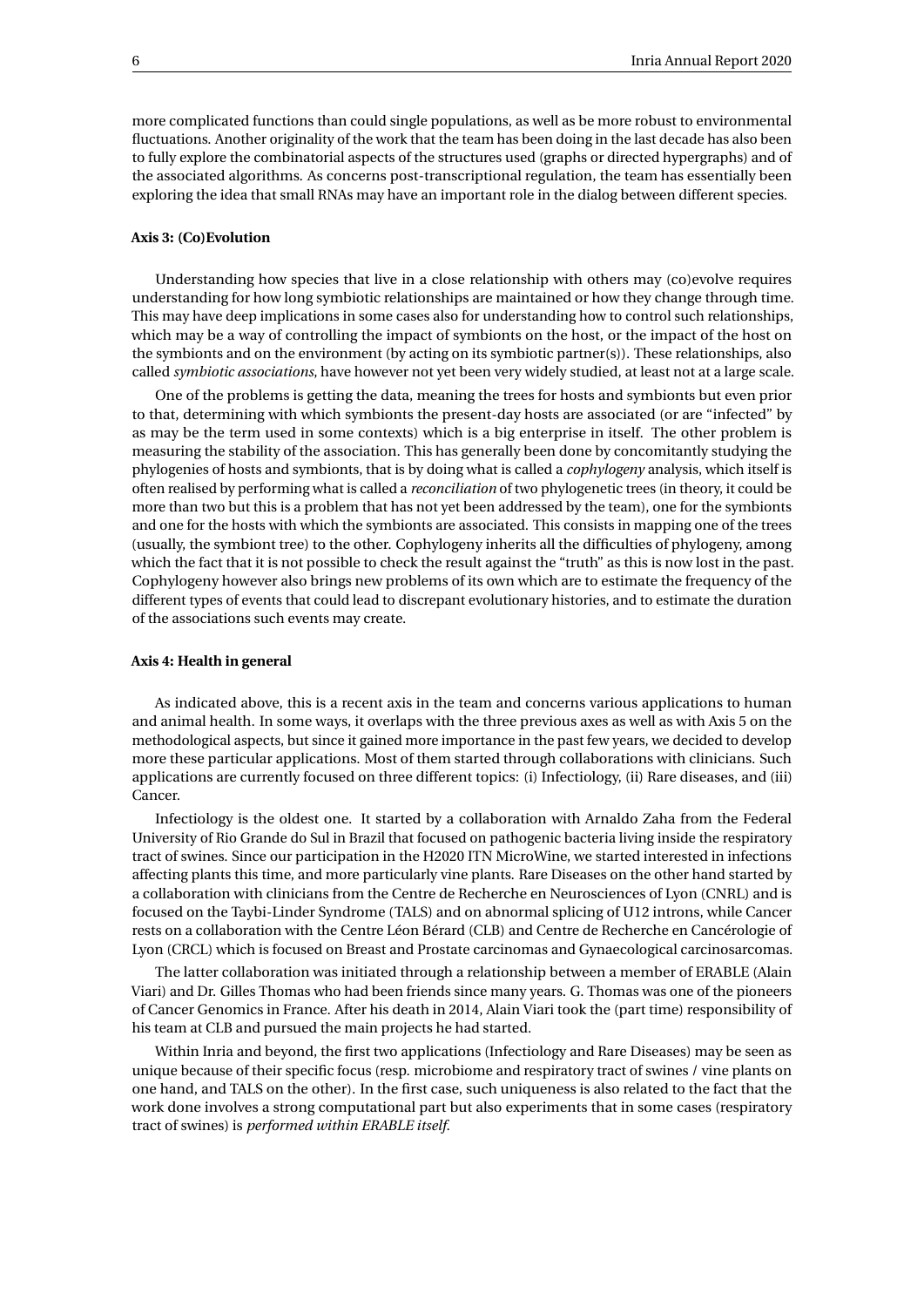# <span id="page-9-0"></span>**4 Application domains**

## <span id="page-9-1"></span>**4.1 Biology and Health**

The main areas of application of ERABLE are: (1) biology understood in its more general sense, with a special focus on symbiosis and on intracellular interactions, and (2) health with a special emphasis for now on infectious diseases, rare diseases, and cancer.

# <span id="page-9-2"></span>**5 Social and environmental responsibility**

## <span id="page-9-3"></span>**5.1 Footprint of research activities**

There are three axes on which we would like to focus in the coming years.

Travelling is essential for the team, that is European and has many international collaborations. We would however like to continue to develop as much as possible travelling by train or even car. This is something we do already, for instance between Lyon and Amsterdam by train, and that we have done in the past, such as for instance between Lyon and Pisa by car, and between Rome and Lyon by train, or even in the latter case once between Rome and Amsterdam!

Computing is also essential for the team. We would like to continue our effort to produce resource frugal software and develop better guidelines for the end users of our software so that they know better under which conditions our software is expected to be adapted, and which more resource-frugal alternatives exist, if any.

Having an impact on how data are produced is also an interest of the team. Much of the data produced is currently only superficially analysed. Generating smaller datasets and promoting data reuse could avoid not only data waste, but also economise on computer time and energy required to produce such data.

## <span id="page-9-4"></span>**5.2 Impact of research results**

As indicated earlier, the overall objective of the team is to arrive at a better understanding of close and often persistent interactions among living systems, between such living systems and viruses, between living systems and chemical compounds (environment), among cells within a multicellular organism, and between transposable elements and their host genome. There is another longer-term objective, much more difficult and riskier, a "dream" objective whose underlying motivation may be seen as social and is also environmental.

The main idea we thus wish to explore is inspired by the one universal concept underlying life. This is the concept of survival. Any living organism has indeed one single objective: to remain alive and reproduce. Not only that, any living organism is driven by the need to give its descendants the chance to perpetuate themselves. As such, no organism, and more in general, no species can be considered as "good" or "bad" in itself. Such concepts arise only from the fact that resources, some of which may be shared among different species, are of limited availability. Conflict thus seems inevitable, and "war" among species the only way towards survival.

However, this is not true in all cases. Conflict is often observed, even actively pursued by, for instance, humans. Two striking examples that have been attracting attention lately, not necessarily in a way that is positive for us, are related to the use of antibiotics on one hand, and insecticides on the other, both of which, especially but not only the second can also have disastrous environmental consequences. Yet cooperation, or at least the need to stop distinguishing between "good" (mutualistic) and "bad" (parasitic) interactions appears to be, and indeed in many circumstances is of crucial importance for survival. The two questions which we want to address are: (i) what happens to the organisms involved in "bad" interactions with others (for instance, their human hosts) when the current treatments are used, and (ii) can we find a non-violent or cooperative way to treat such diseases?

Put in this way, the question is infinitely vast. It is not completely utopic. We had the opportunity in recent years to discuss such question with notably biologists with whom we were involved in two European projects (namely BachBerry, [http://team.inria.fr/erable/en/older-projects/fp7-k](http://team.inria.fr/erable/en/older-projects/fp7-kbbe-bachberry/) [bbe-bachberry/](http://team.inria.fr/erable/en/older-projects/fp7-kbbe-bachberry/), and MicroWine, [http://team.inria.fr/erable/en/older-projects/microwi](http://team.inria.fr/erable/en/older-projects/microwine/)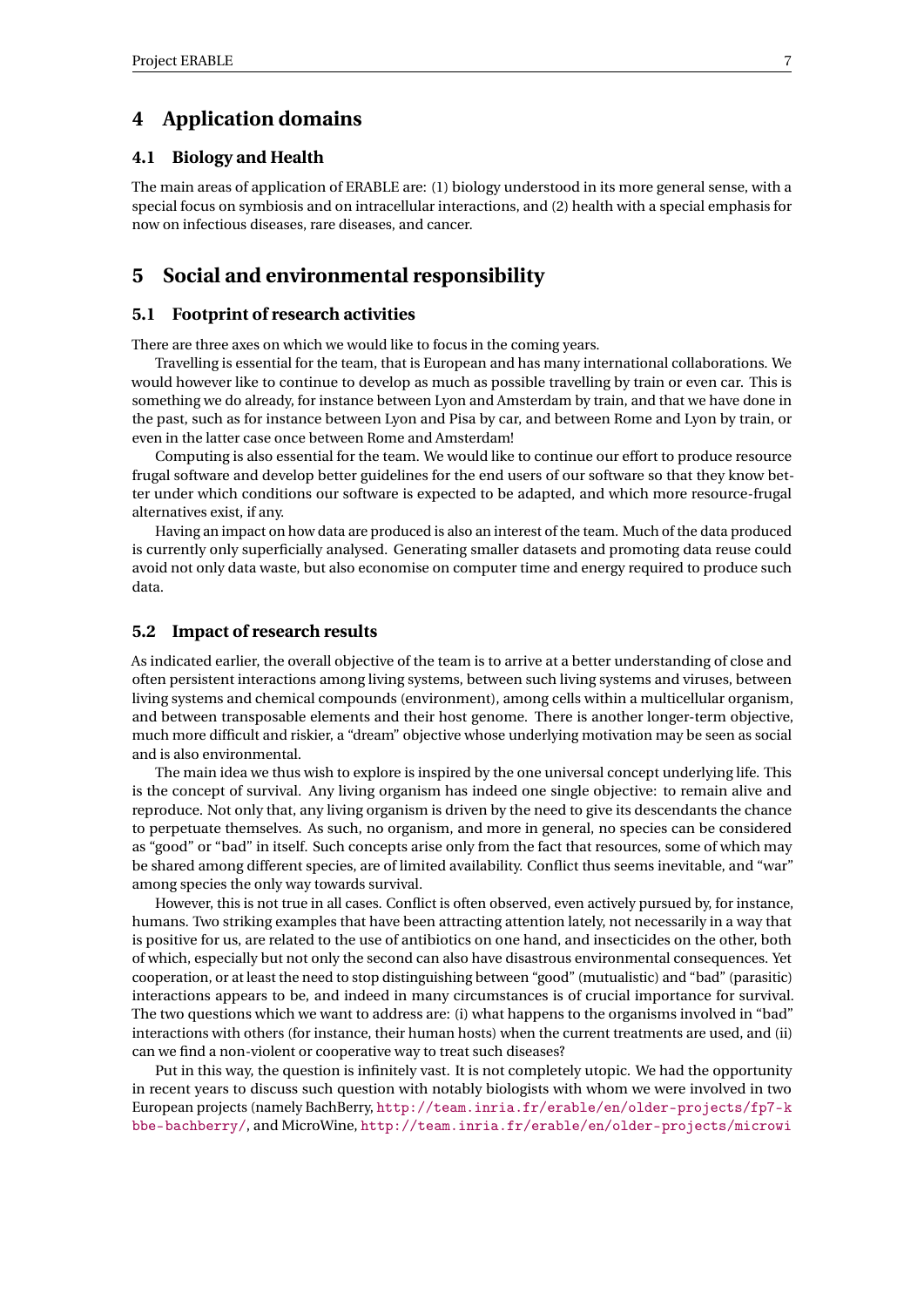[ne/](http://team.inria.fr/erable/en/older-projects/microwine/)). In both cases, we had examples of bacteria that are "bad" when present in a certain environment, and "good" when the environment changes. In one of the cases at least, related to vine plants, such change in environment seems to be related to the presence of other bacteria. This idea is already explored in agriculture to avoid the use of insecticide. Such exploration is however still relatively limited in terms of scope, and especially, has not yet been fully investigated scientifically.

The aim will be to reach some proofs of concepts, which may then inspire others, including ourselves on a longer term, to pursue research along this line of thought. Such proofs will in themselves already require to better understand what is involved in, and what drives or influences any interaction.

# <span id="page-10-0"></span>**6 Highlights of the year**

The research of all team members, in particular of PhD students or Postdocs, is important for us and we prefer not to highlight any in particular.

## <span id="page-10-1"></span>**7 New software and platforms**

We indicate in this section the new methods we developed in 2020 but also the older ones that continue to be used and that are being constantly maintained by the researchers of the team. This indeed represents a great part of our effort and time, and is important in general.

## <span id="page-10-2"></span>**7.1 New software**

## <span id="page-10-3"></span>**7.1.1 BrumiR**

**Name:** A toolkit for de novo discovery of microRNAs from sRNA-seq data.

**Keywords:** Bioinformatics, Structural Biology, Genomics

**Functional Description:** BRUMIR is an algorithm that is able to discover miRNAs directly and exclusively from sRNA-seq data. It was benchmarked with datasets encompassing animal and plant species using real and simulated sRNA-seq experiments. The results show that BRUMIR reaches the highest recall for miRNA discovery, while at the same time being much faster and more efficient than the state-of-the-art tools evaluated. The latter allows BRUMIR to analyse a large number of sRNA-seq experiments, from plant or animal species. Moreover, BRUMIR detects additional information regarding other expressed sequences (sRNAs, isomiRs, etc.), thus maximising the biological insight gained from sRNA-seq experiments. Finally, when a reference genome is available, BRUMIR provides a new mapping tool (BRUMIR2REFERENCE) that performs a posteriori an exhaustive search to identify the precursor sequences.

**URL:** <https://github.com/camoragaq/BrumiR>

**Contacts:** Carol Moraga Quinteros, Marie-France Sagot

**Participants:** Carol Moraga Quinteros, Marie-France Sagot

## <span id="page-10-4"></span>**7.1.2 Capybara**

**Name:** equivalence ClAss enumeration of coPhylogenY event-BAsed ReconciliAtions

**Keywords:** Bioinformatics, Evolution

**Functional Description:** Phylogenetic tree reconciliation is the method of choice in analysing hostsymbiont systems. Despite the many reconciliation tools that have been proposed in the literature, two main issues remain unresolved: listing suboptimal solutions (*i.e.*, whose score is "close" to the optimal ones), and listing only solutions that are biologically different "enough". The first issue arises because the optimal solutions are not always the ones biologically most significant, providing many suboptimal solutions as alternatives for the optimal ones is thus very useful. The second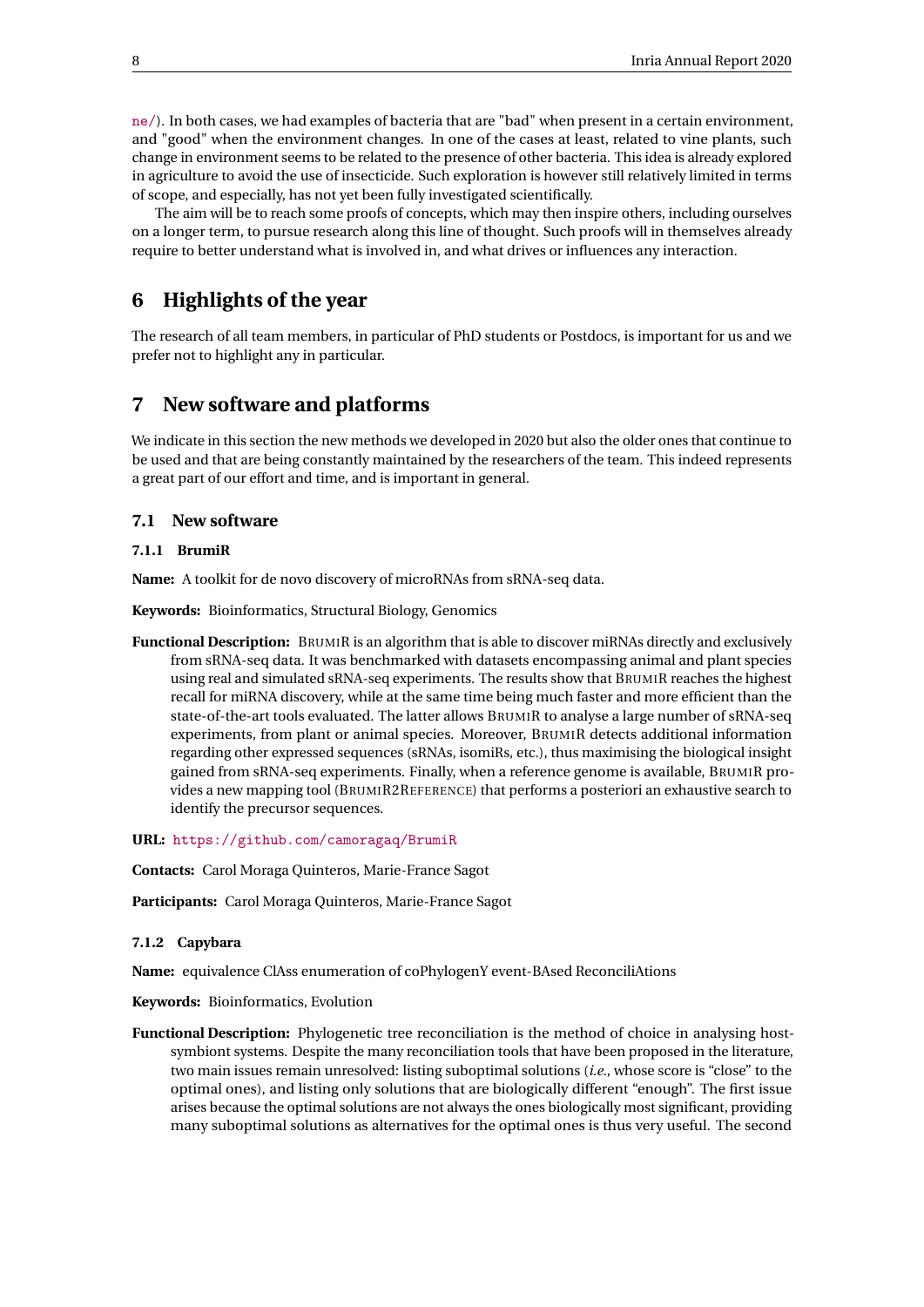one is related to the difficulty to analyse an often huge number of optimal solutions. Capybara addresses both of these problems in an efficient way. Furthermore, it includes a tool for visualising the solutions that significantly helps the user in the process of analysing the results.

**URL:** <https://github.com/Helio-Wang/Capybara-app>

**Publication:** [hal-02917341](https://hal.inria.fr/hal-02917341)

**Contacts:** Yishu Wang, Arnaud Mary, Marie-France Sagot, Blerina Sinaimeri

**Participants:** Yishu Wang, Arnaud Mary, Marie-France Sagot, Blerina Sinaimeri

#### <span id="page-11-0"></span>**7.1.3 C3Part/Isofun**

**Keywords:** Bioinformatics, Genomics

**Functional Description:** The C3PART / ISOFUN package implements a generic approach to the local alignment of two or more graphs representing biological data, such as genomes, metabolic pathways or protein-protein interactions, in order to infer a functional coupling between them.

**URL:** <http://www.inrialpes.fr/helix/people/viari/lxgraph/index.html>

**Contact:** Alain Viari

**Participants:** Alain Viari, Anne Morgat, Frédéric Boyer, Marie-France Sagot, Yves-Pol Deniélou

#### <span id="page-11-1"></span>**7.1.4 Cassis**

**Keywords:** Bioinformatics, Genomics

**Functional Description:** Implements methods for the precise detection of genomic rearrangement breakpoints.

#### **URL:** <http://pbil.univ-lyon1.fr/software/Cassis/>

**Contact:** Marie-France Sagot

**Participants:** Christian Baudet, Christian Gautier, Claire Lemaitre, Eric Tannier, Marie-France Sagot

#### <span id="page-11-2"></span>**7.1.5 Coala**

**Name:** CO-evolution Assessment by a Likelihood-free Approach

**Keywords:** Bioinformatics, Evolution

**Functional Description:** COALA stands for "COevolution Assessment by a Likelihood-free Approach". It is thus a likelihood-free method for the co-phylogeny reconstruction problem which is based on an Approximate Bayesian Computation (ABC) approach.

#### **URL:** <http://team.inria.fr/erable/en/software/coala/>

## **Contact:** Blerina Sinaimeri

**Participants:** Beatrice Donati, Blerina Sinaimeri, Catherine Matias, Christian Baudet, Christian Gautier, Marie-France Sagot, Pierluigi Crescenzi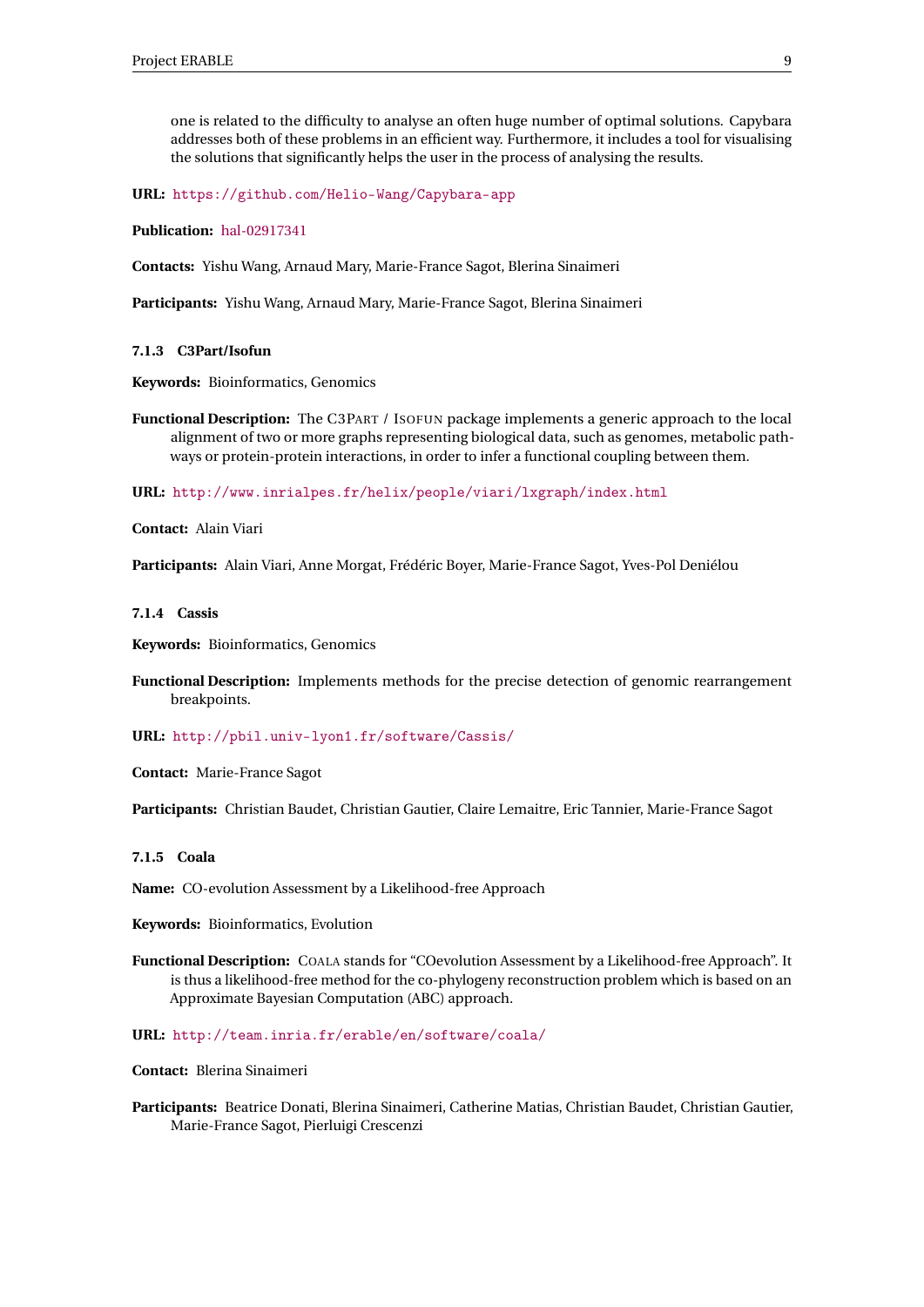## <span id="page-12-0"></span>**7.1.6 CSC**

**Keywords:** Genomics, Algorithm

**Functional Description:** Given two sequences *x* and *y*, CSC (which stands for Circular Sequence Comparison) finds the cyclic rotation of *x* (or an approximation of it) that minimises the blockwise *q*-gram distance from *y*.

**URL:** <https://github.com/solonas13/csc>

**Contact:** Nadia Pisanti

<span id="page-12-1"></span>**7.1.7 Cycads**

**Keywords:** Systems Biology, Bioinformatics

**Functional Description:** Annotation database system to ease the development and update of enriched BIOCYC databases. CYCADS allows the integration of the latest sequence information and functional annotation data from various methods into a metabolic network reconstruction. Functionalities will be added in future to automate a bridge to metabolic network analysis tools, such as METEXPLORE. CYCADS was used to produce a collection of more than 22 arthropod metabolism databases, available at ACYPICYC (<http://acypicyc.cycadsys.org>) and ARTHROPODACYC ([http://arthropodacyc.cycadsys.org](http:// arthropodacyc.cycadsys.org)). It will continue to be used to create other databases (newly sequenced organisms, Aphid biotypes and symbionts...).

**URL:** <http://www.cycadsys.org/>

**Contact:** Hubert Charles

**Participants:** Augusto Vellozo, Hubert Charles, Marie-France Sagot, Stefano Colella

## <span id="page-12-2"></span>**7.1.8 DBGWAS**

**Keywords:** Graph algorithmics, Genomics

**Functional Description:** DBGWAS is a tool for quick and efficient bacterial GWAS. It uses a compacted De Bruijn Graph (cDBG) structure to represent the variability within all bacterial genome assemblies given as input. Then cDBG nodes are tested for association with a phenotype of interest and the resulting associated nodes are then re-mapped on the cDBG. The output of DBGWAS consists of regions of the cDBG around statistically significant nodes with several informations related to the phenotypes, offering a representation helping in the interpretation. The output can be viewed with any modern web browser, and thus easily shared.

**URL:** <https://gitlab.com/leoisl/dbgwas>

**Contact:** Laurent Jacob

## <span id="page-12-3"></span>**7.1.9 Eucalypt**

**Keywords:** Bioinformatics, Evolution

**Functional Description:** EUCALYPT stands for "EnUmerator of Coevolutionary Associations in PoLYnomial-Time delay". It is an algorithm for enumerating all optimal (possibly time-unfeasible) mappings of a symbiont tree unto a host tree.

#### **URL:** <http://team.inria.fr/erable/en/software/eucalypt/>

**Contact:** Blerina Sinaimeri

**Participants:** Beatrice Donati, Blerina Sinaimeri, Christian Baudet, Marie-France Sagot, Pierluigi Crescenzi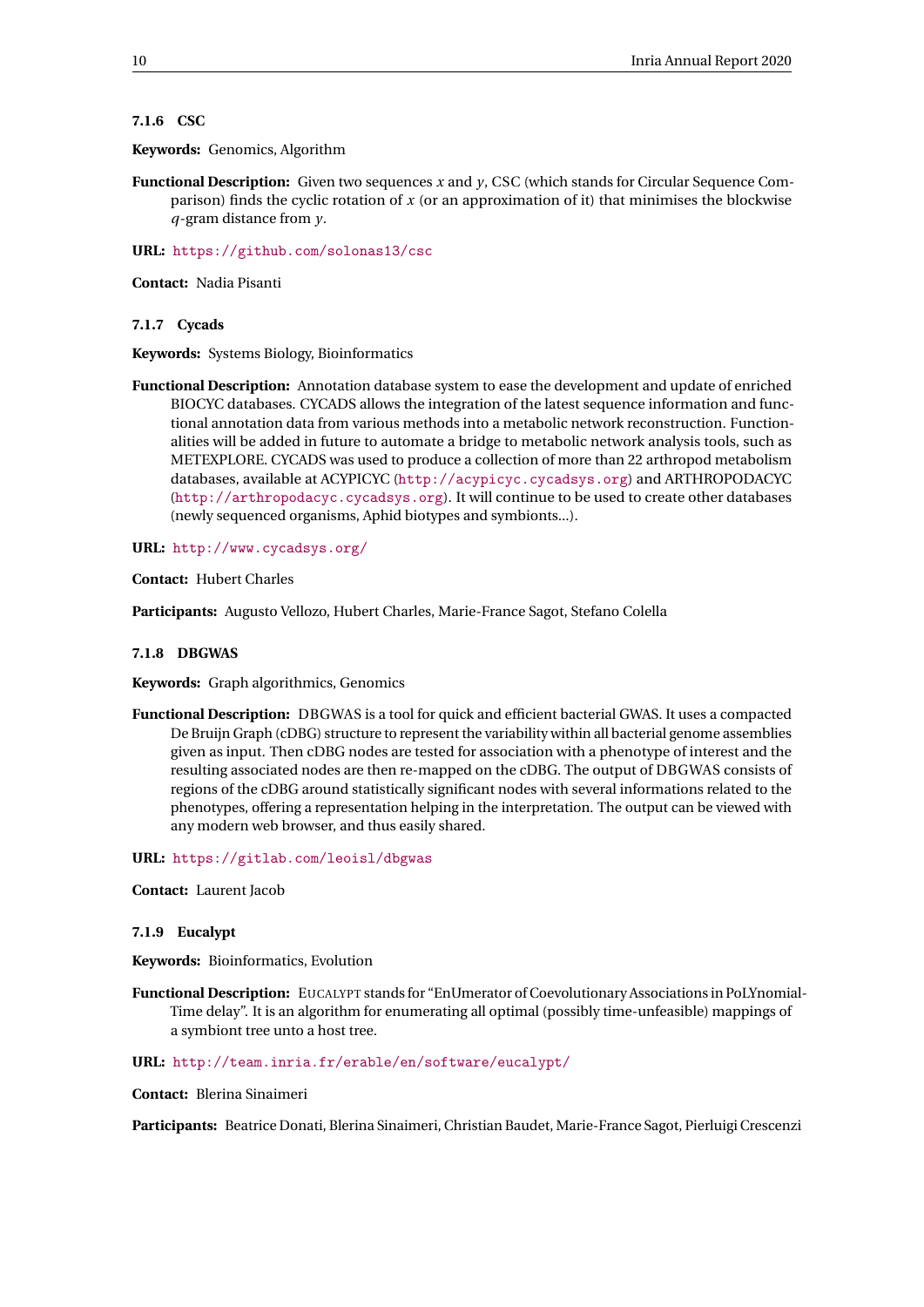#### <span id="page-13-0"></span>**7.1.10 Fast-SG**

**Keywords:** Genomics, Algorithm, NGS

**Functional Description:** FAST-SG enables the optimal hybrid assembly of large genomes by combining short and long read technologies.

**URL:** <https://github.com/adigenova/fast-sg>

**Contacts:** Alex Di Genova, Marie-France Sagot

**Participants:** Alex Di Genova, Marie-France Sagot, Alejandro Maass, Gonzalo Ruz Heredia

#### <span id="page-13-1"></span>**7.1.11 Gobbolino-Touché**

**Keywords:** Bioinformatics, Graph algorithmics, Systems Biology

**Functional Description:** Designed to solve the metabolic stories problem, which consists in finding all maximal directed acyclic subgraphs of a directed graph \$G\$ whose sources and targets belong to a subset of the nodes of \$G\$, called the black nodes.

## **URL:** <http://gforge.inria.fr/projects/gobbolino>

**Contact:** Marie-France Sagot

**Participants:** Etienne Birmelé, Fabien Jourdan, Ludovic Cottret, Marie-France Sagot, Paulo Vieira Milreu, Pierluigi Crescenzi, Vicente Acuna Aguayo, Vincent Lacroix

## <span id="page-13-2"></span>**7.1.12 HapCol**

**Keywords:** Bioinformatics, Genomics

**Functional Description:** A fast and memory-efficient DP approach for haplotype assembly from long reads that works until 25x coverage and solves a constrained minimum error correction problem exactly.

**URL:** <http://hapcol.algolab.eu/>

**Contact:** Nadia Pisanti

## <span id="page-13-3"></span>**7.1.13 HgLib**

**Name:** HyperGraph Library

**Keywords:** Graph algorithmics, Hypergraphs

**Functional Description:** The open-source library hglib is dedicated to model hypergraphs, which are a generalisation of graphs. In an \*undirected\* hypergraph, an hyperedge contains any number of vertices. A \*directed\* hypergraph has hyperarcs which connect several tail and head vertices. This library, which is written in C++, allows to associate user defined properties to vertices, to hyperedges/hyperarcs and to the hypergraph itself. It can thus be used for a wide range of problems arising in operations research, computer science, and computational biology.

**Release Contributions:** Initial version

**URL:** <https://gitlab.inria.fr/kirikomics/hglib>

**Authors:** Martin Wannagat, David P. Parsons, Arnaud Mary

**Contacts:** Arnaud Mary, David P. Parsons

**Participants:** Martin Wannagat, David P. Parsons, Arnaud Mary, Irene Ziska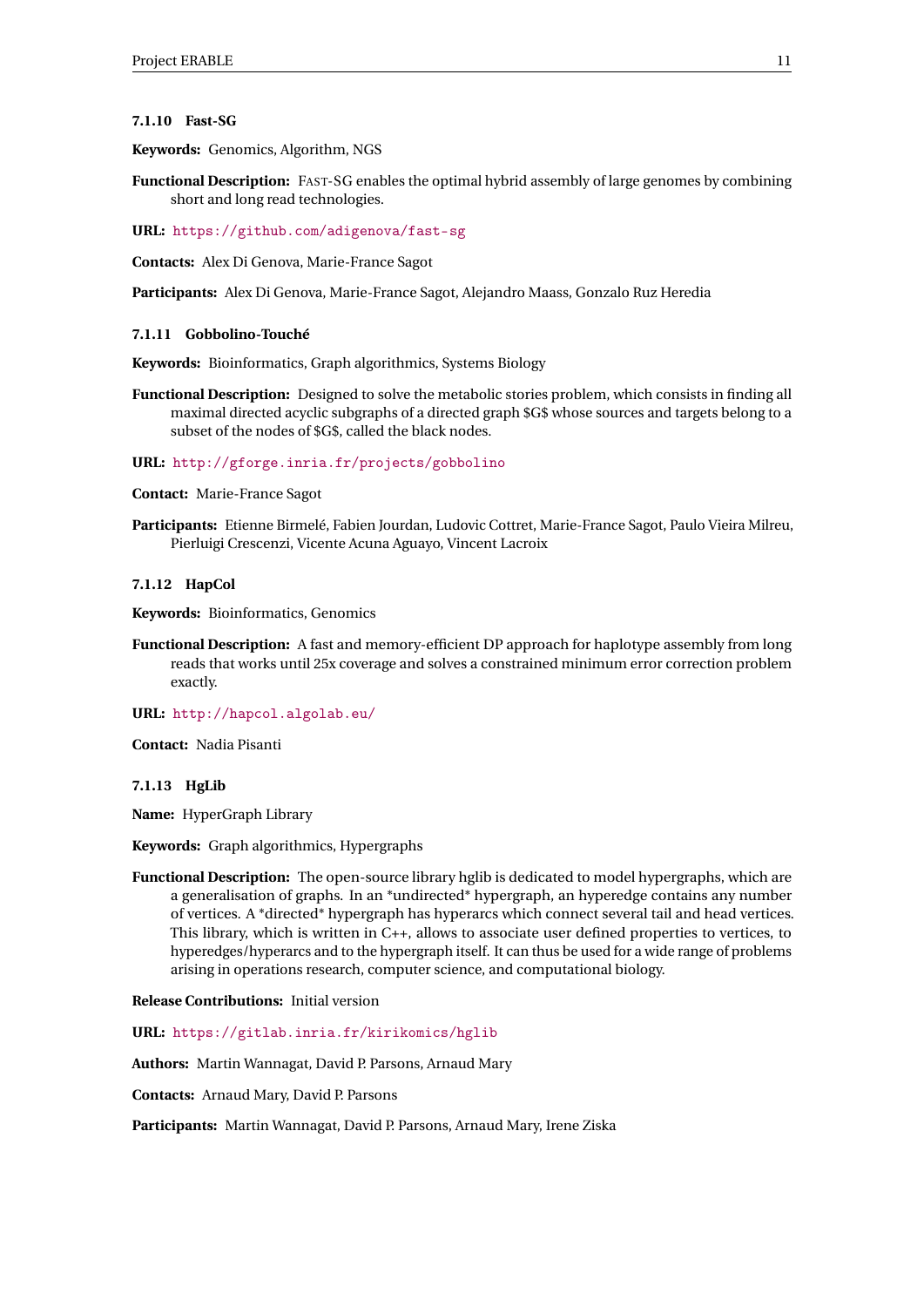## <span id="page-14-0"></span>**7.1.14 KissDE**

#### **Keywords:** Bioinformatics, NGS

- **Functional Description:** KISSDE is an R Package enabling to test if a variant (genomic variant or splice variant) is enriched in a condition. It takes as input a table of read counts obtained from an NGS data pre-processing and gives as output a list of condition-specific variants.
- **Release Contributions:** This new version improved the recall and made more precise the size of the effect computation.
- **URL:** <http://kissplice.prabi.fr/tools/kissDE/>

```
Contact: Vincent Lacroix
```
**Participants:** Camille Marchet, Aurélie Siberchicot, Audric Cologne, Clara Benoît-Pilven, Janice Kielbassa, Lilia Brinza, Vincent Lacroix

## <span id="page-14-1"></span>**7.1.15 KisSplice**

**Keywords:** Bioinformatics, Bioinfirmatics search sequence, Genomics, NGS

- **Functional Description:** Enables to analyse RNA-seq data with or without a reference genome. It is an exact local transcriptome assembler, which can identify SNPs, indels and alternative splicing events. It can deal with an arbitrary number of biological conditions, and will quantify each variant in each condition.
- **Release Contributions:** Improvements : The KissReads module has been modified and sped up, with a significant impact on run times. Parameters : –timeout default now at 10000: in big datasets, recall can be increased while run time is a bit longer. Bugs fixed : –Reads containing only 'N': the graph construction was stopped if the file contained a read composed only of 'N's. This is was a silence bug, no error message was produced. –Problems compiling with new versions of MAC OSX (10.8+): KisSplice is now compiling with the new default C++ compiler of OSX 10.8+.

KISSPLICE was applied to a new application field, virology, through a collaboration with the group of Nadia Naffakh at Institut Pasteur. The goal is to understand how a virus (in this case influenza) manipulates the splicing of its host. This led to new developments in KISSPLICE. Taking into account the strandedness of the reads was required, in order not to mis-interpret transcriptional readthrough. We now use BCALM instead of DBG-V4 for the de Bruijn graph construction and this led to major improvements in memory and time requirements of the pipeline. We still cannot scale to very large datasets like in cancer, the time limiting step being the quantification of bubbles.

## **URL:** <http://kissplice.prabi.fr/>

- **Authors:** Gustavo Akio Tominaga Sacomoto, Vincent Lacroix, Pierre Peterlongo, Rayan Chikhi, Alice Julien-Laferrière, David P. Parsons, Janice Kielbassa, Marie-France Sagot, Pavlos Antoniou, Uricaru Raluca, Vincent Miele
- **Contact:** Vincent Lacroix
- **Participants:** Alice Julien-Laferrière, Leandro Ishi Soares de Lima, Vincent Miele, Rayan Chikhi, Pierre Peterlongo, Camille Marchet, Gustavo Akio Tominaga Sacomoto, Marie-France Sagot, Vincent Lacroix

## <span id="page-14-2"></span>**7.1.16 KisSplice2RefGenome**

**Keywords:** Bioinformatics, NGS, Transcriptomics

**Functional Description:** KISSPLICE identifies variations in RNA-seq data, without a reference genome. In many applications however, a reference genome is available. KISSPLICE2REFGENOME enables to facilitate the interpretation of the results of KISSPLICE after mapping them to a reference genome.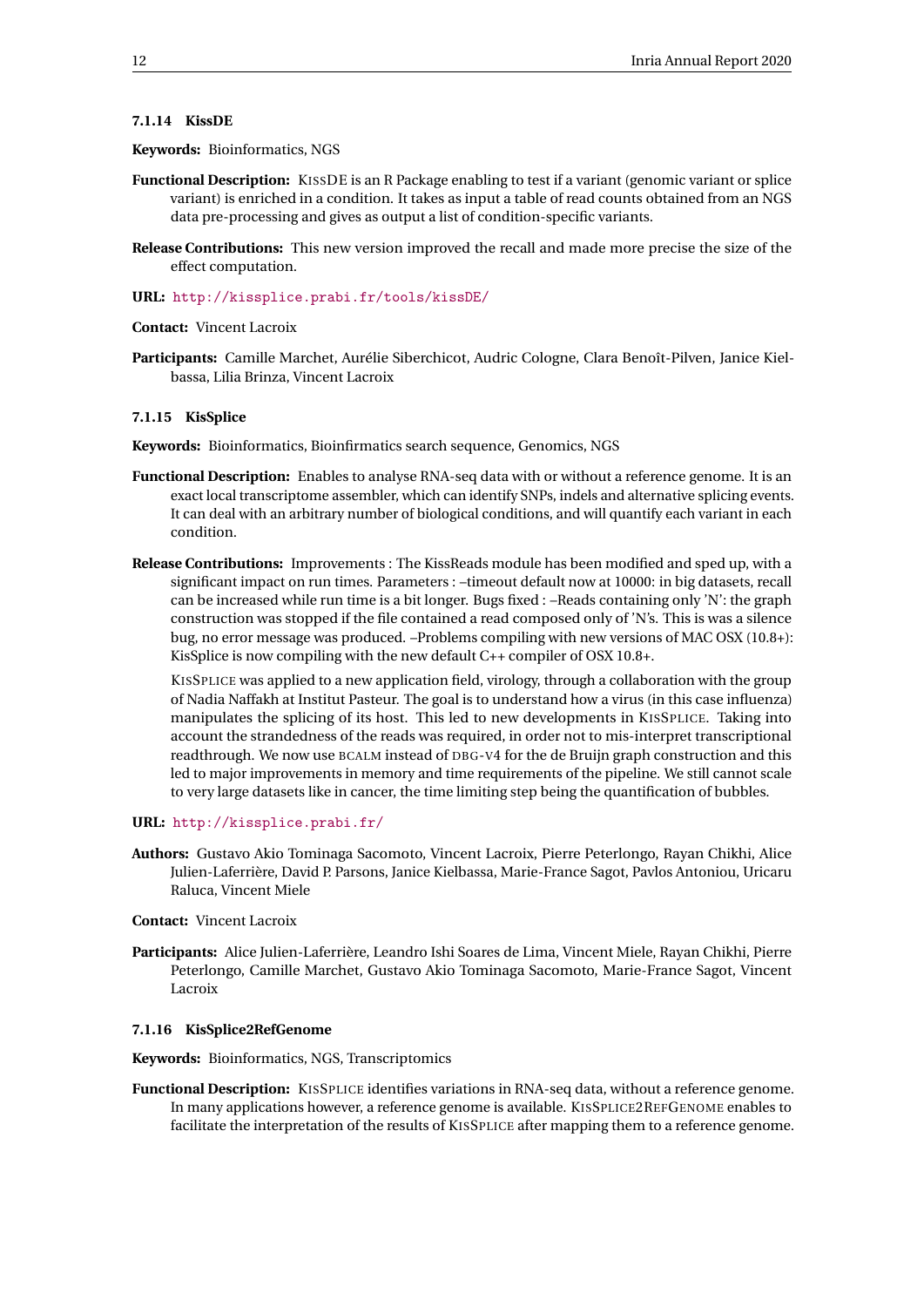## **URL:** <http://kissplice.prabi.fr/tools/kiss2refgenome/>

## **Contact:** Vincent Lacroix

**Participants:** Audric Cologne, Camille Marchet, Camille Sessegolo, Alice Julien-Laferrière, Vincent Lacroix

#### <span id="page-15-0"></span>**7.1.17 KisSplice2RefTranscriptome**

**Keywords:** Bioinformatics, NGS, Transcriptomics

**Functional Description:** KISSPLICE2REFTRANSCRIPTOME enables to combine the output of KISSPLICE with the output of a full length transcriptome assembler, thus allowing to predict a functional impact for the positioned SNPs, and to intersect these results with condition-specific SNPs. Overall, starting from RNA-seq data only, we obtain a list of condition-specific SNPs stratified by functional impact.

#### **URL:** <http://kissplice.prabi.fr/tools/kiss2rt/>

**Contact:** Vincent Lacroix

**Participants:** Helene Lopez Maestre, Mathilde Boutigny, Vincent Lacroix

#### <span id="page-15-1"></span>**7.1.18 MetExplore**

**Keywords:** Systems Biology, Bioinformatics

**Functional Description:** Web-server that allows to build, curate and analyse genome-scale metabolic networks. METEXPLORE is also able to deal with data from metabolomics experiments by mapping a list of masses or identifiers onto filtered metabolic networks. Finally, it proposes several functions to perform Flux Balance Analysis (FBA). The web-server is mature, it was developed in PHP, JAVA, Javascript and Mysql. METEXPLORE was started under another name during Ludovic Cottret's PhD in Bamboo, and is now maintained by the METEXPLORE group at the Inra of Toulouse.

**URL:** <https://metexplore.toulouse.inra.fr/index.html/>

**Contacts:** Fabien Jourdan, Ludovic Cottret, Marie-France Sagot

**Participants:** Fabien Jourdan, Hubert Charles, Ludovic Cottret, Marie-France Sagot

## <span id="page-15-2"></span>**7.1.19 Mirinho**

**Keywords:** Bioinformatics, Computational biology, Genomics, Structural Biology

**Functional Description:** Predicts, at a genome-wide scale, microRNA candidates.

**URL:** <http://team.inria.fr/erable/en/software/mirinho/>

**Contact:** Marie-France Sagot

**Participants:** Christian Gautier, Christine Gaspin, Cyril Fournier, Marie-France Sagot, Susan Higashi

## <span id="page-15-3"></span>**7.1.20 Momo**

**Name:** Multi-Objective Metabolic mixed integer Optimization

**Keywords:** Metabolism, Metabolic networks, Multi-objective optimisation

**Functional Description:** MOMO is a multi-objective mixed integer optimisation approach for enumerating knockout reactions leading to the overproduction and/or inhibition of specific compounds in a metabolic network.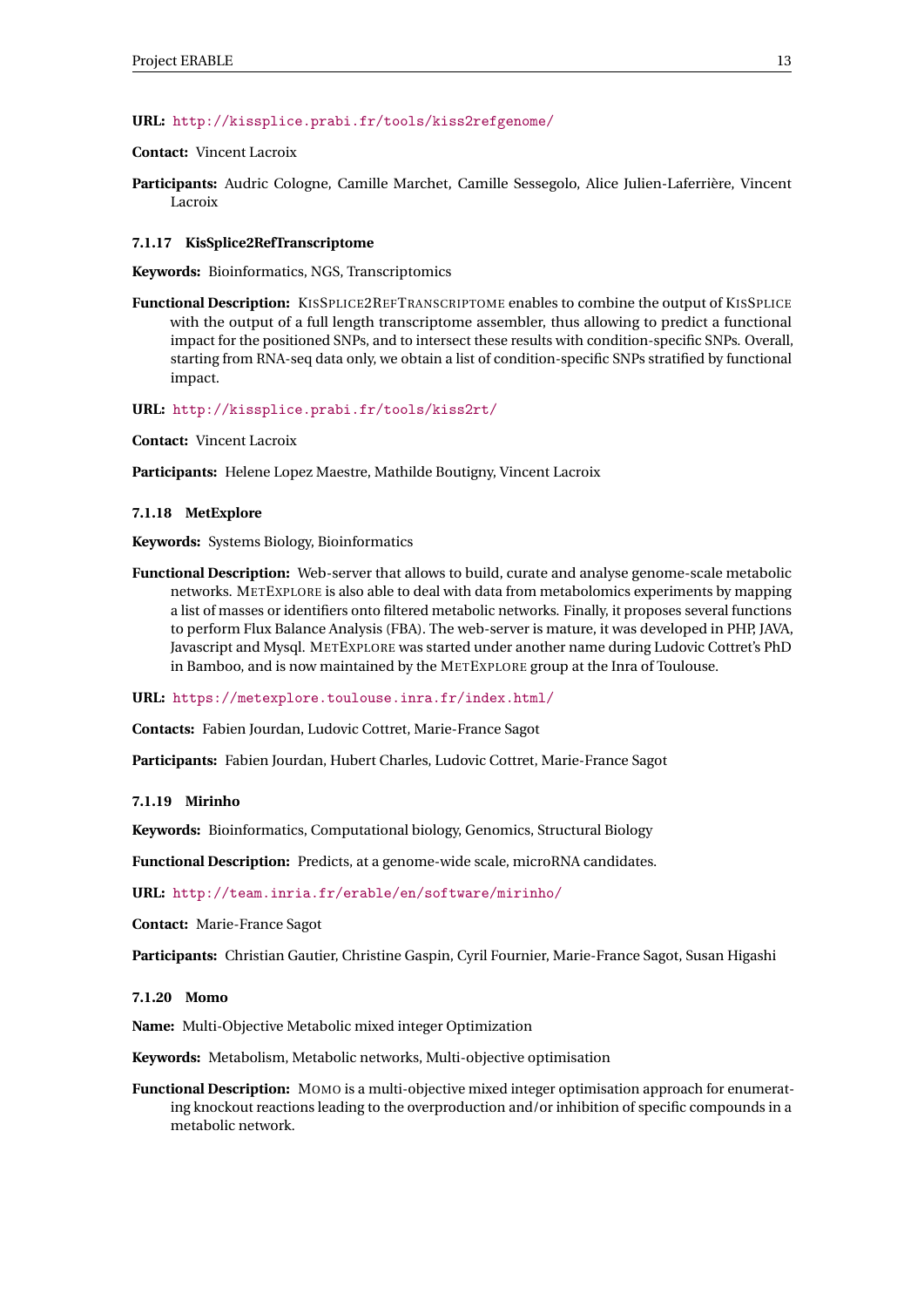## **URL:** <http://team.inria.fr/erable/en/software/momo/>

**Contacts:** Marie-France Sagot, Susana Vinga, Ricardo Luiz de Andrade Abrantes

**Participants:** Ricardo Luiz de Andrade Abrantes, Nuno Mira, Susana Vinga, Marie-France Sagot

## <span id="page-16-0"></span>**7.1.21 Moomin**

**Name:** Mathematical explOration of Omics data on a MetabolIc Network

**Keywords:** Metabolic networks, Transcriptomics

**Functional Description:** MOOMIN is a tool for analysing differential expression data. It takes as its input a metabolic network and the results of a DE analysis: a posterior probability of differential expression and a (logarithm of a) fold change for a list of genes. It then forms a hypothesis of a metabolic shift, determining for each reaction its status as "increased flux", "decreased flux", or "no change". These are expressed as colours: red for an increase, blue for a decrease, and grey for no change. See the paper for full details: https://doi.org/10.1093/bioinformatics/btz584

#### **URL:** <https://github.com/htpusa/moomin>

**Contact:** Marie-France Sagot

**Participants:** Henri Taneli Pusa, Mariana Ferrarini, Ricardo Luiz de Andrade Abrantes, Arnaud Mary, Alberto Marchetti-Spaccamela, Leen Stougie, Marie-France Sagot

#### <span id="page-16-1"></span>**7.1.22 MultiPus**

**Keywords:** Systems Biology, Algorithm, Graph algorithmics, Metabolic networks, Computational biology

- **Functional Description:** MULTIPUS (for "MULTIple species for the synthetic Production of Useful biochemical Substances") is an algorithm that, given a microbial consortium as input, identifies all optimal sub-consortia to synthetically produce compounds that are either exogenous to it, or are endogenous but where interaction among the species in the sub-consortia could improve the production line.
- **URL:** <https://team.inria.fr/erable/en/software/multipus/>

**Contacts:** Marie-France Sagot, Arnaud Mary

**Participants:** Alberto Marchetti-Spaccamela, Alice Julien-Laferrière, Arnaud Mary, Delphine Parrot, Laurent Bulteau, Leen Stougie, Marie-France Sagot, Susana Vinga

## <span id="page-16-2"></span>**7.1.23 Pitufolandia**

**Keywords:** Bioinformatics, Graph algorithmics, Systems Biology

**Functional Description:** The algorithms in PITUFOLANDIA (PITUFO / PITUFINA / PAPAPITUFO) are designed to solve the minimal precursor set problem, which consists in finding all minimal sets of precursors (usually, nutrients) in a metabolic network that are able to produce a set of target metabolites.

#### **URL:** <http://gforge.inria.fr/projects/pitufo/>

#### **Contact:** Marie-France Sagot

**Participants:** Vicente Acuna Aguayo, Paulo Vieira Milreu, Alberto Marchetti-Spaccamela, Leen Stougie, Martin Wannagat, Marie-France Sagot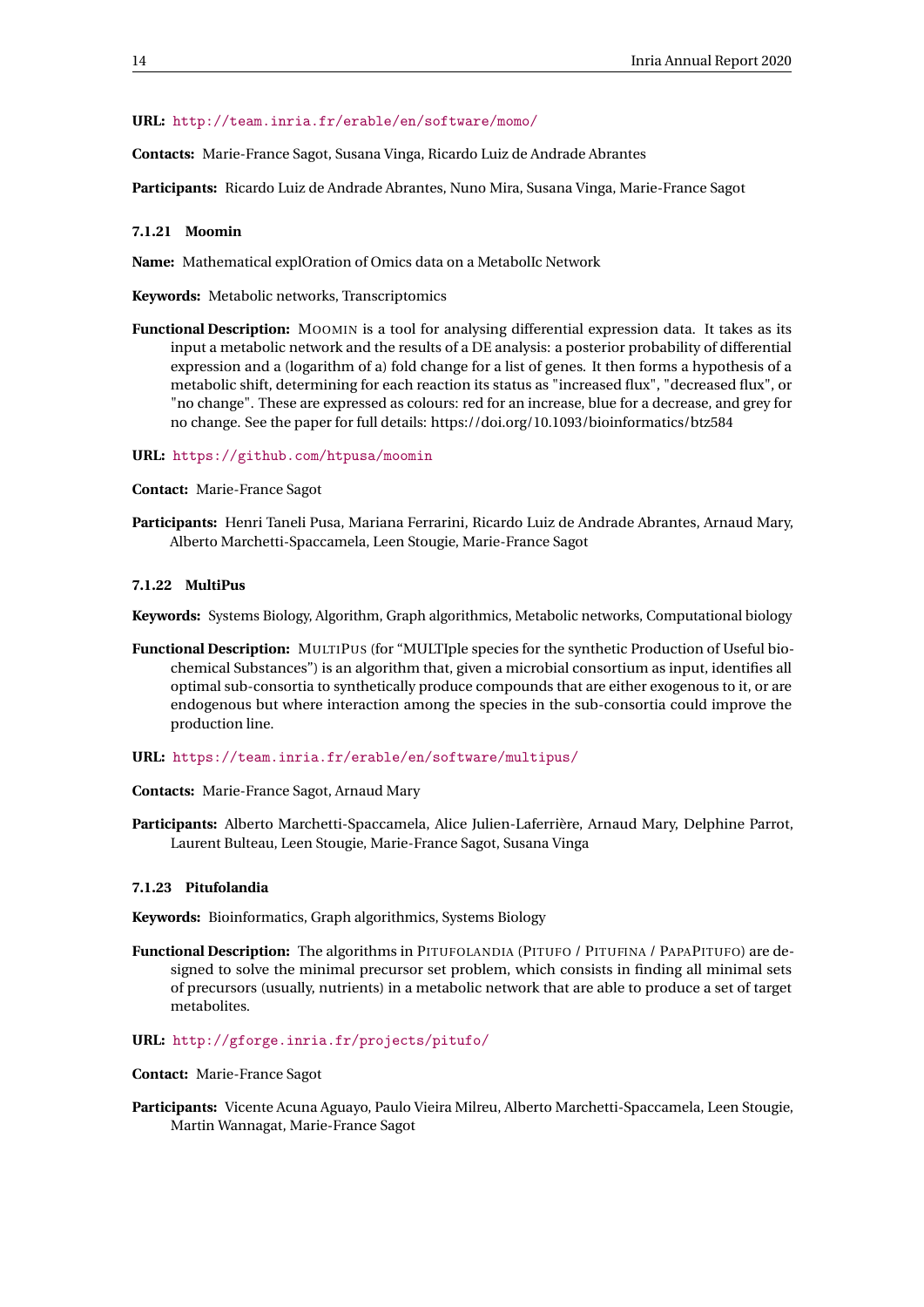## <span id="page-17-0"></span>**7.1.24 Sasita**

**Keywords:** Bioinformatics, Graph algorithmics, Systems Biology

**Functional Description:** SASITA is a software for the exhaustive enumeration of minimal precursor sets in metabolic networks.

**URL:** <https://team.inria.fr/erable/en/software/sasita/>

**Contact:** Marie-France Sagot

**Participants:** Vicente Acuna Aguayo, Ricardo Luiz de Andrade Abrantes, Paulo Vieira Milreu, Alberto Marchetti-Spaccamela, Leen Stougie, Martin Wannagat, Marie-France Sagot

<span id="page-17-1"></span>**7.1.25 Smile**

**Keywords:** Bioinformatics, Genomic sequence

**Functional Description:** Motif inference algorithm taking as input a set of biological sequences.

**Contact:** Marie-France Sagot

**Participant:** Marie-France Sagot

<span id="page-17-2"></span>**7.1.26 Rime**

**Keywords:** Bioinformatics, Genomics, Sequence alignment

**Functional Description:** Detects long similar fragments occurring at least twice in a set of biological sequences.

**Contacts:** Nadia Pisanti, Marie-France Sagot

**Participants:** Nadia Pisanti, Marie-France Sagot

## <span id="page-17-3"></span>**7.1.27 Totoro**

**Name:** Transient respOnse to meTabOlic pertuRbation inferred at the whole netwOrk level

**Keywords:** Bioinformatics, Graph algorithmics, Systems Biology

**Functional Description:** TOTORO is a constraint-based approach that integrates internal metabolite concentrations that were measured before and after a perturbation into genome-scale metabolic reconstructions. It predicts reactions that were active during the transient state that occurred after the perturbation. The method is solely based on metabolomic data.

**URL:** <https://gitlab.inria.fr/erable/totoro>

**Contacts:** Irene Ziska, Arnaud Mary, Marie-France Sagot

**Participants:** Irene Ziska, Arnaud Mary, Marie-France Sagot

<span id="page-17-4"></span>**7.1.28 Wengan**

**Name:** Making the path

**Keyword:** Genome assembly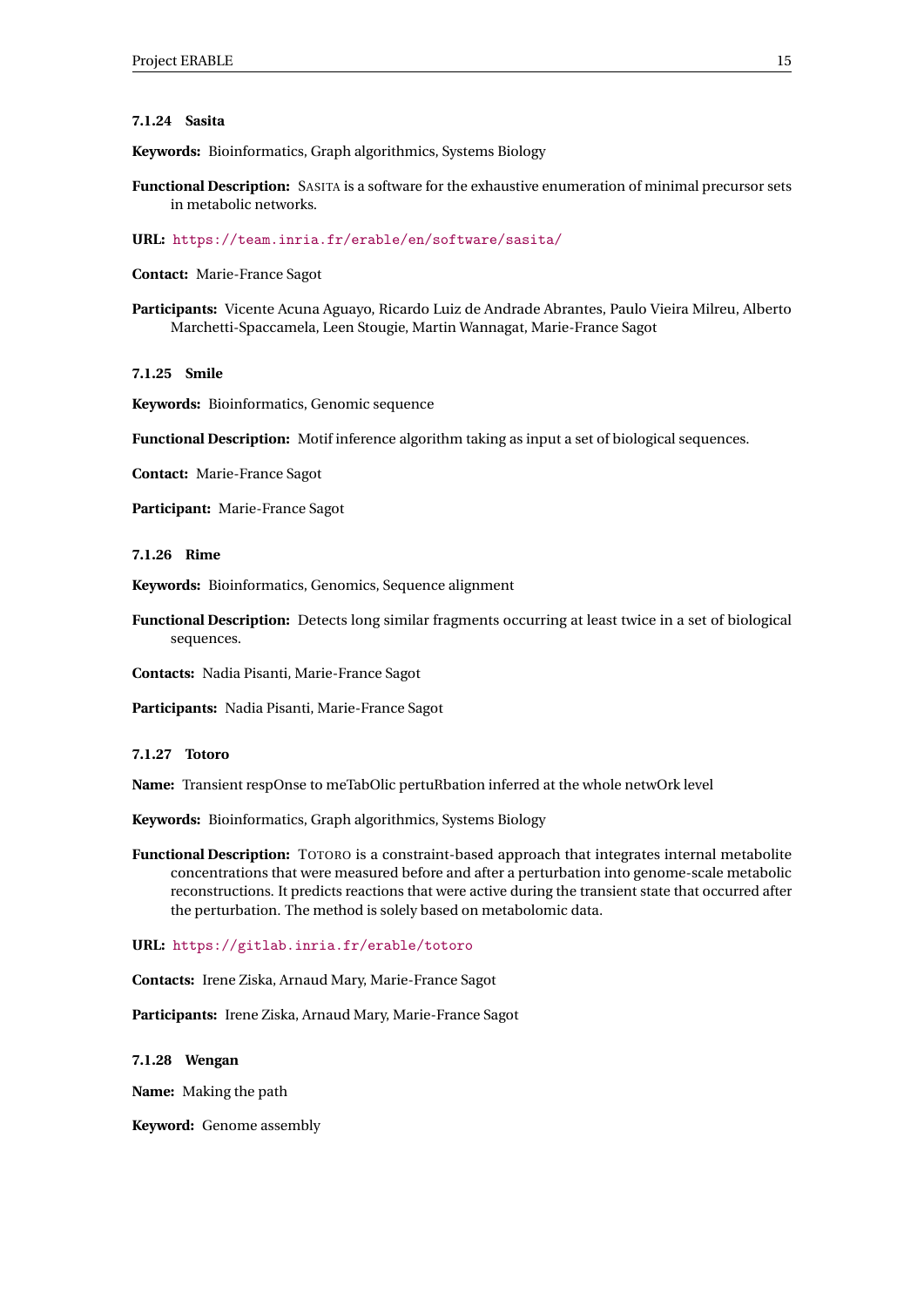**Functional Description:** WENGAN is a new genome assembler that unlike most of the current longreads assemblers avoids entirely the all-vs-all read comparison. The key idea behind WENGAN is that long-read alignments can be inferred by building paths on a sequence graph. To achieve this, WENGAN builds a new sequence graph called the Synthetic Scaffolding Graph. The SSG is built from a spectrum of synthetic mate-pair libraries extracted from raw long-reads. Longer alignments are then built by performing a transitive reduction of the edges. Another distinct feature of WENGAN is that it performs self-validation by following the read information. WENGAN identifies miss-assemblies at differents steps of the assembly process.

**URL:** <https://github.com/adigenova/wengan>

**Contacts:** Marie-France Sagot, Alex Di Genova

**Participants:** Alex Di Genova, Marie-France Sagot

#### <span id="page-18-0"></span>**7.1.29 WhatsHap**

**Keywords:** Bioinformatics, Genomics

**Functional Description:** WHATSHAP is a DP approach for haplotype assembly from long reads that works until 20x coverage and solves the minimum error correction problem exactly. PWHATSHAP is a parallelisation of the core dynamic programming algorithm of WHATSHAP.

**URL:** <https://bitbucket.org/whatshap/whatshap>

**Contact:** Nadia Pisanti

#### <span id="page-18-1"></span>**7.2 New platforms**

No platforms for now due to a lack of human means to develop and especially to maintain one. An initial one is however actively planned for the coming years.

## <span id="page-18-2"></span>**8 New results**

## <span id="page-18-3"></span>**8.1 General comments**

We present in this section the main results obtained in 2020.

We tried to organise these along the four axes as presented above. Clearly, in some cases, a result obtained overlaps more than one axis. In such case, we chose the one that could be seen as the main one concerned by such results.

On the other hand, we chose not to detail the results on more theoretical aspects of computer science when these are initially addressed in contexts not directly related to computational biology even though those on string [\[29,](#page-36-0) [1,](#page-34-3) [4,](#page-34-4) [36,](#page-37-0) [33,](#page-37-1) [20\]](#page-36-1) and graph algorithms in general [\[5,](#page-34-5) [14,](#page-35-0) [34\]](#page-37-2) are relevant for life sciences, such as for instance (pan)genome analysis, or could become more specifically so in a near future.

A few other results of 2020 are not mentioned in this report, not because the corresponding work is not important, but because it was likewise more specialised [\[35\]](#page-37-3). In the same way, also for space reasons, we chose not to detail the results presented in some biological papers of the team when these did not require a mathematical or algorithmic input [\[6,](#page-34-6) [11,](#page-35-1) [12,](#page-35-2) [13,](#page-35-3) [18,](#page-35-4) [19,](#page-35-5) [21\]](#page-36-2).

On the other hand, we do mention a work that was in revision and indeed accepted just at the end of 2020 but ended up being published at the very beginning of 2021.

Finally, we wish to call attention to the fact that some members of ERABLE, at CWI and at the University of Pisa, have been working on a theoretical problem which is important in relation to our main area of application. This problem indeed concerns privacy of the information that may be inferred by some of the algorithms developed, and more precisely what has been called string sanitization [\[8,](#page-34-7) [31,](#page-37-4) [32\]](#page-37-5).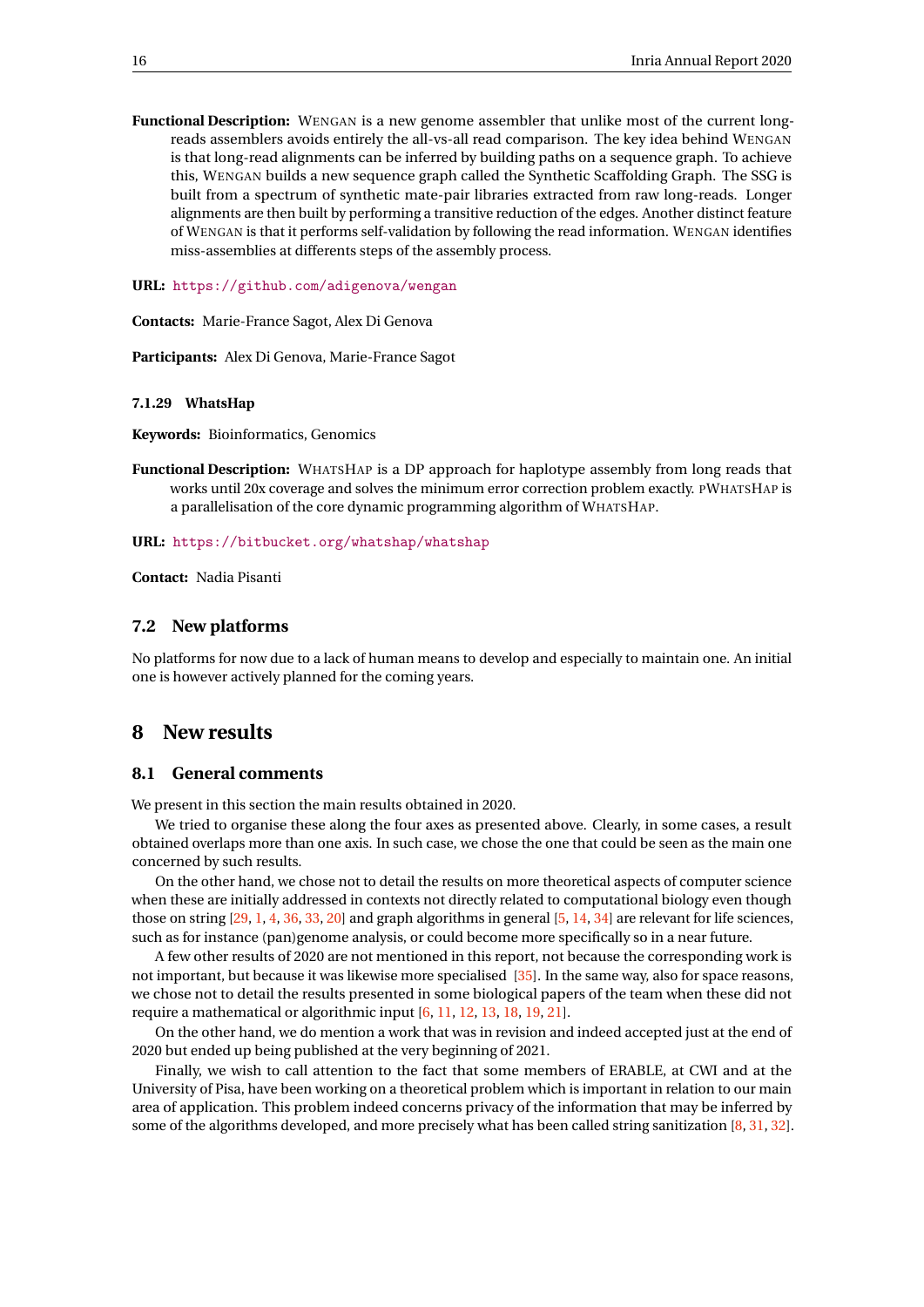## <span id="page-19-0"></span>**8.2 Axis 1: (Pan)Genomics and transcriptomics in general**

## **Alternative splicing and variant detection**

In a paper published in *BMC Bioinformatics* [\[23\]](#page-36-3), we introduced a new algorithm and the corresponding tool EBWT2INDEL that extends our own previous framework (Prezza *et al.*, Algorithms for Molecular Biology, 14(1): 1-13, 2019) to detect also INDELs, and implements recent findings that allow to perform the whole analysis using just a Burrows-Wheeler Transform, thus reducing the working space by one order of magnitude and enabling the analysis of full genomes. We also describe a simple strategy for effectively parallelising our tool for SNP detection only. On a 24-cores machine, the parallel version of our tool is one order of magnitude faster than the sequential one. The tool is available at <https://github.com/nicolaprezza/ebwt2InDel>. The results obtained on a synthetic dataset covered at 30x (human chromosome 1) show that our tool is indeed able to find up to 83% of the SNPs and 72% of the existing INDELs. These percentages considerably improve the 71% of SNPs and 51% of INDELs found by the state-of-the art tools based on de Bruijn graphs. We furthermore reported results on larger (real) human whole-genome sequencing experiments. In such cases also, our tool exhibits a higher sensitivity than the state-of-the art tools.

Still on the issue of variants, we studied the biallelic variants in RNU4ATAC, a non-coding gene transcribed into the minor spliceosome component U4atac snRNA which are responsible for three rare recessive developmental diseases, namely Taybi-Linder/MOPD1, Roifman and Lowry-Wood syndromes. Next-generation sequencing of clinically heterogeneous cohorts (children with either a suspected genetic disorder or a congenital microcephaly) recently identified mutations in this gene, illustrating how profoundly these technologies are modifying genetic testing and assessment. As RNU4ATAC has a single non-coding exon, the bioinformatic prediction algorithms assessing the effect of sequence variants on splicing or protein function are irrelevant, which makes variant interpretation challenging to molecular diagnostic laboratories. In order to facilitate and improve clinical diagnostic assessment and genetic counselling, we presented i) an update of the previously reported RNU4ATAC mutations and an analysis of the genetic variations affecting this gene using the Genome Aggregation Database (gnomAD) resource; ii) the pathogenicity prediction performances of scores computed based on an RNA structure prediction tool and of those produced by the Combined Annotation Dependent Depletion tool for the 285 RNU4ATAC variants identified in patients or in large-scale sequencing projects; iii) a method, based on a cellular assay, that allows to measure the effect of RNU4ATAC variants on splicing efficiency of a minor (U12-type) reporter intron. Lastly, the concordance of the bioinformatic predictions and cellular assay results was investigated. This work was published in *PLoS One* [\[7\]](#page-34-8).

Finally, again on the issue of alternative splicing events, we studied influenza A viruses (IAVs) which use diverse mechanisms to interfere with cellular gene expression. Although many RNA-seq studies had previously documented IAV-induced changes in host mRNA abundance, few were designed to allow an accurate quantification of changes in host mRNA splicing. Here, we showed that IAV infection of human lung cells induces widespread alterations of cellular splicing, with an overall increase in exon inclusion and decrease in intron retention. Over half of the mRNAs that show differential splicing undergo no significant changes in abundance or in their 3' end termination site, suggesting that IAVs can specifically manipulate cellular splicing. Among a randomly selected subset of 21 IAV-sensitive alternative splicing events, most are specific to IAV infection as they are not observed upon infection with VSV, induction of interferon expression or induction of an osmotic stress. Finally, the analysis of splicing changes in RED-depleted cells revealed a limited but significant overlap with the splicing changes in IAV-infected cells. This observation suggests that hijacking of RED by IAVs to promote splicing of the abundant viral NS1 mRNAs could partially divert RED from its target mRNAs. This work was published in *Nar Genomics and Bioinformatics* [\[3\]](#page-34-9). All our RNA-seq datasets and analyses are made accessible for browsing through a user-friendly Shiny interface (<http://virhostnet.prabi.fr:3838/shinyapps/flu-splicing> or <https://github.com/cbenoitp/flu-splicing>).

## **Bubble generator**

Bubbles are pairs of internally vertex-disjoint (*s*,*t*)-paths in a directed graph. In de Bruijn graphs built from reads of RNA and DNA data, bubbles represent interesting biological events, such as alternative splicing (AS) and allelic differences (SNPs and indels). However, the set of all bubbles in a de Bruijn graph built from real data is usually too large to be efficiently enumerated and analysed in practice. In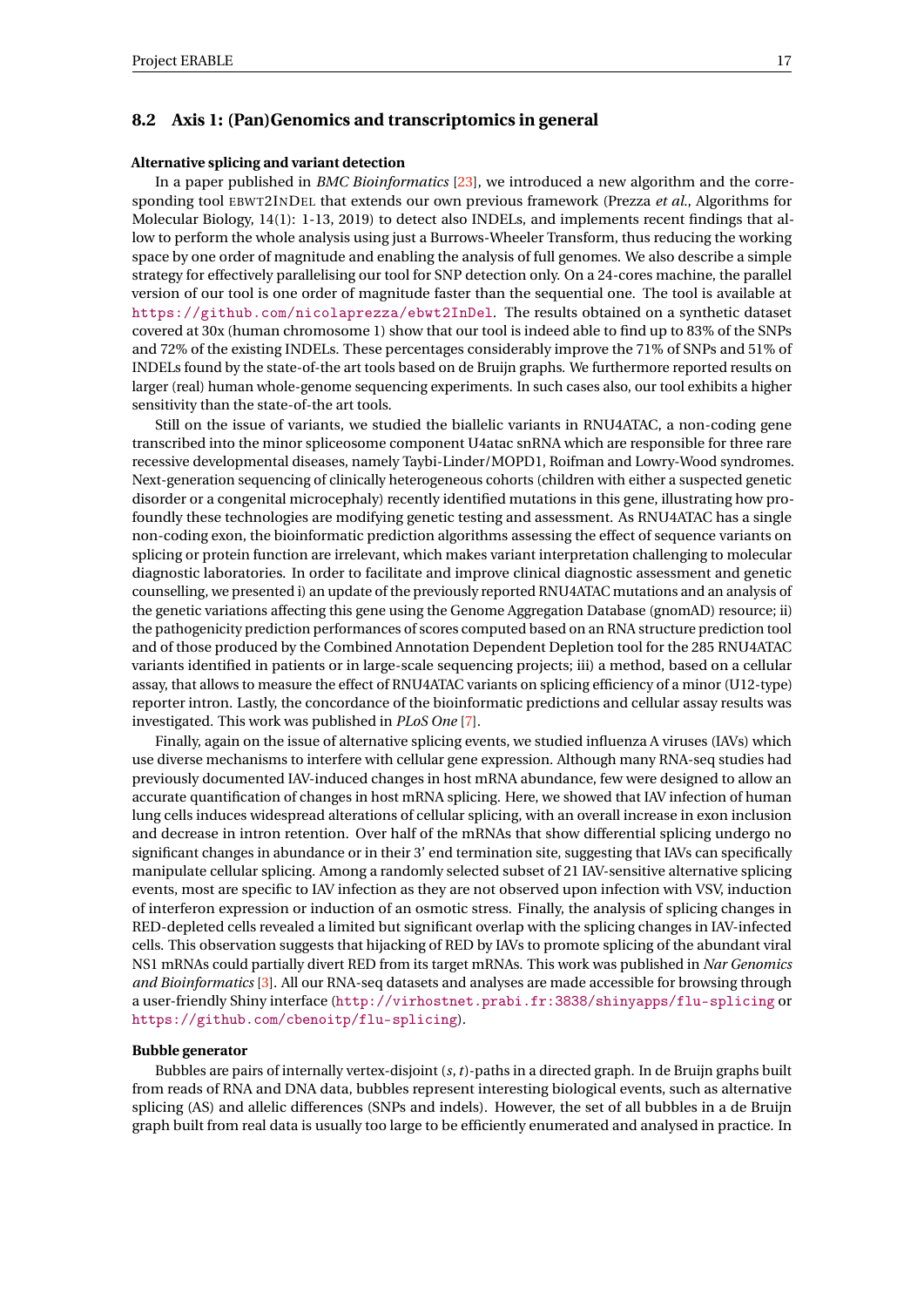particular, despite significant research done in this area, listing bubbles still remains the main bottleneck for tools that detect AS events in a reference-free context. We recently introduced the concept of a bubble generator as a way for obtaining a compact representation of the bubble space of a graph (Acuña *et al.*, *Algorithmica*, 82:898-914, 2019, appeared in 2020). Although this generator was quite effective in finding AS events, preliminary experiments showed that it is about 5 times slower than state-of-art methods. This year, we proposed a new family of bubble generators which improve substantially on the previous one. Indeed, the generators in this new family are about two orders of magnitude faster and are still able to achieve similar precision in identifying AS events. To highlight the practical value of our new generators, we also reported some experimental results on a real dataset. This work was presented at IWOCA [\[28\]](#page-36-4).

## **Genome assembly**

Generating accurate genome assemblies of large, repeat-rich human genomes has proved difficult using only long, error-prone reads, and most human genomes assembled from long reads add accurate short reads to polish the consensus sequence. We developed a hybrid assembly method, that we called WENGAN, which provides the highest quality at a low computational cost. We applied WENGAN to perform a de novo assembly of four human genomes using a combination of sequencing data generated on ONT PromethION, PacBio Sequel, Illumina and MGI technology. WENGAN implements efficient algorithms to improve assembly contiguity as well as consensus quality. The resulting genome assemblies thus have high contiguity (contig NG50:17.24-80.64 Mb), few assembly errors (contig NGA50:11.8-59.59 Mb), good consensus quality (QV:27.84-42.88), and high gene completeness (BUSCO complete: 94.6-95.2%), while consuming low computational resources (CPU hours:187-1,200). In particular, the assembly of the haploid CHM13 sample achieved a contig NG50 of 80.64 Mb (NGA50:59.59 Mb), which surpasses the contiguity of the current human reference genome (GRCh38 contig NG50:57.88 Mb). The paper presentinh WENGAN was published in *Nature Biotechnology* [\[16\]](#page-35-6). WENGAN is available at [https://gith](https://github.com/adigenova/wengan) [ub.com/adigenova/wengan](https://github.com/adigenova/wengan).

On the same topic still, we also worked in the context of an haplotype-aware genome assembly whose aim is to reconstruct all individual haplotypes from a mixed sample and to provide the corresponding abundance estimates. We developed a reference-genome-independent solution based on the construction of a variation graph that captures all the diversity present in the sample. We solved the contig abundance estimation problem and proposed a greedy algorithm to efficiently build maximal-length haplotypes. We then obtained accurate frequency estimates for the reconstructed haplotypes using linear programming techniques. Our method outperforms the state-of-the-art approaches on viral quasispecies benchmarks and has the potential to assemble bacterial genomes in a strain-aware manner as well. This work was presented at RECOMB [\[30\]](#page-36-5).

## **Binning**

The human gut microbiota performs functions that are essential for the maintenance of the host physiology. However, characterising the functioning of microbial communities in relation to the host remains challenging in reference-based metagenomic analyses. Indeed, as taxonomic and functional analyses are performed independently, the link between the genes and the species remains unclear. Although a first set of species-level bins was built by clustering co-abundant genes, no reference bin set is established on the most used gut microbiota catalog, the Integrated Gene Catalog (IGC). With the aim to identify the best suitable method to group the IGC genes, we benchmarked nine taxonomy-independent binners implementing abundance-based, hybrid and integrative approaches. To this purpose, we designed a Simulated non-redundant Gene Catalog (SGC) and computed adapted assessment metrics. We showed that, overall, the best trade-off between the main metrics is reached by an integrative binner. For each approach, we then compared the results of the best-performing binner with our expected community structures and applied the method to IGC. We showed that the three approaches are distinguished by specific advantages, and by inherent or scalability limitations. We conclude from this that hybrid and integrative binners show promising and potentially complementary results but require improvements to be used on IGC to recover human gut microbial species. This work was submitted to *NAR Genomics and Bioinformatics* in 2020, and is now accepted. It will be published in early 2021. This is the work of the PhD student Marianne Borderes, co-supervised by M.-F. Sagot and S. Vinga (Instituto Superior Técnico, Lisbon), and funded by the ANR Technology  $9.1$  with the company MaatPharma, under the supervision of Lilia Boucinha initially, and then since 2019 of Emmanuel Prestat. This work with S. Vinga was part of the Inria Associated Team [10.1.1](#page-24-7) which lasted from 2018 until this year (2020).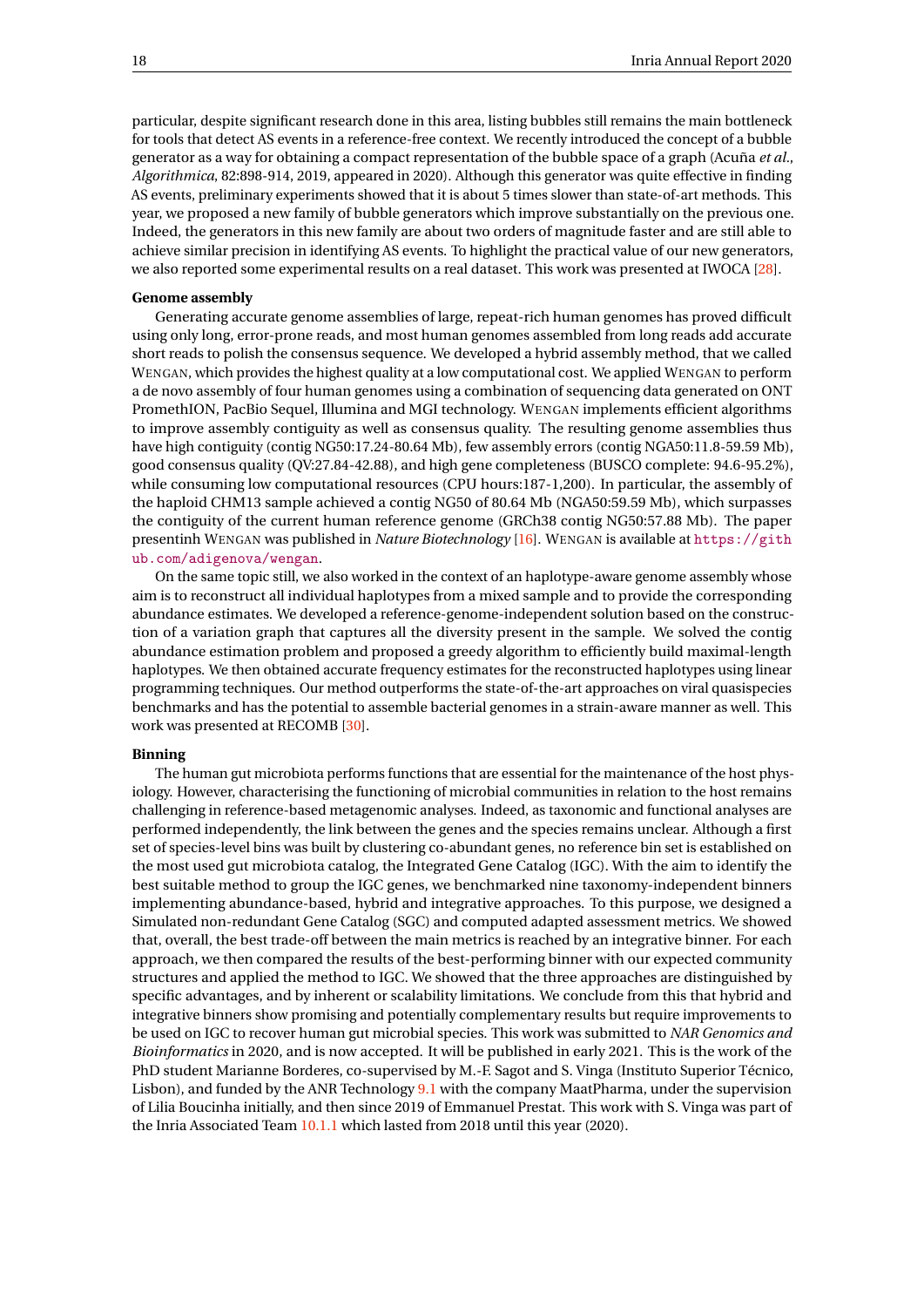## <span id="page-21-0"></span>**8.3 Axis 2: Metabolism and (post)transcriptional regulation**

## **Metabolism**

In a paper published in *BMC Bioinformatics* [\[2\]](#page-34-10), we explored the concept of multi-objective optimisation in the field of metabolic engineering when both continuous and integer decision variables are involved in the model. In particular, we proposed a multi-objective model that may be used to suggest reaction deletions that maximise and/or minimise several functions simultaneously. The applications may include, among others, the concurrent maximisation of a bioproduct and of biomass, or maximisation of a bioproduct while minimising the formation of a given by-product, two common requirements in microbial metabolic engineering. Production of ethanol by the widely used cell factory *Saccharomyces cerevisiae* (Yeast) was adopted as a case study to demonstrate the usefulness of the proposed approach in identifying genetic manipulations that improve productivity and yield of this economically highly relevant bioproduct. We did an *in vivo* validation and we could show that some of the predicted deletions exhibit increased ethanol levels in comparison with the wild-type strain. The multi-objective programming framework we developed, called MOMO, is open-source and uses POLYSCIP (available at <http://polyscip.zib.de/>) as underlying multi-objective solver. MOMO itself is available at <https://team.inria.fr/erable/en/software/momo/>. This work was done with S. Vinga and N. Mira, both at the Instituto Superior Técnico of Lisbon, in Portugal, and was part of the project proposed within the Inria Associated Team [10.1.1.](#page-24-7)

This work was then continued with a PhD student, Irene Ziska, funded by Inria and co-supervised by M.-F. Sagot and S. Vinga. It was also part of the project of the Inria Associated Team [10.1.1.](#page-24-7) In the case of Irene's work, and always in collaboration also with N. Mira, we have developed a new method that identifies potential metabolic engineering strategies such as gene and reaction knock-outs as did MOMO, however this time does also explicitly take into account that in some cases, the target chemical can be toxic for the microorganism itself, which might render the production unstable. This new method thus aims to identify knock-outs which increase the production of the target and which, at the same time, ensure that the microorganism keeps a high resistance against the toxic target. In a first step, our approach uses multi-objective linear optimisation to find valid trade-offs between growth, target production and toxicity resistance against the target. Afterwards, potential knock-outs are enumerated and then ranked to choose the best candidates for a desired trade-off. The toxicity resistance is measured by the activity of a set of critical reactions that have to be known or identified experimentally as a prerequisite. To test our method, we applied it to identify knock-outs for the production of ethanol in Yeast. A paper is being prepared to be submitted in early 2021.

Finally, still on metabolism, we also submitted an article that presents a novel computational method called TOTORO (for "Transient respOnse to meTabOlic pertuRbation inferred at the whole netwOrk level") and which integrates internal metabolites concentrations that were measured before and after a perturbation into genome-scale metabolic reconstructions in order to predict the reactions that were active during the transient state that occurred after the perturbation. The proposed method is a constraintbased approach that takes the stoichiometry of the network into account. It minimises the change in concentrations for unmeasured metabolites and also the number of active reactions during transient state to account for a parsimonious assumption. An implementation in C++ is freely available at [https:](https://gitlab.inria.fr/erable/totoro) [//gitlab.inria.fr/erable/totoro](https://gitlab.inria.fr/erable/totoro). TOTORO is able to handle full networks and to consider in the model stoichiometry, cycles, reversible reactions as well as co-factors. This work is also part of Irene Ziska's PhD [\[38\]](#page-37-6), and of the Inria Associated Team project [10.1.1.](#page-24-7)

## **Post-transcriptional regulation**

MicroRNAs (miRNAs) belong to a class of small non-coding RNAs (ncRNAs) of 18-24 nucleotides in part responsible for post-transcriptional gene regulation in eukaryotes. These evolutionarily conserved molecules influence fundamental biological processes, including cell proliferation, differentiation, apoptosis, immune response, and metabolism. Accurately identifying miRNAs has however proven difficult. In the last decade, with the increasing accessibility of high-throughput sequencing technologies, different methods have been developed to identify miRNAs, but most of them rely exclusively on pre-existing reference genomes. Despite all the advancements in the sequencing technologies and de novo assembly algorithms, few complete genomes are available today. This represents a recurrent problem for researchers working on non-model species. The lack of a high-quality reference genome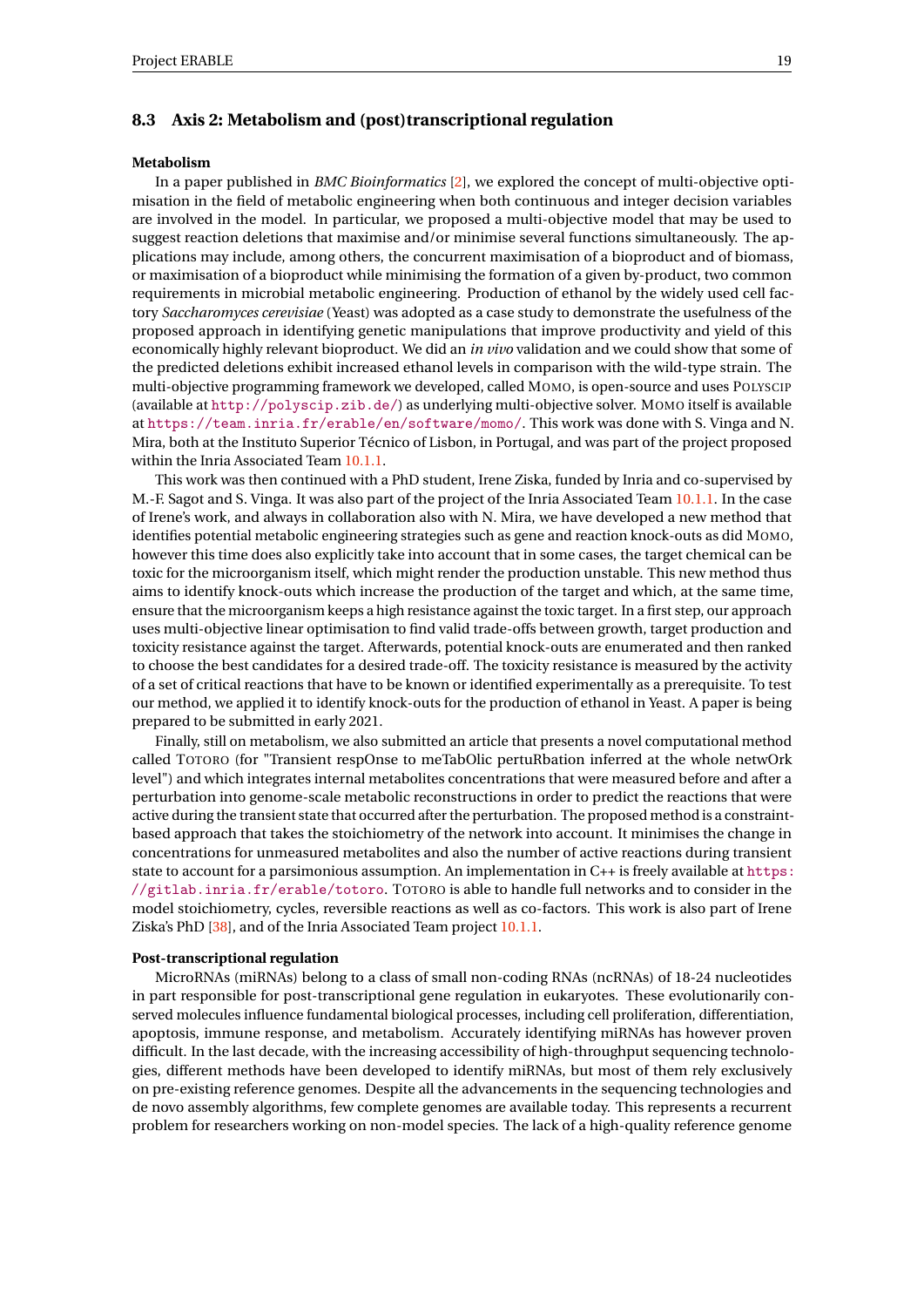thus reduces the possibilities for discovering novel miRNAs. In a paper currently under revision, we introduced BRUMIR, which is a package composed of three tools; 1) a new discovery miRNA tool (BRUMIR-CORE) a specific genome mapper (BRUMIR2REFERENCE), and 3) a sRNA-seq read simulator (MIRSIM). In particular, BRUMIR-CORE is a *de novo* algorithm based on a de Bruijn graph approach that is able to identify miRNAs directly and exclusively from sRNA-seq data. Unlike other state-of-the-art tools, BRUMIR does not rely on a reference genome, on the availability of close phylogenetic species, or on conserved sequence information. Instead, BRUMIR starts from a de Bruijn graph encoding all the reads and is able to directly identify putative mature miRNAs on the generated graph. Along with miRNA discovery, BRUMIR assembles and identifies other types of small and long non-coding RNAs expressed within the sequencing data. Additionally, when a reference genome is available, BRUMIR provides a new mapping tool (BRUMIR2REFERENCE) that performs an exhaustive search to identify and validate the precursor sequences. We extensively benchmarked the BRUMIR toolkit on animal and plant species using simulated and real datasets. The benchmark results show that BRUMIR is very sensitive, is the fastest tool, and its predictions were supported by the characteristic hairpin structure of miRNAs. Finally, we showed the power of BRUMIR for discovering novel miRNAs in the model plant *Arabidopsis thaliana*. We sequenced a total of 18 sRNA-seq libraries from different stages of root development and used the BrumiR toolkit to analyze our data. We annotated three novel miRNAs involved in root development, showing on a real biological situation how BRUMIR catches novel information even in the case of highly annotated genomes. The paper presenting BRUMIR is currently in revision. Its preprint is available in BioRxiv <https://doi.org/10.1101/2020.08.07.240689>, and the code is in GitHub <https://github.com/camoragaq/BrumiR>. This work was the core of the PhD of Carol Moraga Quinteros [\[37\]](#page-37-7) funded by Conicyt and defended in September 2020. It is part of both a formal and an informal collaboration with [10.1.3.](#page-26-1)

## <span id="page-22-0"></span>**8.4 Axis 3: (Co)Evolution**

#### **Cophylogeny**

Phylogenetic tree reconciliation is the method of choice in analysing host-symbiont systems. Despite the many reconciliation tools that have been proposed in the literature, two main issues remain unresolved: (i) listing suboptimal solutions (*i.e.* whose score is "close" to the optimal ones) and (ii) listing only solutions that are biologically different "enough". The first issue arises because the optimal solutions are not always the ones biologically most significant; providing many suboptimal solutions as alternatives for the optimal ones is thus very useful. The second one is related to the difficulty to analyse a number of optimal solutions that is often exponential. We then proposed a method, that we called CAPYBARA for "equivalence ClAss enumeration of coPhylogenY event-BAsed ReconciliAtions" that addresses both of these problems in an efficient way. Furthermore, CAPYBARA includes a tool for visualising the solutions that significantly helps the user in the process of analysing the results. The source code, documentation, and binaries for all platforms are freely available at <https://capybara-doc.readthedocs.io/>. This work was published in *Bioinformatics* [\[27\]](#page-36-6).

The problem of an efficient enumeration of equivalence classes or of one representative per class (without generating all the solutions), although identified as a need in many areas, has been addressed only for very few specific cases. In 2020, we started working on providing a general framework that solves this problem in polynomial delay in a wide variety of contexts, including optimisation ones that can be addressed by dynamic programming algorithms, and for certain types of equivalence relations between solutions. This theoretical work thus applies to a broad set of problems, among which phylogenetic tree reconciliation which initially motivated it. The work will be submitted in early 2021. It is already available in arXiv (<https://arxiv.org/abs/2004.12143>).

#### **Theoretical aspects of cytoplasmic incompatibility**

Another work, more purely theoretical but that was originally motivated by a question that is in some sense related to coevolution, concerned cytoplasmic incompatibility, CI for short. CI relates to the manipulation by the parasite *Wolbachia* of its host reproduction. Despite its widespread occurrence, the molecular basis of CI remains unclear and theoretical models have been proposed to understand the phenomenon. We considered in the work published in *Algorithms for Molecular Biology* [\[10\]](#page-35-7) the quantitative Lock-Key model which currently represents a good hypothesis that is consistent with the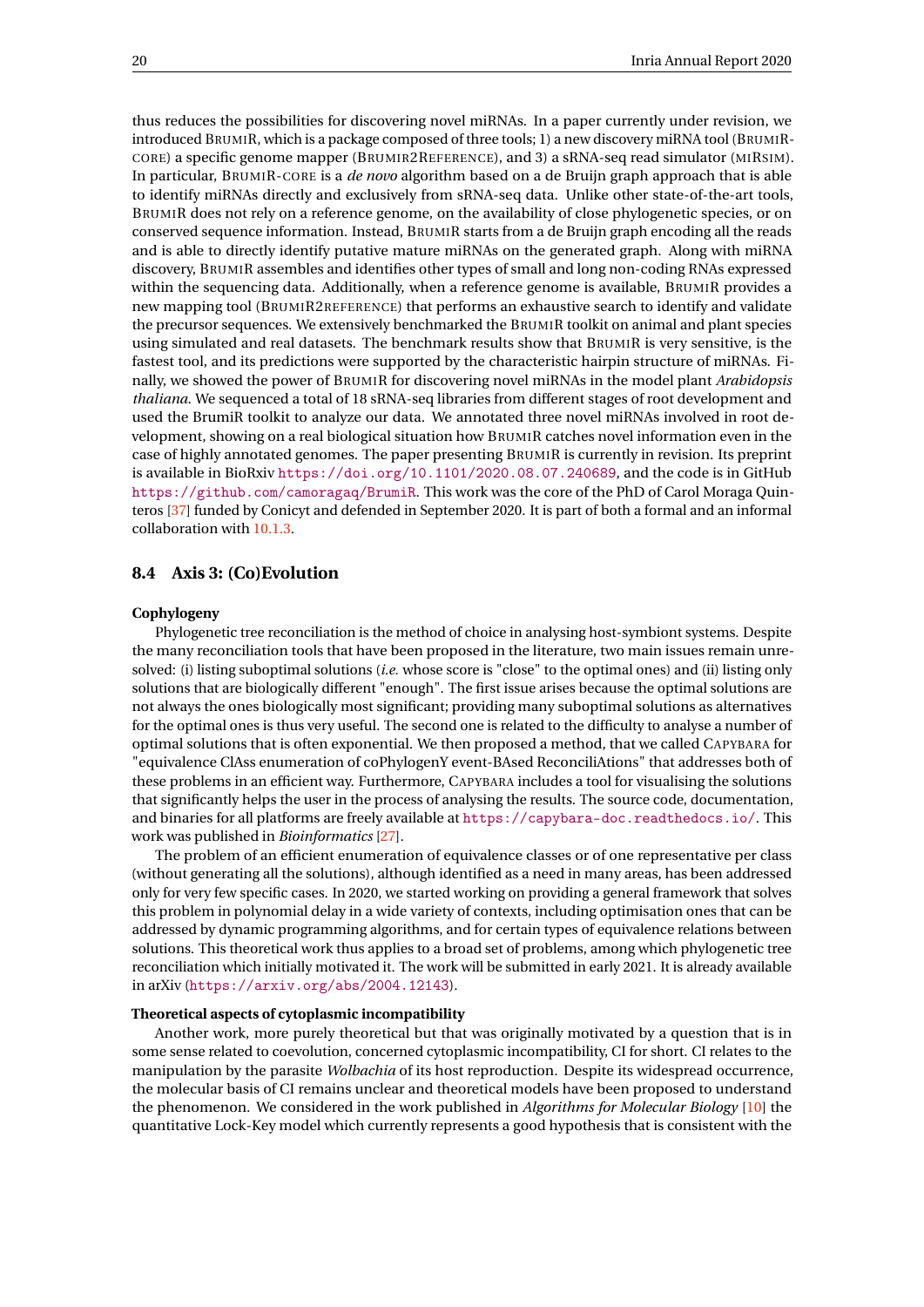data available. CI is in this case modelled as the problem of covering the edges of a bipartite graph with the minimum number of chain subgraphs. This problem was already known to be NP-hard, and we provide an exponential algorithm with a non-trivial complexity. It is frequent that depending on the dataset, there may be many optimal solutions which can be biologically quite different among them. To rely on a single optimal solution may therefore be problematic. To this purpose, we addressed the problem of enumerating (listing) all minimal chain subgraph covers of a bipartite graph and showed that it can be solved in quasi-polynomial time. Interestingly, in order to solve the above problems, we considered also the problem of enumerating all the maximal chain subgraphs of a bipartite graph and improved on the current results in the literature for the latter. Finally, to demonstrate the usefulness of our methods, we did show an application on a real dataset.

## <span id="page-23-0"></span>**8.5 Axis 4: Health in general**

#### **Human**

The essential part of the work on human health was focused on cancer and rare diseases. In the second case, such work concerns variants of three rare recessive developmental diseases, namely Taybi-Linder/MOPD1, Roifman and Lowry-Wood syndromes, and influenza A viruses. These works are presented in the context of (pan)genomics and transcriptomics in general, and more precisely of [8.2.](#page-19-0)

As concerns cancer, and more precisely breast cancer, two works were published in 2020.

The first one examined cancer cell plasticity and malignant progression, both of which remain poorly understood. In the paper published in *iScience* [\[25\]](#page-36-7), we showed that the uncharacterised epigenetic factor chromodomain on Y-like 2 (CDYL2) is commonly over-expressed in breast cancer, and that high CDYL2 levels correlate with poor prognosis. Supporting a functional role for CDYL2 in malignancy, it positively regulated breast cancer cell migration, invasion, stem-like phenotypes, and epithelial-to-mesenchymal transition. CDYL2 regulation of these plasticity-associated processes depended on signalling via p65/NFkB and STAT3. This, in turn, was downstream of CDYL2 regulation of MIR124 gene transcription. CDYL2 co-immunoprecipitated with G9a/EHMT2 and GLP/EHMT1 and regulated the chromatin enrichment of G9a and EZH2 at MIR124 genes. We then proposed that CDYL2 contributes to poor prognosis in breast cancer by recruiting G9a and EZH2 to epigenetically repress MIR124 genes, thereby promoting NF-kB and STAT3 signalling, as well as downstream cancer cell plasticity and malignant progression.

The second work on breast cancer concerned discovering disease signatures or subtypes through gene expression data analysis. Although this shows great promise, it is also prone to technical variation whose removal is essential to avoid spurious discoveries. Because this variation is not always known and can be confounded with biological signals, its removal is however a challenging task. In the paper published in *Communications Biology* [\[17\]](#page-35-8), we provided a step-wise procedure and comprehensive analysis of the MINDACT microarray dataset. The MINDACT trial enrolled 6693 breast cancer patients and prospectively validated the gene expression signature MammaPrint for outcome prediction. The study also yielded a full-transcriptome microarray for each tumor. We showed for the first time in such a large dataset how technical variation can be removed while retaining expected biological signals.

#### **Animal**

*Mycoplasma hyopneumoniae* is the most costly pathogen for swine production. Although several studies have focused on the host-bacterium association, little is known about the changes in gene expression of swine cells upon infection. To improve our understanding of this interaction, we infected swine epithelial nptr cells with *M. hyopneumoniae* strain J to identify differentially expressed mRNAs and miRNAs. The levels of 1,268 genes and 170 miRNAs were significantly modified post-infection. Up-regulated mRNAs were enriched in genes related to redox homeostasis and antioxidant defense, known to be regulated by the transcription factor NRF2 in related species. Down-regulated mRNAs were enriched in genes associated with cytoskeleton and ciliary functions. Bioinformatic analyses suggested a correlation between changes in miRNA and mRNA levels, since we detected down-regulation of miRNAs predicted to target antioxidant genes and up-regulation of miRNAs targeting ciliary and cytoskeleton genes. Interestingly, most down-regulated miRNAs were detected in exosome-like vesicles suggesting that *M. hyopneumoniae* infection induced a modification of the composition of NPTr-released vesicles. Taken together, our data indicate that *M. hyopneumoniae* elicits an antioxidant response induced by NRF2 in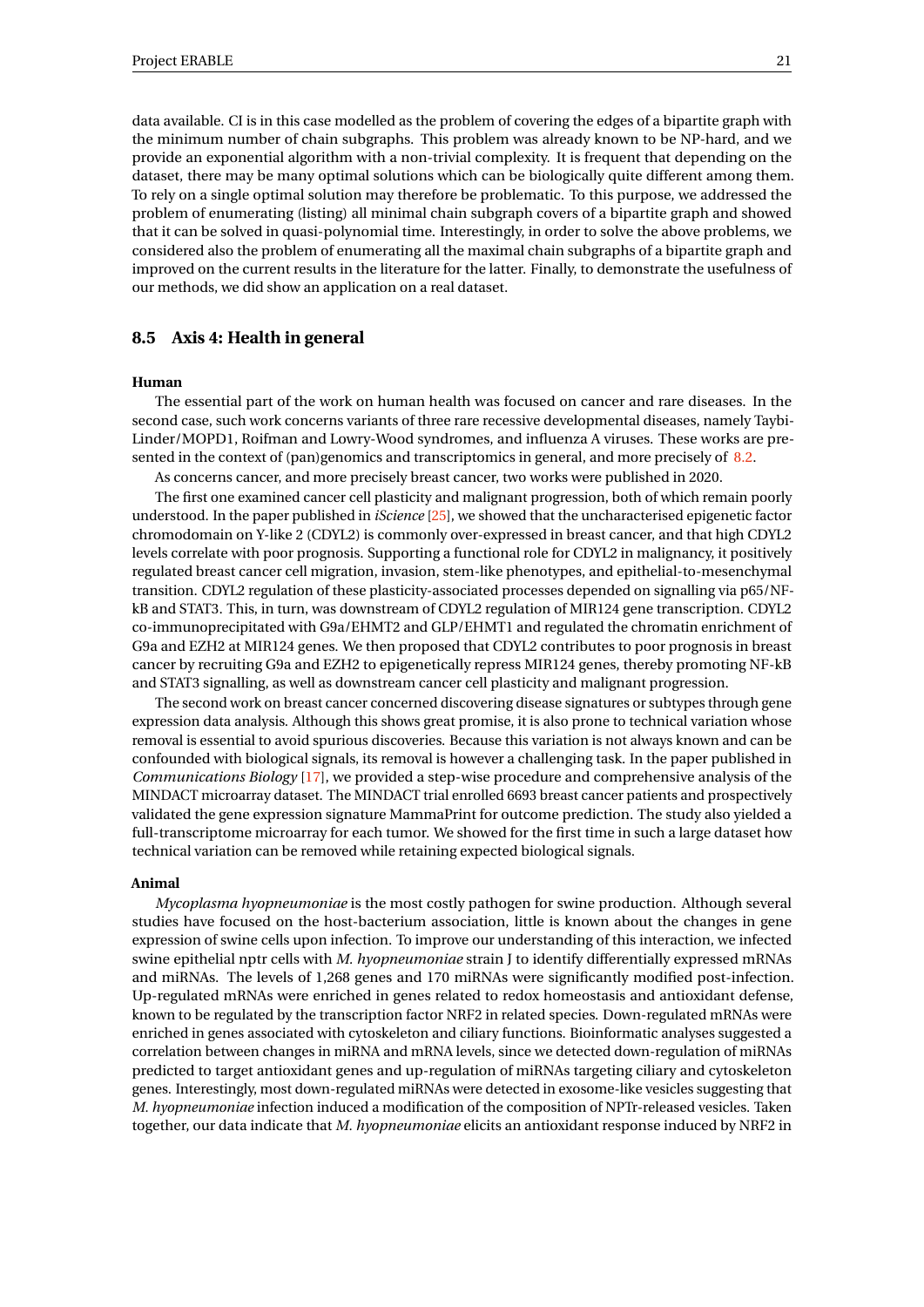infected cells. In addition, we propose that ciliostasis caused by this pathogen is partially explained by the down-regulation of ciliary genes. This work was published in *Scientific Reports* [\[22\]](#page-36-8).

#### **Others**

Finally, we had in 2020 a work that is also related to health although in a less direct way. Indeed, in a paper published in *Journal of Operational Research* [\[26\]](#page-36-9), we considered the problem of scheduling patients in allocated surgery blocks in a Master Surgical Schedule. We paid attention to both the available surgery blocks and the bed occupancy in the hospital wards. More specifically, large probabilities of overtime in each surgery block are undesirable and costly, while large fluctuations in the number of used beds requires extra buffer capacity and makes the staff planning more challenging. The stochastic nature of surgery durations and length of stay on a ward hinders the use of classical techniques. Transforming the stochastic problem into a deterministic problem does not result into practically feasible solutions. In this paper we developed a technique to solve the stochastic scheduling problem, whose primary objective it to minimise variation in the necessary bed capacity, while maximising the number of patients operated, and minimising the maximum waiting time, and guaranteeing a small probability of overtime in surgery blocks. The method starts with solving an Integer Linear Programming (ILP) formulation of the problem, and then simulation and local search techniques are applied to guarantee small probabilities of overtime and to improve upon the ILP solution. Numerical experiments applied to a Dutch hospital showed promising results.

# <span id="page-24-0"></span>**9 Bilateral contracts and grants with industry**

## <span id="page-24-1"></span>**9.1 Bilateral grants with industry**

<span id="page-24-6"></span>**Spock**

- Title: characterization of hoSt-gut microbiota interactions and identification of key Players based on a unified reference for standardized quantitative metagenOmics and metaboliC analysis frameworK
- Industrial Partner: MaatPharma (Person responsible: Lilia Boucinha until 2019, Emmanuel Prestat from 2019).
- ERABLE participants: Marie-France Sagot (ERABLE coordinator and PhD main supervisor with Susana Vinga from IST, Lisbon, Portugal, as PhD co-supervisor), Marianne Borderes (beneficiary of the PhD scholarship in MaatPharma).
- Type: ANR Technology (2018-2021).
- Web page: <http://team.inria.fr/erable/en/projects/#anr-technology-spock>.

## <span id="page-24-2"></span>**9.2 Informal Relations with Industry**

Laurent Jacob works with Pendulum Therapeutics (previously Whole Biome) since 2019, with whom he signed an Non Disclosure Agreement and via whom he collaborates with Hector Roux de Bezieux, who is a PhD student in biostatistics at the University of California, Berkeley, USA, who is a computational biologist at the company.

# <span id="page-24-3"></span>**10 Partnerships and cooperations**

## <span id="page-24-4"></span>**10.1 International initiatives**

## <span id="page-24-5"></span>**10.1.1 Inria Associate Team not involved in an Inria International Lab**

## <span id="page-24-7"></span>**Compasso**

**Title:** COMmunity Perspective in the health sciences: Algorithms and Statistical approacheS for explOring it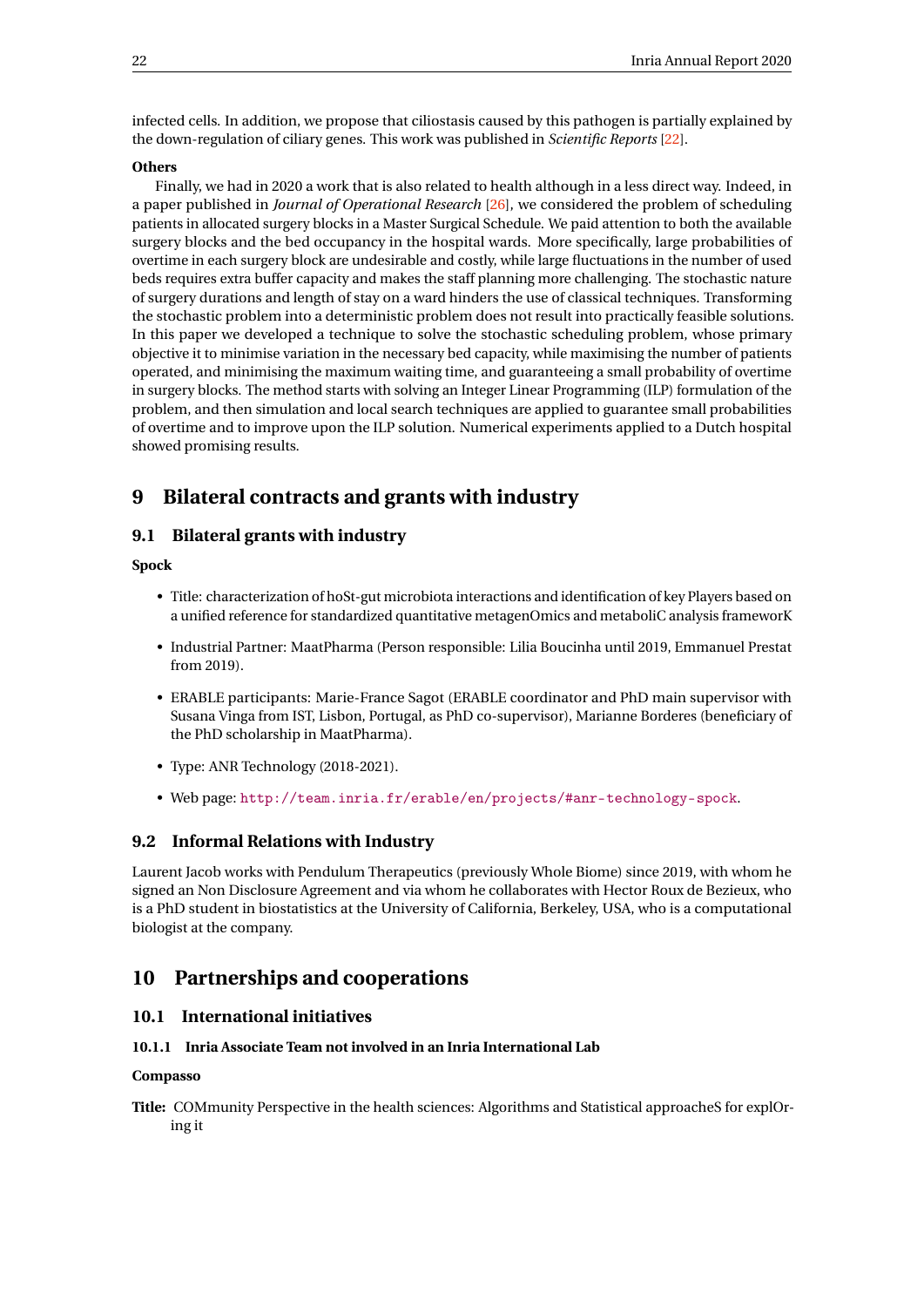## **Duration:** 2018 - 2020

## **Coordinator:** Marie-France Sagot

## **Partners:**

• INESC-ID, Instituto Superior Técnico, Lisbonne (Portugal)

#### **Inria contact:** Marie-France Sagot

**Summary:** The final aim of this project is, through the development of mathematical models and algorithms, to start building links between species interactions and cancer/rare diseases, or more precisely, between infectious diseases and non infectious ones, whether they involve human or animals more in general. The main general questions that will be addressed are the following: (i) Are species interactions really a crucial factor on the development of at least some non infectious diseases as is suspected? (ii) If yes, could this disease be treated in a "non-aggressive" way by exploiting such species interactions? These are highly ambitious questions that will in the first three years be tackled through two angles. One concerns modelling and understanding the system biology of communities, and the second modelling and understanding the co-evolutionary aspects present in such communities. The first will in fact cover both synthetic communities and natural ones.

#### **Capoeira**

**Title:** Computational APproaches with the Objective to Explore intra and cross-species Interactions and their Role in All domains of life

#### **Duration:** 2020 - 2022

**Coordinator:** Marie-France Sagot

#### **Partners:**

• Instituto de Matemática e Estatistíca, Universidade de São Paulo (Brazil)

## **Inria contact:** Marie-France Sagot

**Summary:** The CAPOEIRA project will cover theoretical computer science (essentially graph theory), mathematics (combinatorics, statistics, and probability), and the development of algorithms to address various biological questions, in particular, the intra and cross-species interactions, which have implications in all aspects of life sciences, including health, ecology, and environment. Two main general topics will be addressed, namely evolution/co-evolution, and biological network (graph/hypergraph) analysis and comparison. Both have already been explored by the partners. Some of the specific questions to be treated within each problem will thus represent a continuation of previous works. Each problem however also contains entirely new questions. Furthermore, the interaction with biologists within the project at both the modelling and validation steps is entirely new in the context of the past collaboration between the two partners. The first topic concerns better understanding and characterising the moment of speciation leading to new species on one hand, and on the other, how one set of species may influence the evolution of another. The second topic concerns metabolism on one hand, and (post-)transcriptional regulation on the other, with the post-transcriptional level involving also inference "from scratch" of the main actors, namely the non-coding RNAs and their targets, and the regulatory network they form. In the first two cases (of metabolism and transcriptional regulation), we will assume that the networks are already inferred albeit with possibly numerous missing and incorrect data. Finally, in the case of regulation, we will also consider the problem of inferring variants, notably related to alternative splicing, from a set of RNA-seq data using a de Bruijn graph approach. Overseeing these two main topics are the issues of knowledge representation and model revision that will also be addressed, which are crucial in life sciences, and notably in the context of post-transcriptional regulation by non-coding RNAs, for which the different actors, features, and overall mechanisms are constantly being questioned and revised.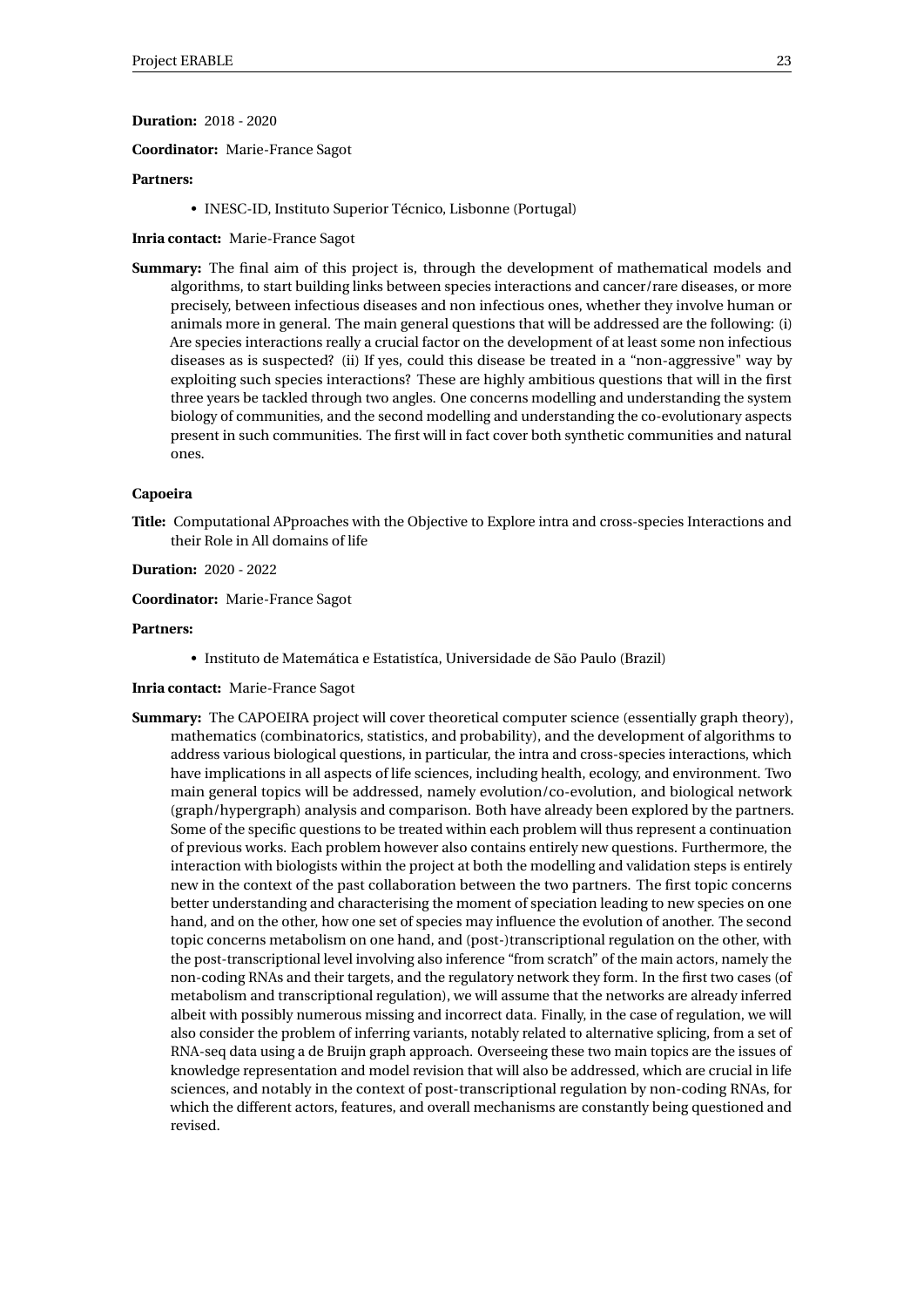## <span id="page-26-0"></span>**10.1.2 Inria international partners**

## **Informal international partners**

## **Chile**

Besides the collaboration with Elena Vidal from the Universidad Mayor, Santiago, mentioned below, we have informal collaborations with Rodrigo Gutiérrez from the Universidad Catolica of Santiago who was co-supervisor of Carol Moraga Quinteros with M.-F. Sagot, as well as with Vicente Acuña, who is Scientist at the Centro de Modelamiento Matemático (CMM), at Santiago.

## <span id="page-26-1"></span>**10.1.3 Participation in other international programs**

## **Brazil**

## **Ahimsa**

- Title: Alternative approacH to Investigating and Modelling Sickness and heAlth
- Coordinators: M.-F. Sagot (ERABLE), A. Ávila (Instituto de Biologia Molecular do Paraná Fiocruz-PR, Curitiba, Paraná, Brazil)
- ERABLE participant(s): M. Ferrarini, A. Mary, S. Mucha, M.-F. Sagot, B. Sinaimeri
- Type: Capes-Cofecub (2020-2022)
- Web page: [https://team.inria.fr/erable/en/projects/capes-cofecub-project-ahi](https://team.inria.fr/erable/en/projects/capes-cofecub-project-ahimsa/) [msa/](https://team.inria.fr/erable/en/projects/capes-cofecub-project-ahimsa/)

## **Fapesp-UdL**

- Title: Graph/Hypergraph (spectral) analysis to compare metabolic networks of pathogenic *Trypanosoma* sp.
- Coordinators: M.-F. Sagot (ERABLE), A. Fujita (University of São Paulo (USP), São Paulo, Brazil)
- ERABLE participant(s): M. Ferrarini, V. Lacroix, A. Mary, M.-F. Sagot, B. Sinaimeri
- Type: Fapesp-UcL (2020-2021)
- Web page: Not available

## **Chile**

ERABLE participates in the project Network for Organismal Interactions Research (NOIR) funded by Conicyt in Chile within the call International Networking between Research Centers. The project started in 2019 and will last until the end of 2020. The coordinator on the Chilean side is Elena Vidal from the Universidad Mayor, Santiago, Chile, and the Erable participants are Carol Moraga Quinteros, Mariana Ferrarini and Marie-France Sagot.

## <span id="page-26-2"></span>**10.2 International research visitors**

#### <span id="page-26-3"></span>**10.2.1 Visits of international scientists**

Due to the Covid-19, a number of planned visits, notably from Brazil, Chile, Portugal, etc, had to be cancelled. The only one that took place in the first two months of 2020 concerned Nuno Mira, our collaborator from the Instituto Superior Técnico (IST), Lisbon, who was cominh for a Sabbatical until the middle of 2020. Nuno managed to get back to his family in Lisbon just as the first confinement was going to start in mid-March. He has been negociating with IST to postpone his Sabbatical, and thus his long visit to us to 2021, or maybe even later depending on how the situation evolves.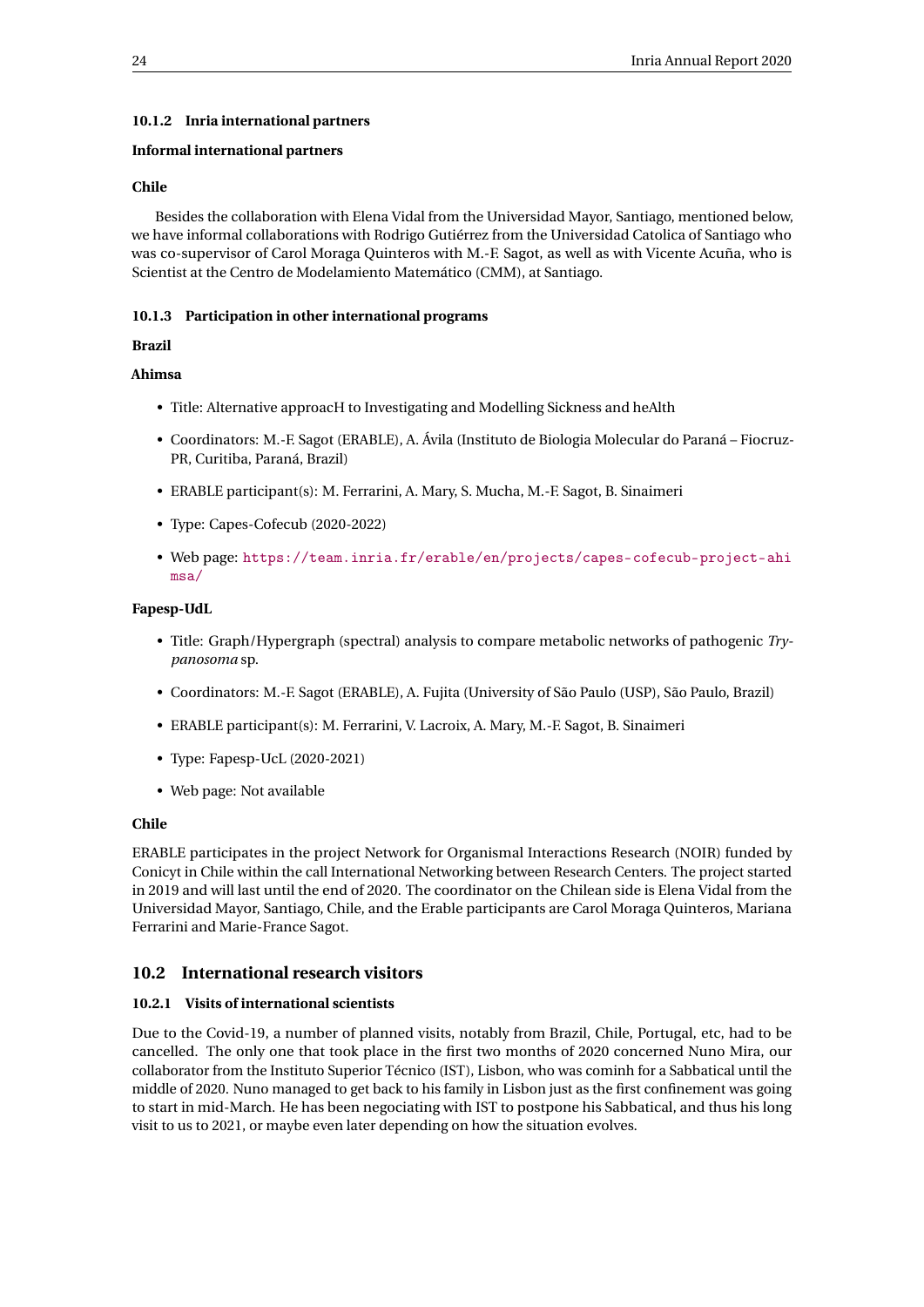#### <span id="page-27-0"></span>**10.2.2 Visits to international teams**

**Research stays abroad** Blerina Sinaimeri did a 12-month Sabbatical at Luiss University in Rome, Italy, where a member of ERABLE, Giuseppe Italiano, is Full Professor, thus interacting with him and also with another ERABLE team member, Alberto Marchetti-Spaccamela who is Full Professor at Sapienza University in Rome. Blerina's stay actually started in July 2019, and will be extended until the end of January 2021. Starting from February 2021, Blerina will continue at Luiss University as an Associate Professor, with a 3-years Detachment from Inria. Blerina will continue to be member of ERABLE as is Giuseppe Italiano, Alberto Marchetti-Spaccamela and other researchers at the University of Pisa in Italy.

## <span id="page-27-1"></span>**10.3 European initiatives**

## <span id="page-27-2"></span>**10.3.1 FP7 & H2020 Projects**

Two ERABLE members in the Netherlands, Solon Pissis and Leen Stougie, participate in an H2020 MSCA-RISE project (2020-2022) called Pangaia (Pan-genome Graph Algorithms and Data Integration) coordinated by Paola Bonizzoni, University of Milan, Italy.

Furthermore, in 2020, an H2020 Twinning project was accepted that is coordinated by INESC-ID, Instituto Superior Técnico, Lisbon, Portugal and of which ERABLE is a partner (the coordinator in France is Marie-France Sagot). The project focuses on Computational Biology, a strongly interdisciplinary area that combines Computer Science, Algorithms, Mathematics, Probability and Statistics, Machine Learning, Molecular Biology and Medicine. The project consortium is composed of INESC-ID (Coordinator), the National Institute for Research in Digital Science and Technology (Inria) through the Erable team, the Swiss Federal Institute of Technology (ETH Zürich) in Switzerland and the European Molecular Biology Laboratory (EMBL) in Germany. The main goal of the project is to intensify, increase and consolidate the research in Computational Biology carried out at INESC-ID in partnership with the European partner institutions.

Due to the Covid-19, the start of this project was delayed until January 1st, 2021. It will last until the end of 2023, unless it is extended due to the fact that some of the planned initiatives for the first year may not be realisable, once again because of the Covid-19.

In the same way, another H2020 project, in this case an ITN with acronym Alpaca that involves members of ERABLE has been accepted in 2020 but will start only in 2021. Two members of ERABLE will host a PhD student in their institutions, namely Solon Pissis at CWI and Nadia Pisanti at the University of Pisa. Other members of ERABLE will be involved in Alpaca.

## <span id="page-27-3"></span>**10.3.2 Collaborations with major European organizations**

By itself, ERABLE is built from what initially were collaborations with some major European Organisations (CWI, Sapienza University of Rome, Universities of Florence and Pisa, Free University of Amsterdam) and then became a European Inria Team.

## <span id="page-27-4"></span>**10.4 National initiatives**

#### <span id="page-27-5"></span>**10.4.1 ANR**

**Aster**

- Title: Algorithms and Software for Third gEneration Rna sequencing
- Coordinator: Hélène Touzet, University of Lille and CNRS.
- ERABLE participants: Vincent Lacroix (ERABLE coordinator), Audric Cologne, Eric Cumunel, Alex di Genova, Leandro I. S. de Lima, Arnaud Mary, Marie-France Sagot, Camille Sessegolo, Blerina Sinaimeri.
- Type: ANR (2016-2020).
- Web page: <http://bioinfo.cristal.univ-lille.fr/aster/>.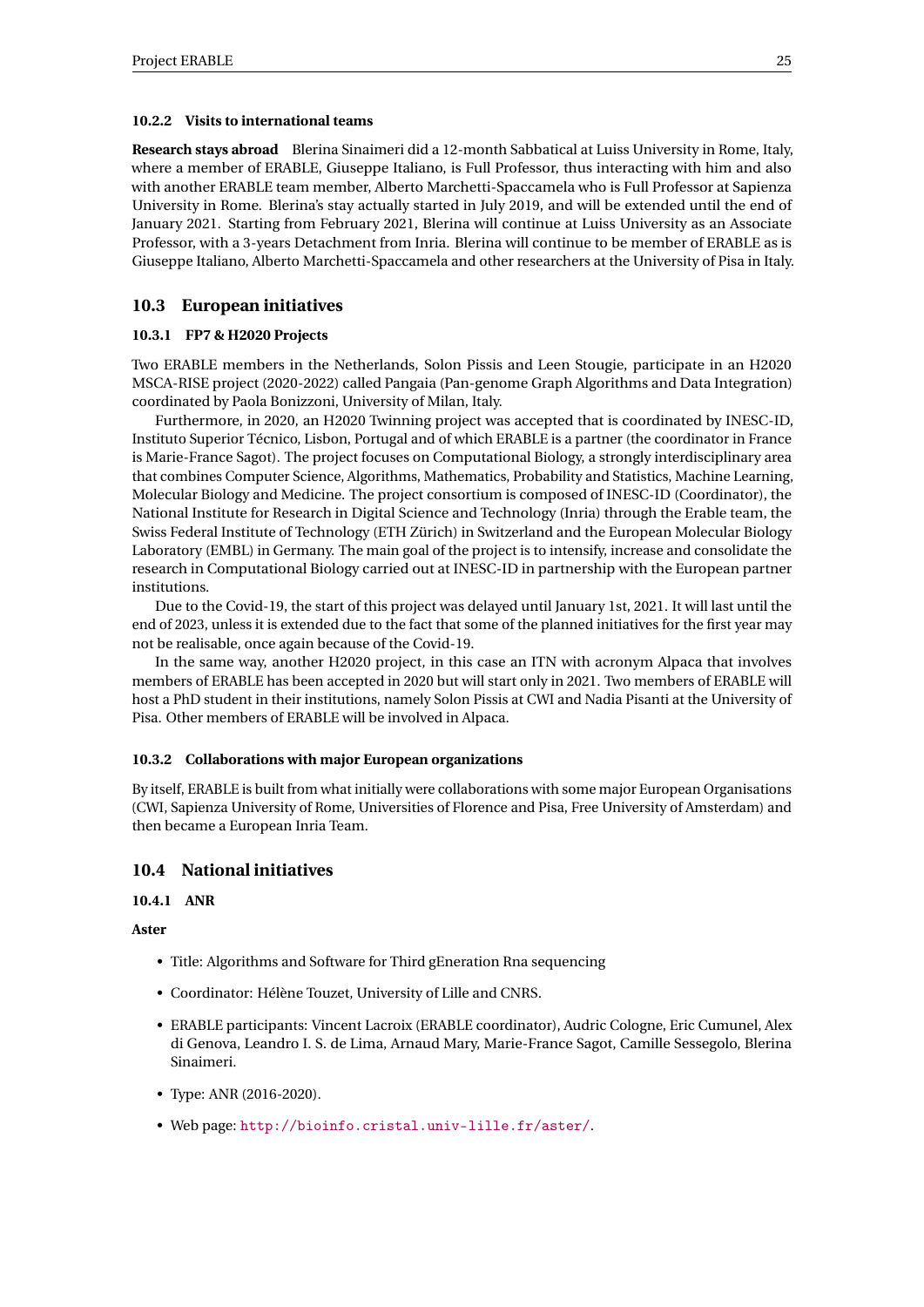## **Fast-Big**

- Title: Efficient Statistical Testing for high-dimensional Models: application to Brain Imaging and Genomics
- Coordinator: B. Thirion
- ERABLE participant(s): L. Jacob, A. Villié
- Type: ANR (2018-2022)
- Web page: <https://anr.fr/Project-ANR-17-CE23-0011>

## **GrR**

- Title: Graph Reconfiguration
- Coordinator: N. Bousquet
- ERABLE participant(s): A. Mary
- Type: ANR JCJC (2019-2021)
- Web page: Not available

#### **Green**

- Title: Deciphering host immune gene regulation and function to target symbiosis disturbance and endosymbiont control in insect pests
- Coordinator: A. Heddi
- ERABLE participant(s): M.-F. Sagot, C. Vieira
- Type: ANR (2018-2021)
- Web page: <https://www.insa-lyon.fr/fr/green>

## **Hmicmac**

- Title: Host-microbiota co-adaptations: mechanisms and consequences
- Coordinator: F. Vavre
- ERABLE participant(s): F. Vavre
- Type: ANR PRC (2017-2020)
- Web page: Not available

## **Resist**

- Title: Rapid Evolution of Symbiotic Interactions in response to STress: processes and mechanisms
- Coordinator: N. Kremer
- ERABLE participant(s): F. Vavre
- Type: ANR JCJC (2017-2020)
- Web page: Not available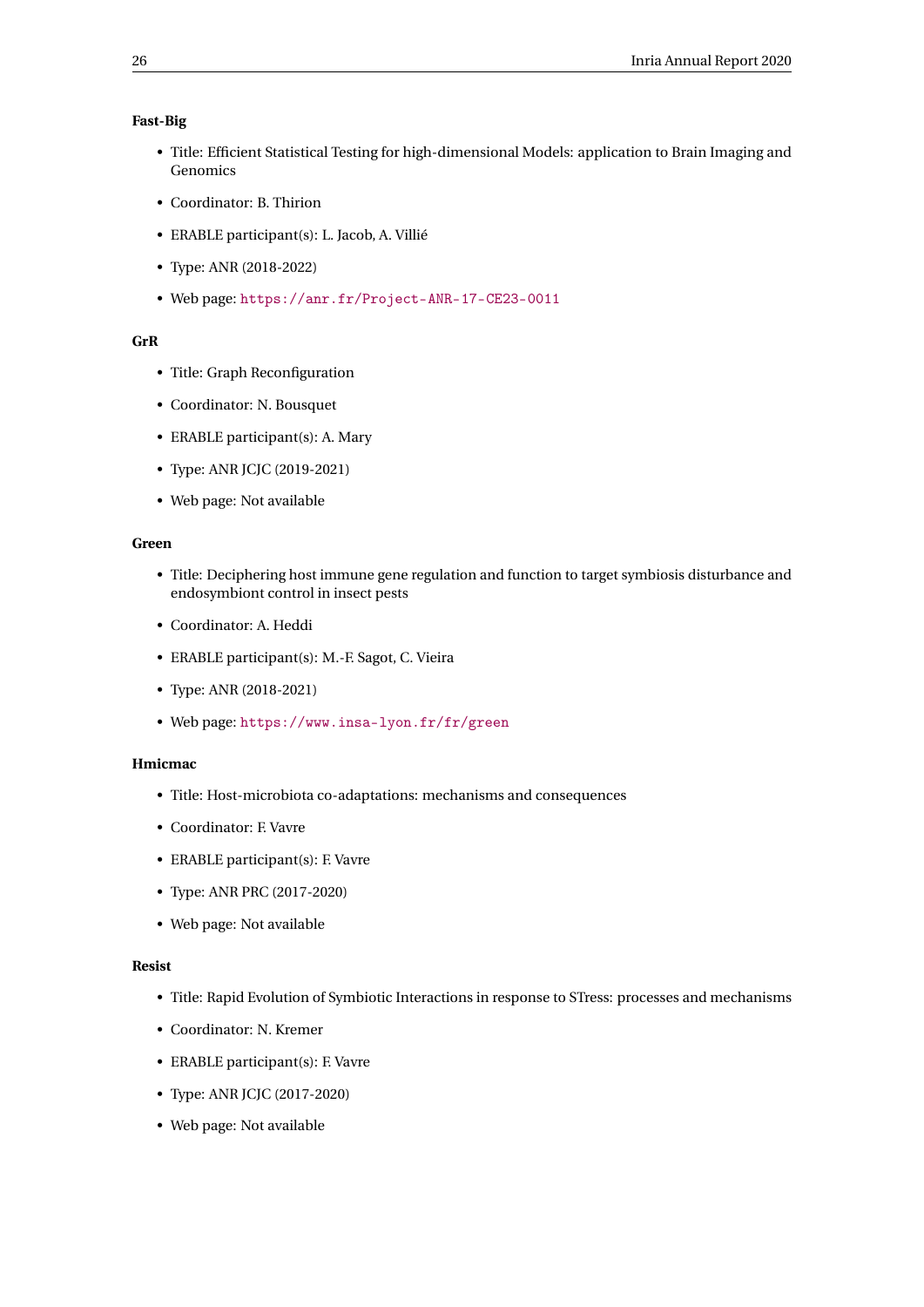## **Swing**

- Title: Worldwide invasion of the Spotted WING Drosophila: Genetics, plasticity and evolutionary potential
- Coordinator: P. Gibert
- ERABLE participant(s): C. Vieira
- Type: ANR PCR (2016-2020)
- Web page: Not available

## **U4atac-brain**

- Title: Rôle de l'épissage mineur dans le développement cérébral
- Coordinator: Patrick Edery, Centre de Recherche en Neurosciences de Lyon.
- ERABLE participants: Vincent Lacroix (ERABLE coordinator), Audric Cologne.
- Type: ANR (2018-2021)
- Web page: Not available

## <span id="page-29-0"></span>**10.4.2 Idex**

## **Micro-be-have**

- Title: Microbial Impact on insect behaviour: from niche and partner selection to the development of new control methods for pests and disease vectors
- Coordinator: F. Vavre
- ERABLE participant(s): F. Vavre
- Type: AO Scientific Breakthrough (2018-2021)
- Web page: Not available

## <span id="page-29-1"></span>**10.4.3 Others**

Notice that were included here national projects of our members from Italy and the Netherlands when these have no other partners than researchers from the same country.

## **AHeAD**

- Title: efficient Algorithms for HArnessing networked Data
- Coordinator: G. Italiano
- ERABLE participant(s): R. Grossi, G. Italiano
- Type: MUIR PRIN, Italian Ministry of Education, University and Research (2019-2022)
- Web page: <https://sites.google.com/view/aheadproject>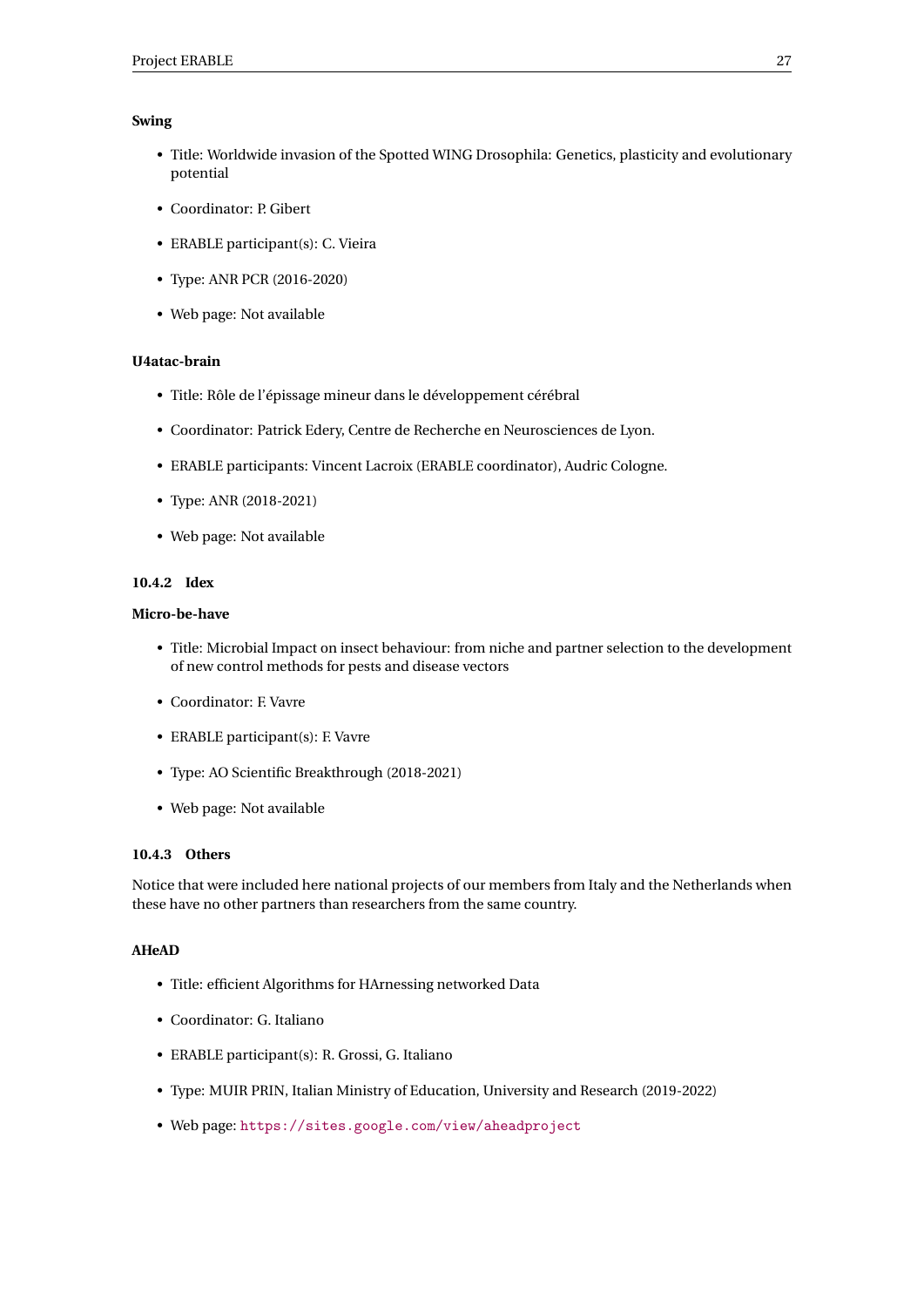## **Networks**

- Title: Networks
- Coordinator: Michel Mandjes, University of Amsterdam
- ERABLE participant(s): S. Pissis, L. Stougie
- Type: NWO Gravity Program (2014-2024)
- Web page: <https://www.thenetworkcenter.nl/>

## **Optimal**

- Title: Optimization for and with Machine Learning
- Coordinator: Dick den Hertog
- ERABLE participant(s): L. Stougie
- Type: NWO ENW-Groot Program
- Web page: Not available

## <span id="page-30-0"></span>**11 Dissemination**

## <span id="page-30-1"></span>**11.1 Promoting scientific activities**

## <span id="page-30-2"></span>**11.1.1 Scientific events: organisation**

## **General chair, scientific chair**

- Giuseppe Italiano is member of the Steering Committee of the *Workshop on Algorithm Engineering and Experimentation (ALENEX)*, of the International Colloquium on Automata, Languages and Programming (ICALP), and of the Workshop/Symposium on Experimental Algorithms (SEA).
- Alberto Marchetti-Spaccamela is a member of the Steering committee of *Workshop on Graph Theoretic Concepts in Computer Science (WG)*), and of *Workshop on Algorithmic Approaches for Transportation Modeling, Optimization, and Systems (ATMOS)*.
- Arnaud Mary is member of the Steering Committee of *Workshop on Enumeration Problems and Applications (WEPA)*.
- Marie-France Sagot is member of the Steering Committee of *European Conference on Computational Biology (ECCB)*, *International Symposium on Bioinformatics Research and Applications (ISBRA)*, and *Workshop on Enumeration Problems and Applications (WEPA)*.

#### **Member of the organizing committees**

- Roberto Grossi was chair of the Organizing Committee of *ALGO*.
- Laurent Jacob was a member of the Organizing Committee of the Colloquium "Prospective en sciences des données, intelligence artificielle et biologie" organised by the CNRS INSB.
- Nadia Pisanti was a member of the Organizing Committee of *ALGO*.
- Marie-France Sagot is co-chair of the joint conferences *ISMB/ECCB* that will take place in Lyon in July 2021 and whose organisation started more than one year before.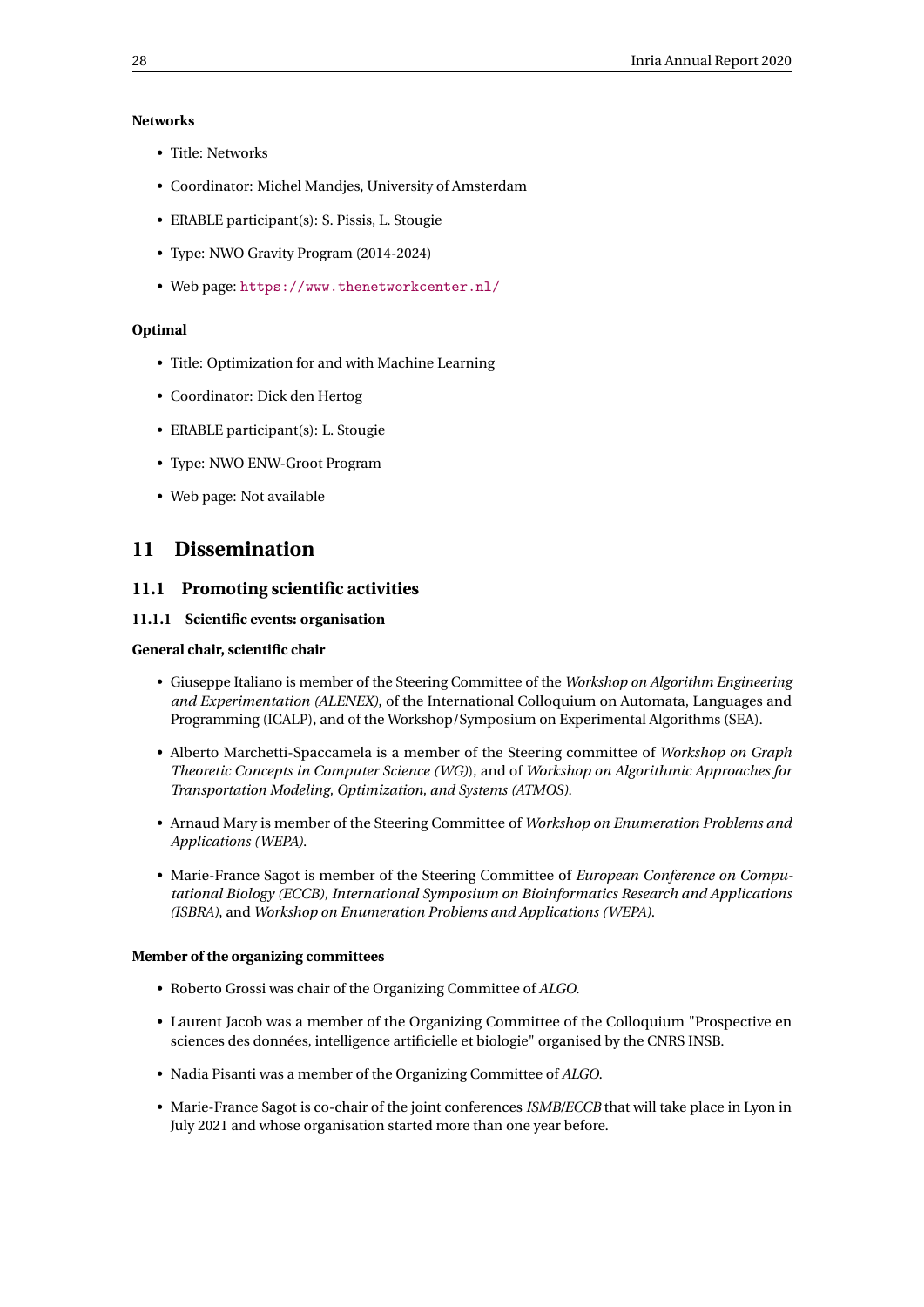## <span id="page-31-0"></span>**11.1.2 Scientific events: selection**

## **Chair of conference program committees**

• Nadia Pisanti was a chair of the Program Committee of *WABI*.

## **Member of the conference program committees**

- Roberto Grossi was a member of the Program Committee of *CPM*, *iABC*, *SWAT*, and *WWW*.
- Giuseppe Italiano was a member of the Program Committee of *APF*, *ATMOS*, and *CIAC*.
- Laurent Jacob was a member of the Program Committee of *JOBIM*.
- Arnaud Mary was a member of the Program Committee of *WEPA*.
- Nadia Pisanti was a member of the Program Committee of *BIOINFORMATICS*, *iABC*, *ICTCS*, *ISBRA*, *RDAAPS*, *SOFSEM*, *SEA*, and *SPIRE*.
- Solon Pissis was a member of the Program Committee of *WABI*.
- Marie-France Sagot was a member of the Program Committee of *LAGOS*, *RECOMB*, *RecombCG*, *WABI*, and *WEPA*.

**Reviewer** Members of ERABLE have reviewed papers for a number of workshops and conferences including: *CIAC*, *CPM*, *ISBRA*, *ISMB*, *LAGOS*, *MLCB*, *NeurIPS*, *RECOMB*, *WEPA*, *WABI*.

## <span id="page-31-1"></span>**11.1.3 Journal**

## **Member of the editorial boards**

- Roberto Grossi is member of the Editorial Board of *Theory of Computing Systems (TOCS)* and pf *RAIRO – Theoretical Informatics and Applications*.
- Giuseppe Italiano is member of the Editorial Board of *Algorithmica* and *Theoretical Computer Science*.
- Vincent Lacroix is recommender for *Peer Community in Genomics*, see [https://genomics.pee](https://genomics.peercommunityin.org/) [rcommunityin.org/](https://genomics.peercommunityin.org/).
- Alberto Marchetti-Spaccamela is member of the Editorial Board of *Theoretical Computer Science*.
- Nadia Pisanti is since 2017 member of Editorial Board of *Network Modeling Analysis in Health Informatics and Bioinformatics*.
- Marie-France Sagot is member of the Editorial Board of *BMC Bioinformatics*, *Algorithms for Molecular Biology*, and *Lecture Notes in BioInformatics*.
- Leen Stougie is member of the Editorial Board of *AIMS Journal of Industrial and Management Optimization*.
- Cristina Vieira is Executive Editor of *Gene*, and since 2014 member of the Editorial Board of *Mobile DNA*.

**Reviewer - reviewing activities** Members of ERABLE have reviewed papers for a number of journals including: *Theoretical Computer Science*, *Algorithmica*, *Algorithms for Molecular Biology*, *Bioinformatics*, *BMC Bioinformatics*, *Genome Biology*, *Genome Research*, *IEEE/ACM Transactions in Computational Biology and Bioinformatics (TCBB)*, *Machine Learning*, *Molecular Biology and Evolution*, *Nucleic Acid Research*.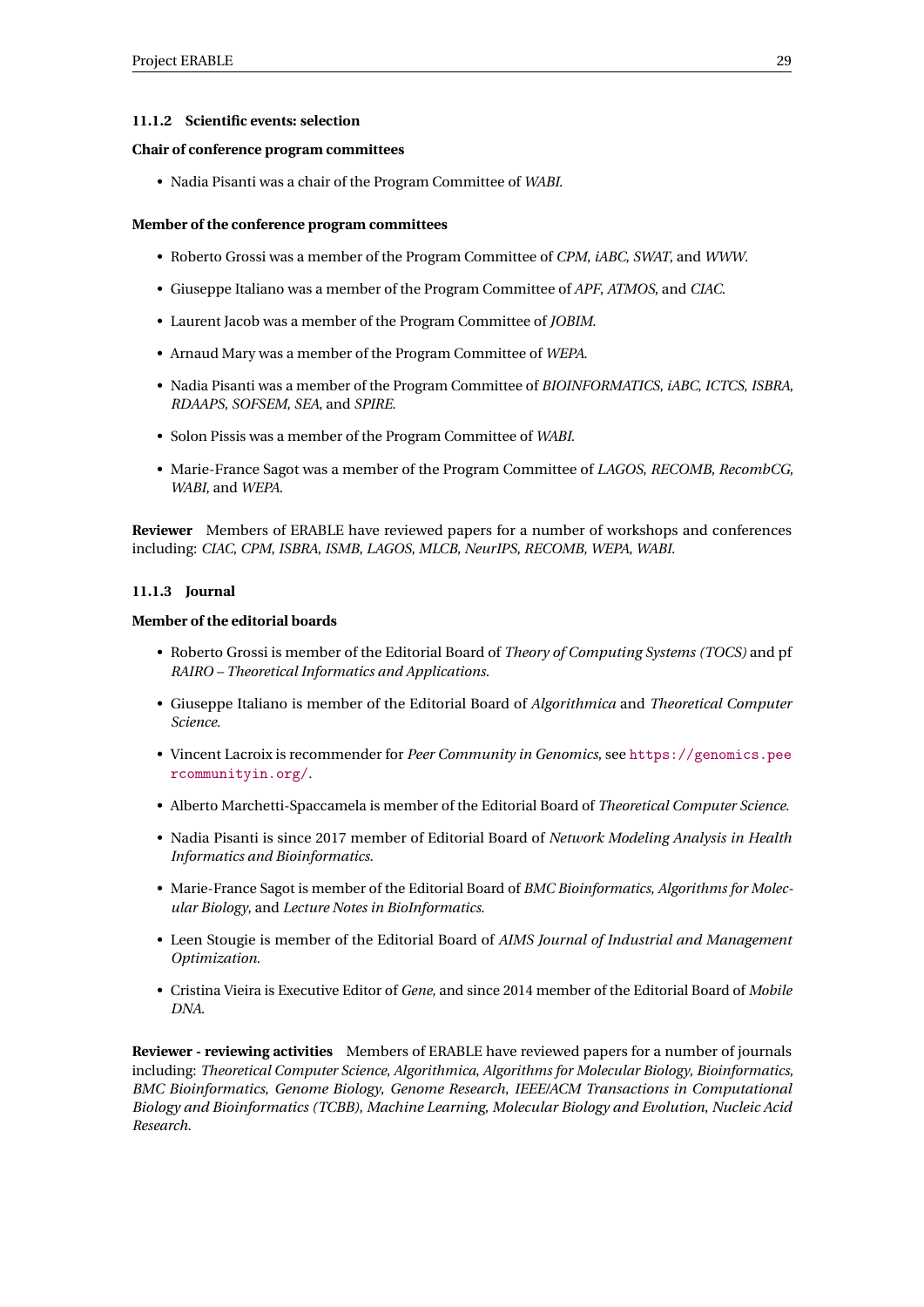#### <span id="page-32-0"></span>**11.1.4 Invited talks**

• Laurent Jacob: Keynote talk on "Learning with pangenomes" at Statistical Methods for Post Genomic Data, Jan 2020; Keynote talk on "Learning from sequences with convolutional kernel networks" at Mini-symposium Deep Learning of Jobim 2020, Jun 2020; Invited talk on "Statistical pangenomics" at Seminar of the Biostatistics and Epidemiology Service at Institut Gustave Roussy, Jun 2020;Invited talk on "Learning with pangenomes", Seminar of the Inrae-MIAT, Toulouse, Sep 2020.

## <span id="page-32-1"></span>**11.1.5 Scientific expertise**

Hubert Charles was until this year director of the Biosciences Department of the Insa-Lyon and co-director of studies of the "Bioinformatique et Modélisation (BIM)" track.

Roberto Grossi is member of the International Olympiad in Informatics.

Giuseppe Italiano is Vice-President of the European Association for Theoretical Computer Science (EATCS) and Director of the Master of Science in Data Science and Management, LUISS University, Rome, besides having a number of other responsabilities at LUISS. He is also member of the Advisory Board of MADALGO - Center for MAssive Data ALGOrithmics, Aarhus, Denmark.

Laurent Jacob is alternate member of the "Conseil National des Universités" (CNU) 26 ("Applied Mathematics and Applications of Mathematics"). He is in the "Conseil Pédagogique et d'Orientation" and participated to the recruitment committee for an Associate Professor at Polytech Grenoble.

Nadia Pisanti is since November 1st 2017 member of the Board of the PhD School in Data Science (University of Pisa jointly with Scuola Normale Superiore Pisa, Scuola S. Anna Pisa, IMT Lucca).

Marie-France Sagot is member of the Advisory Board of CWI, Amsterdam, the Netherlands. In 2020, she was part of the ERC Consolidator Panel for LS2 and a member of the Review Committee for the Human Frontier Science Program.

Blerina Sinaimeri was member of the Inria National Commission for the recruitment of junior researchers, CRCN and ISFP, in 2020.

Leen Stougie is since April 2017 Leader of the Life Science Group at CWI. He is member of the General Board of the Dutch Network on the Mathematics of Operations Research (Landelijk Netwerk Mathematische Besliskunde (LNMB)), member of the Management Team of the Gravity project Networks, and member of the Gijs de Leve Award 2021 committee.

Alain Viari is member of a number of scientific advisory boards (IRT (Institut de Recherche Technologique) BioAster; Centre Léon Bérard). He also coordinates together with J.-F. Deleuze (CNRGH-Evry) the Research & Development part (CRefIX) of the "Plan France Médecine Génomique 2025".

Fabrice Vavre is President of the Section 29 of the CoNRS8.

Cristina Vieira is member of the "Conseil National des Universités" (CNU) 67 ("Biologie des Populations et Écologie"), and since 2017 member of the "Conseil de la Faculté des Sciences et Technologies (FST)" of the University Lyon 1.

## <span id="page-32-2"></span>**11.2 Teaching - Supervision - Juries**

## <span id="page-32-3"></span>**11.2.1 Teaching**

**France** The members of ERABLE teach both at the Department of Biology of the University of Lyon (in particular within the BISM (BioInformatics, Statistics and Modelling) specialty, and at the department of Bioinformatics of the Insa (National Institute of Applied Sciences). Cristina Vieira is responsible for the Master Biodiversity, Ecology and Evolution (<https://www.bee-lyon-univ.fr/>). She teaches genetics 192 hours per year at the University and at the ENS-Lyon. Hubert Charles was until this year responsible for the Master of Modelling and Bioinformatics (BIM) at the Insa of Lyon ([http://biosciences.insa](http://biosciences.insa-lyon.fr/) [-lyon.fr/](http://biosciences.insa-lyon.fr/)). He teaches 192 hours per year in statistics and biology. Vincent Lacroix is responsible for the M1 master in bioinformatics (<https://www.bioinfo-lyon.fr/>) and of the following courses (L3: Advanced Bioinformatics, M1: Methods for Data Analysis in Genomics, M1: Methods for Data Analysis in Transcriptomics, M1: Bioinformatics Project, M2: Ethics). He taught 192 hours in 2020. Arnaud Mary is responsible for three courses of the Bioinformatics Curriculum at the University (L2: Introduction to Bioinformatics and Biostatistics, M1: Object Oriented Programming, M2: new course on Advanced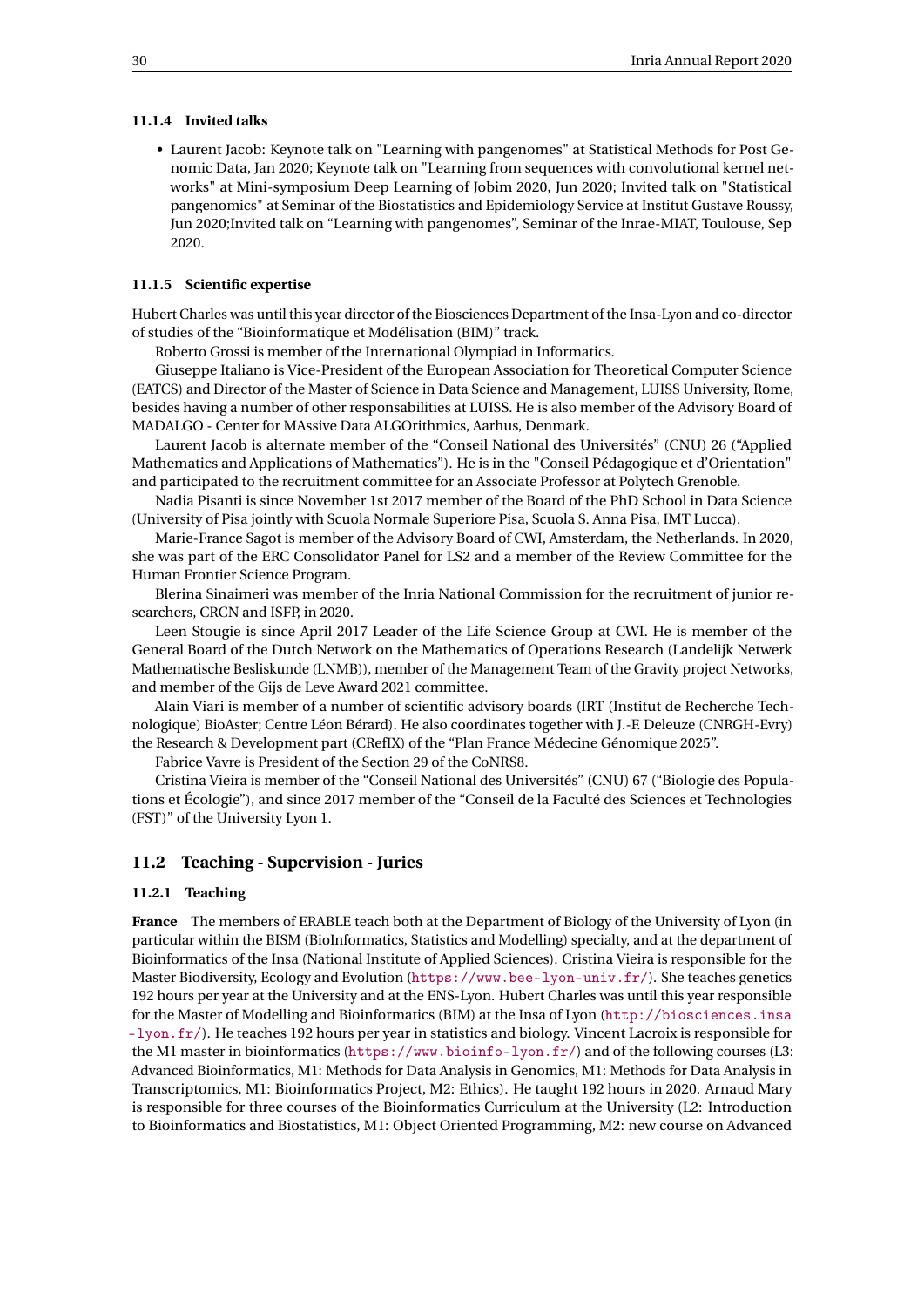Algorithms for Bioinformatics) and one at Insa (Discrete Mathematics). He taught 198 hours in 2020. Blerina Sinaimeri Blerina Sinaimeri taught 12H hours in 2020 on graph algorithms for the M1 students of the Master in Bioinformatics. Fabrice Vavre taught 20h at the Master level.

The ERABLE team regularly welcomes M1 and M2 interns from the bioinformatics Master.

All French members of the ERABLE team are affiliated to the doctoral school E2M2 (Ecology-Evolution-Microbiology-Modelling, <http://e2m2.universite-lyon.fr/>).

**Italy & The Netherlands** Italian researchers teach between 90 and 140 hours per year, at both the undergraduate and at the Master levels. The teaching involves pure computer science courses (such as Programming foundations, Programming in C or in Java, Computing Models, Distributed Algorithms) and computational biology (such as Algorithms for Bioinformatics).

Dutch researchers teach between 60 and 100 hours per year, again at the undergraduate and Master levels, in applied mathematics (*e.g.* Operational Research, Advanced Linear Programming), machine learning (Deep Learning) and computational biology (*e.g.* Biological Network Analysis, Algorithms for Genomics).

## <span id="page-33-0"></span>**11.2.2 Supervision**

The following PhDs were defended in ERABLE in 2020:

- Dexiong Chen, Université Grenoble Alpes, Rome (co-supervisors: Julien Mairal, Laurent JAcob), Dec 2020.
- Aikaterini Karanasiou, University Tor Vergata, Rome (co-supervisor: Giuseppe Italiano), Apr 2020.
- Shima Moghtasedi, University of Pisa (supervisor: Roberto Grossi), Apr 2020.
- Carol Moraga Quinteros, University of Lyon 1 (funded by Conicyt Chile, co-supervisors: Rodrigo Gutierrez – Catholic University of Chile, Marie-France Sagot), Sep 2020.
- Irene Ziska, University Lyon 1 (funded by Inria Cordi-S, co-supervisors: Susana Vinga Instituto Superior Técnico at Lisbon; Marie-France Sagot), Nov 2020.

The following are the PhDs in progress:

- Giulia Bernardini, University Milan-Bicocca (co-supervisor: Nadia Pisanti).
- Marianne Borderes, University Lyon 1 (funded by ANR Technology Spock, co-supervisors: Susana Vinga – Instituto Superior Técnico at Lisbon; Marie-France Sagot).
- Nicolas Homberg, Inra, Inria & University of Lyon 1 (funded by Inra & Inria, co-supervisors: Christine Gaspin at Inra; Marie-France Sagot).
- Francesca Lizzi, Scuola Normale Superiore, Pisa (co-supervisor: Nadia Pisanti)
- Giulia Punzi, University of Pisa (supervisor: Roberto Grossi)
- Camille Sessegolo, University of Lyon 1 (funded by ANR Aster; co-supervisors: Vincent Lacroix, Arnaud Mary).
- Michelle Sweering, CWI (co-supervisors: Solon Pissis and Leen Stougie).
- Luca Versari, University of Pisa (supervisor: Roberto Grossi; Software Engineer at Google Research, Zürich, since 2019)
- Antoine Villié, Université Lyon 1(funded by ANR Fast-Big, supervisor: Laurent Jacob).
- Yishu Wang, University Lyon 1 (funded by Ministère de l'Enseignement supérieur, de la Recherche et de l'Innovation, co-supervisors: Mário Figueiredo – Instituto Superior Técnico at Lisbon; Marie-France Sagot; Blerina Sinaimeri).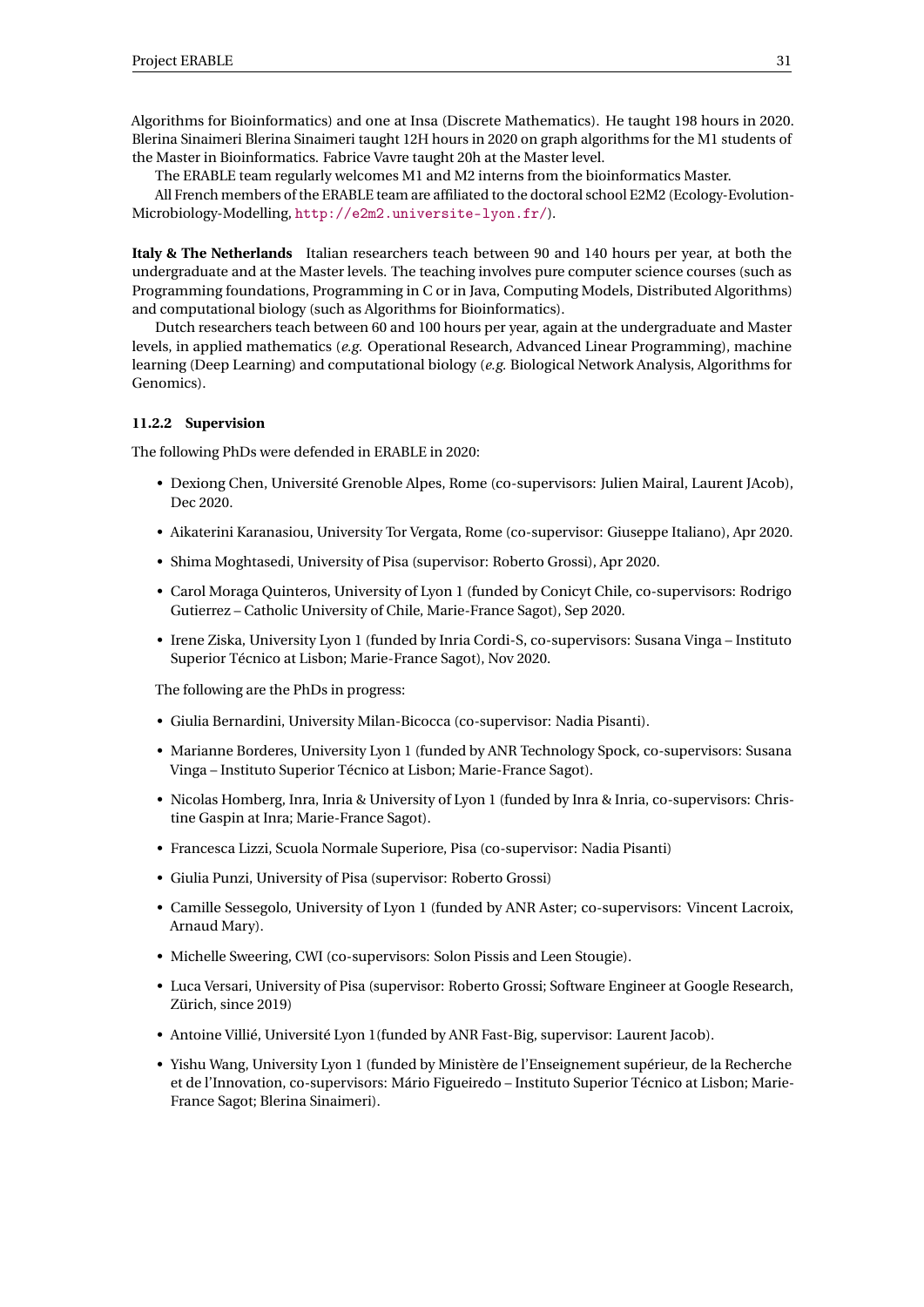## <span id="page-34-0"></span>**11.2.3 Juries**

The following are the PhD or HDR juries to which members of ERABLE participated in 2020.

- Laurent Jacob: External reviewer of the PhD of Guillaume Gautreau, supervised by Claudine Médigue and David Vallenet, Université d'Évry Val d'Essone, Mar 2020; External reviewer of the PhD of Olga Permiakova, supervised by Thomas Burger, Université Grenobles Alpes which should have taken place in Dec 2020 but was postponed to May 2021 due to the Covid-19.
- Blerina Sinaimeri: Participant in the PhD committee of Aikaterini Karanasiou, supervised by Giuseppe Italiano, University Tor Vergata, Rome, Apr 2020.
- Leen Stougie: Chair of the PhD committee of Amir Shabani, supervised by Wout Dullaert, and Gabor Maroti, Free University of Amsterdam, Jul 2020; Principal Opponent of the PhD of Alexander Birx, supervised by Yann Disser, Technical University of Darmstadt, Oct 2020; External reviewer of the PhD of Madelon de Kemp, supervised by Michel Mandjes and Neil Olver, University of Amsterdam, Dec 2020.

# <span id="page-34-1"></span>**12 Scientific production**

## <span id="page-34-2"></span>**12.1 Publications of the year**

## **International journals**

- <span id="page-34-3"></span>[1] M. Alzamel, L. A. K. Ayad, G. Bernardini, R. Grossi, C. S. Iliopoulos, N. Pisanti, S. P. Pissis and G. Rosone. 'Comparing Degenerate Strings'. In: *Fundamenta Informaticae* 175 (28th Sept. 2020), pp. 41–58. DOI: [10.3233/fi-2020-1947](https://doi.org/10.3233/fi-2020-1947). URL: <https://hal.inria.fr/hal-03085839>.
- <span id="page-34-10"></span>[2] R. Andrade, M. Doostmohammadi, J. Santos, M.-F. Sagot, N. P. Mira and S. Vinga. 'MOMO - multiobjective metabolic mixed integer optimization: application to yeast strain engineering'. In: *BMC Bioinformatics* 21.1 (Dec. 2020), pp. 1–13. DOI: [10.1186/s12859-020-3377-1](https://doi.org/10.1186/s12859-020-3377-1). URL: [https://ha](https://hal.inria.fr/hal-02490353) [l.inria.fr/hal-02490353](https://hal.inria.fr/hal-02490353).
- <span id="page-34-9"></span>[3] U. Ashraf, C. Benoit-Pilven, V. Navratil, C. Ligneau, G. Fournier, S. Munier, O. Sismeiro, J.-Y. Coppée, V. Lacroix and N. Naffakh. 'Influenza virus infection induces widespread alterations of host cell splicing'. In: *NAR Genomics and Bioinformatics* 2.4 (21st Nov. 2020). DOI: [10.1093/nargab/lqaa0](https://doi.org/10.1093/nargab/lqaa095) [95](https://doi.org/10.1093/nargab/lqaa095). URL: <https://hal.archives-ouvertes.fr/hal-03021806>.
- <span id="page-34-4"></span>[4] L. A. Ayad, G. Bernardini, R. Grossi, C. S. Iliopoulos, N. Pisanti, S. P. Pissis and G. Rosone. 'Longest property-preserved common factor: A new string-processing framework'. In: *Theoretical Computer Science* 812 (Apr. 2020), pp. 244–251. DOI: [10.1016/j.tcs.2020.02.012](https://doi.org/10.1016/j.tcs.2020.02.012). URL: [https://hal.in](https://hal.inria.fr/hal-02956135) [ria.fr/hal-02956135](https://hal.inria.fr/hal-02956135).
- <span id="page-34-5"></span>[5] A. C. Baller, M. Van Ee, M. Hoogeboom and L. Stougie. 'Complexity of inventory routing problems when routing is easy'. In: *Networks* 75.2 (2020), pp. 113–123. DOI: [10.1002/net.21908](https://doi.org/10.1002/net.21908). URL: <https://hal.inria.fr/hal-02422721>.
- <span id="page-34-6"></span>[6] A. Bénard, F. Vavre and N. Kremer. 'Stress & Symbiosis: Heads or Tails?' In: *Frontiers in Ecology and Evolution* (9th June 2020), pp. 1–9. DOI: [10.3389/fevo.2020.00167](https://doi.org/10.3389/fevo.2020.00167). URL: [https://hal-cnrs.a](https://hal-cnrs.archives-ouvertes.fr/hal-02908996) [rchives-ouvertes.fr/hal-02908996](https://hal-cnrs.archives-ouvertes.fr/hal-02908996).
- <span id="page-34-8"></span>[7] C. Benoit-Pilven, A. Besson, A. Putoux, C. Benetollo, C. Saccaro, J. Guguin, G. Sala, A. Cologne, M. Delous, G. Lesca, R. A. Padgett, A.-L. Leutenegger, V. Lacroix, P. Edery and S. Mazoyer. 'Clinical interpretation of variants identified in RNU4ATAC, a non-coding spliceosomal gene'. In: *PLoS ONE* 15.7 (6th July 2020), e0235655. DOI: [10.1371/journal.pone.0235655](https://doi.org/10.1371/journal.pone.0235655). URL: [https://www.hal](https://www.hal.inserm.fr/inserm-02915106) [.inserm.fr/inserm-02915106](https://www.hal.inserm.fr/inserm-02915106).
- <span id="page-34-7"></span>[8] G. Bernardini, H. Chen, A. Conte, R. Grossi, G. Loukides, N. Pisanti, S. P. Pissis, G. Rosone and M. Sweering. 'Combinatorial Algorithms for String Sanitization'. In: *ACM Transactions on Knowledge Discovery from Data (TKDD)* 15.1 (7th Dec. 2020), pp. 1–34. DOI: [10.1145/3418683](https://doi.org/10.1145/3418683). URL: [https:](https://hal.inria.fr/hal-03085838) [//hal.inria.fr/hal-03085838](https://hal.inria.fr/hal-03085838).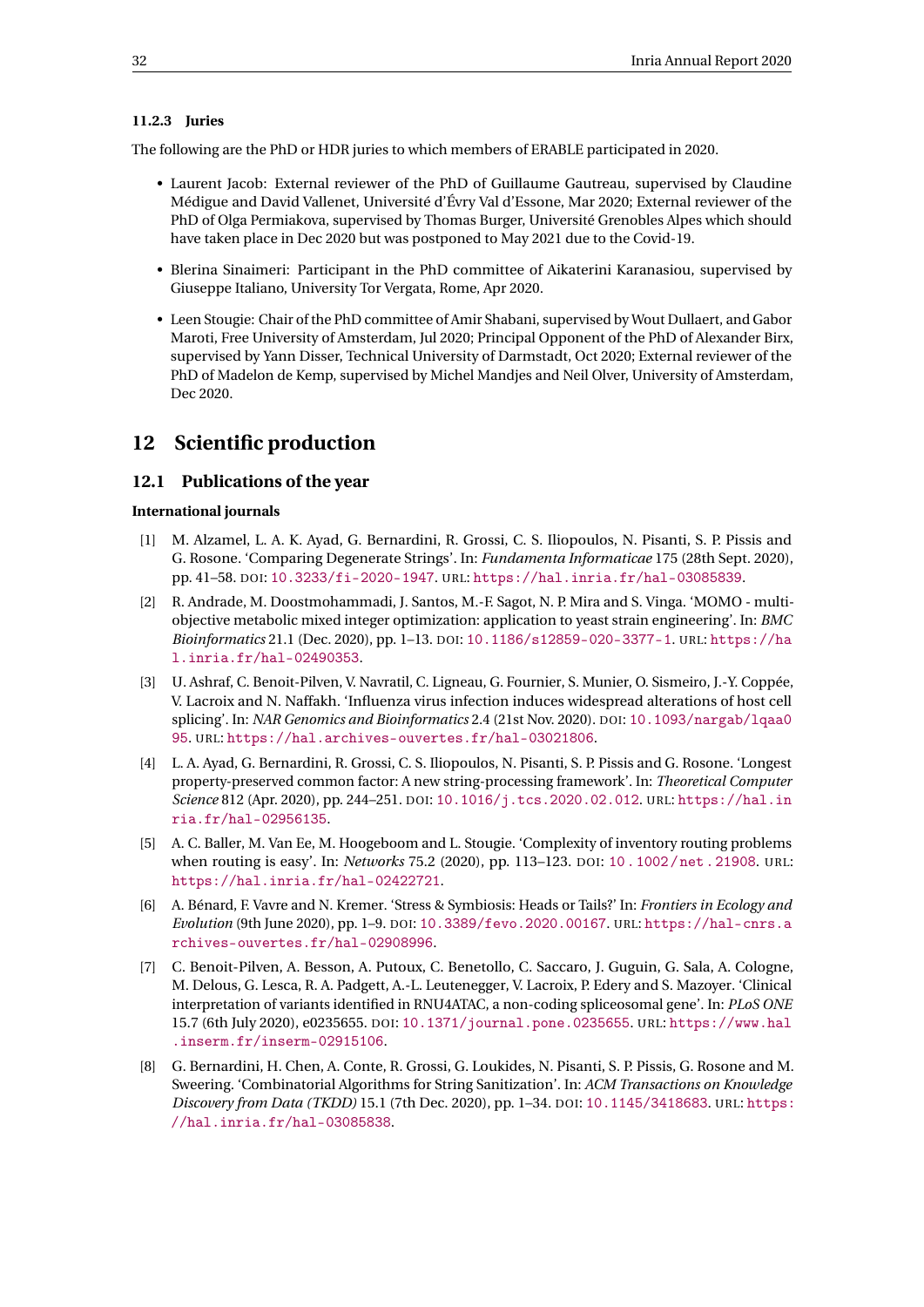- [9] M. Borderes, C. Gasc, E. Prestat, M. G. Ferrarini, S. Vinga, L. Boucinha and M.-F. Sagot. 'A comprehensive evaluation of binning methods to recover human gut microbial species from a non-redundant reference gene catalog'. In: *NAR Genomics and Bioinformatics* 3.1 (2021). DOI: [10.1093/nargab/l](https://doi.org/10.1093/nargab/lqab009) [qab009](https://doi.org/10.1093/nargab/lqab009). URL: <https://hal.inria.fr/hal-03157241>.
- <span id="page-35-7"></span>[10] T. Calamoneri, M. Gastaldello, A. Mary, M.-F. Sagot and B. Sinaimeri. 'Algorithms for the quantitative Lock/Key model of cytoplasmic incompatibility'. In: *Algorithms for Molecular Biology* (2020), pp. 1– 16. DOI: [10.1186/s13015-020-00174-1](https://doi.org/10.1186/s13015-020-00174-1). URL: <https://hal.inria.fr/hal-02917569>.
- <span id="page-35-1"></span>[11] M. Castro, C. Goubert, F. Monteiro, C. Vieira and C. M. A. Carareto. 'Homology-Free Detection of Transposable Elements Unveils Their Dynamics in Three Ecologically Distinct Rhodnius Species'. In: *Genes* 11.2 (Feb. 2020), p. 170. DOI: [10.3390/genes11020170](https://doi.org/10.3390/genes11020170). URL: [https://hal.archives](https://hal.archives-ouvertes.fr/hal-02487180)[ouvertes.fr/hal-02487180](https://hal.archives-ouvertes.fr/hal-02487180).
- <span id="page-35-2"></span>[12] F. Catez, N. Dalla-Venezia, J.-J. Diaz, B. Dubois, A. Ferrari, B. Guyot, V. Marcel, M. Ouzounova, R. M. Pommier, A. Viari and P. Mehlen. 'Actualités en recherche en oncologie : l'essentiel du 4e Symposium International 2019 du Centre de Recherche en Cancérologie de Lyon'. In: *Bulletin du Cancer* 107.1 (Jan. 2020), pp. 136–140. DOI: [10.1016/j.bulcan.2019.12.002](https://doi.org/10.1016/j.bulcan.2019.12.002). URL: [https://ha](https://hal.archives-ouvertes.fr/hal-03004269) [l.archives-ouvertes.fr/hal-03004269](https://hal.archives-ouvertes.fr/hal-03004269).
- <span id="page-35-3"></span>[13] J. Consuegra, T. Grenier, P. Baa-Puyoulet, I. Rahioui, H. Akherraz, H. Gervais, N. Parisot, P. Da Silva, H. Charles, F. Calevro and F. Leulier. 'Drosophila-associated bacteria differentially shape the nutritional requirements of their host during juvenile growth'. In: *PLoS Biology* 18.3 (20th Mar. 2020), e3000681. DOI: [10.1371/journal.pbio.3000681](https://doi.org/10.1371/journal.pbio.3000681). URL: [https://hal.archives-ouver](https://hal.archives-ouvertes.fr/hal-02919023) [tes.fr/hal-02919023](https://hal.archives-ouvertes.fr/hal-02919023).
- <span id="page-35-0"></span>[14] A. Conte, D. De Sensi, R. Grossi, A. Marino and L. Versari. 'Truly Scalable K-Truss and Max-Truss Algorithms for Community Detection in Graphs'. In: *IEEE Access* 8 (2020), pp. 139096–139109. DOI: [10.1109/ACCESS.2020.3011667](https://doi.org/10.1109/ACCESS.2020.3011667). URL: <https://hal.inria.fr/hal-02956066>.
- [15] M. G. Ferrarini, L. M. Nisimura, R. M. B. M. Girard, M. B. Alencar, M. S. I. Fragoso, C. A. Araújo-Silva, A. D. A. Veiga, A. P. R. Abud, S. C. Nardelli, R. C. Vommaro, A. M. Silber, M. France-Sagot and A. R. Ávila. 'Dichloroacetate and Pyruvate Metabolism: Pyruvate Dehydrogenase Kinases as Targets Worth Investigating for Effective Therapy of Toxoplasmosis'. In: *MSphere* 6.1 (24th Feb. 2021). DOI: [10.1128/mSphere.01002-20](https://doi.org/10.1128/mSphere.01002-20). URL: <https://hal.inria.fr/hal-03104886>.
- <span id="page-35-6"></span>[16] A. D. Genova, E. Buena-Atienza, S. Ossowski and M.-F. Sagot. 'Efficient hybrid de novo assembly of human genomes with WENGAN'. In: *Nature Biotechnology* (14th Dec. 2020). DOI: [10.1038/s4158](https://doi.org/10.1038/s41587-020-00747-w) [7-020-00747-w](https://doi.org/10.1038/s41587-020-00747-w). URL: <https://hal.inria.fr/hal-03065904>.
- <span id="page-35-8"></span>[17] L. Jacob, A. Witteveen, I. Beumer, L. Delahaye, D. Wehkamp, J. Van Den Akker, M. Snel, B. Chan, A. Floore, N. Bakx, G. Brink, C. Poncet, J. Bogaerts, M. Delorenzi, M. Piccart, E. Rutgers, F. Cardoso, T. Speed, L. Van 't Veer and A. Glas. 'Controlling technical variation amongst 6693 patient microarrays of the randomized MINDACT trial'. In: *Communications Biology* 3 (27th July 2020). DOI: [10.1038](https://doi.org/10.1038/s42003-020-1111-1) [/s42003-020-1111-1](https://doi.org/10.1038/s42003-020-1111-1). URL: <https://hal-cnrs.archives-ouvertes.fr/hal-02990043>.
- <span id="page-35-4"></span>[18] M. Kapun, M. Barrón, F. Staubach, D. Obbard, R. A. W. Wiberg, J. Vieira, C. Goubert, O. Rota-Stabelli, M. Kankare, M. Bogaerts-márquez, A. A. Haudry, L. Waidele, I. Kozeretska, E. Pasyukova, V. Loeschcke, M. Pascual, S. Serga, C. Montchamp-Moreau, J. Abbott, P. Gibert, D. Porcelli, N. Posnien, A. Sánchez-Gracia, S. Grath, É. Sucena, A. Bergland, M. P. G. Guerreiro, B. S. Onder, E. Argyridou, L. Guio, M. F. Schou, B. Deplancke, C. Vieira, M. Ritchie, B. Zwaan, E. Tauber, D. Orengo, E. Puerma, M. Aguadé, P. Schmidt, J. Parsch, A. Betancourt, T. Flatt and J. González. 'Genomic Analysis of European Drosophila melanogaster Populations Reveals Longitudinal Structure, Continent-Wide Selection, and Previously Unknown DNA Viruses'. In: *Molecular Biology and Evolution* 37.9 (1st Sept. 2020), pp. 2661–2678. DOI: [10.1093/molbev/msaa120](https://doi.org/10.1093/molbev/msaa120). URL: [https://hal.archives-ouvertes.fr/h](https://hal.archives-ouvertes.fr/hal-02957899) [al-02957899](https://hal.archives-ouvertes.fr/hal-02957899).
- <span id="page-35-5"></span>[19] V. Mérel, M. Boulesteix, M. Fablet and C. Vieira. 'Transposable elements in Drosophila'. In: *Mobile DNA* 11.1 (Dec. 2020). DOI: [10.1186/s13100-020-00213-z](https://doi.org/10.1186/s13100-020-00213-z). URL: [https://hal.archives-ouv](https://hal.archives-ouvertes.fr/hal-02957906) [ertes.fr/hal-02957906](https://hal.archives-ouvertes.fr/hal-02957906).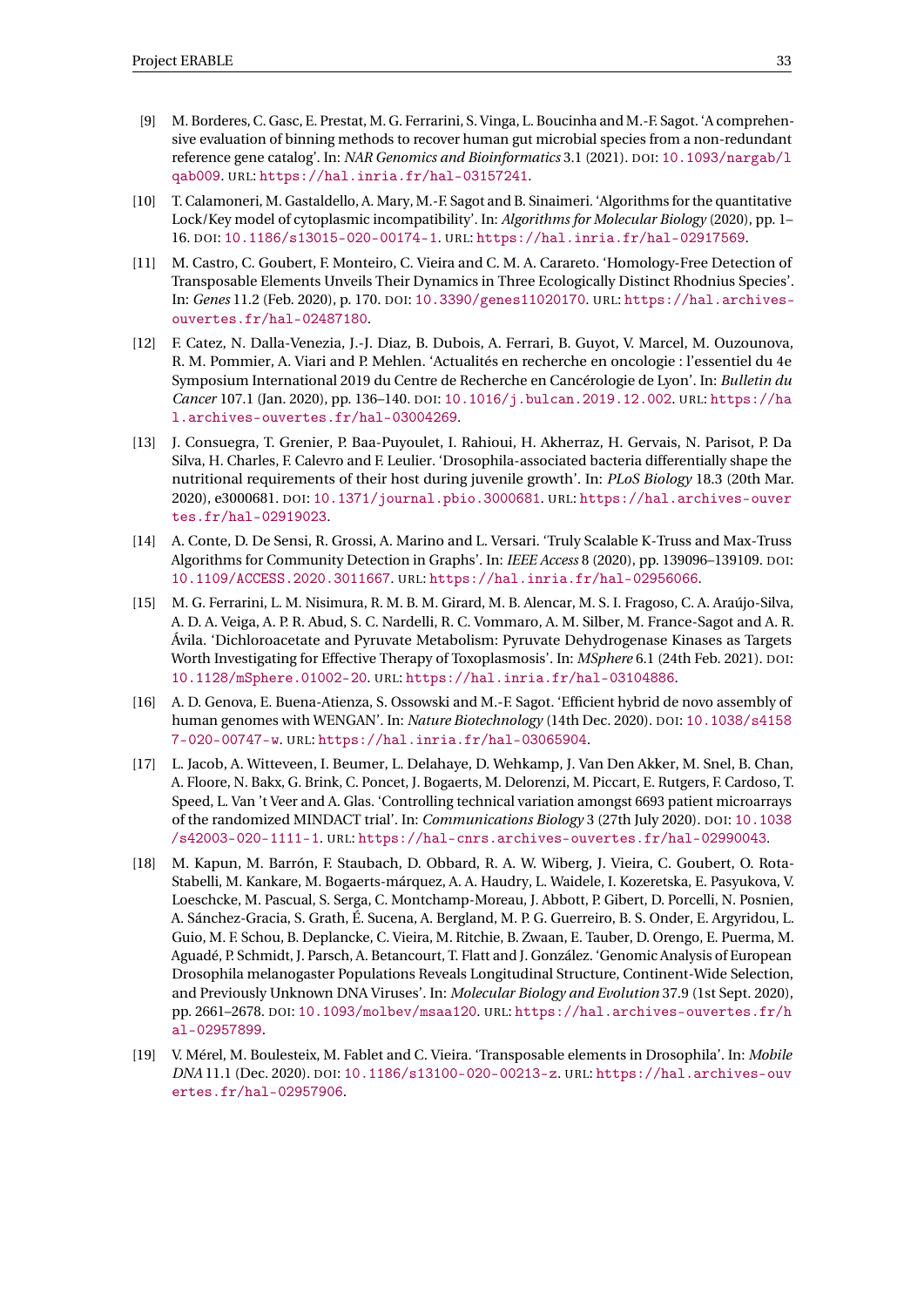- <span id="page-36-1"></span>[20] A. Monti and B. Sinaimeri. 'String factorisations with maximum or minimum dimension'. In: *Theoretical Computer Science* 842 (Nov. 2020), pp. 65–73. DOI: [10.1016/j.tcs.2020.07.029](https://doi.org/10.1016/j.tcs.2020.07.029). URL: <https://hal.inria.fr/hal-02955643>.
- <span id="page-36-2"></span>[21] M. Mourdas, N. T.-M. Dang, Y. Ogyama, N. Burlet, B. Mugat, M. Boulesteix, V. Mérel, P. Veber, J. Salces-Ortiz, D. Severac, A. Pélisson, C. Vieira, F. Sabot, M. Fablet and S. Chambeyron. 'A transposon story : from TE content to TE dynamic invasion of Drosophila genomes using the single-molecule sequencing technology from Oxford Nanopore'. In: *Cells* (2020). DOI: [10.3390/cells9081776](https://doi.org/10.3390/cells9081776). URL: <https://hal.archives-ouvertes.fr/hal-02905128>.
- <span id="page-36-8"></span>[22] S. G. Mucha, M. G. Ferrarini, C. Moraga, A. D. Genova, L. Guyon, F. Tardy, S. Rome, M.-F. Sagot and A. Zaha. 'Mycoplasma hyopneumoniae J elicits an antioxidant response and decreases the expression of ciliary genes in infected swine epithelial cells'. In: *Scientific Reports* 10.13707 (2020). DOI: [10.1038/s41598-020-70040-y](https://doi.org/10.1038/s41598-020-70040-y). URL: <https://hal.inria.fr/hal-02916844>.
- <span id="page-36-3"></span>[23] N. Prezza, N. Pisanti, M. Sciortino and G. Rosone. 'Variable-order reference-free variant discovery with the Burrows-Wheeler Transform'. In: *BMC Bioinformatics* 21.S8 (Sept. 2020). DOI: [10.1186/s](https://doi.org/10.1186/s12859-020-03586-3) [12859-020-03586-3](https://doi.org/10.1186/s12859-020-03586-3). URL: <https://hal.inria.fr/hal-02957620>.
- [24] T. Pusa, M. G. Ferrarini, R. Andrade, A. Mary, A. Marchetti-Spaccamela, L. Stougie and M.-F. Sagot. 'MOOMIN – Mathematical explOration of 'Omics data on a MetabolIc Network'. In: *Bioinformatics* 36.2 (2020), pp. 514–523. DOI: [10.1093/bioinformatics/btz584](https://doi.org/10.1093/bioinformatics/btz584). URL: [https://hal.inria.f](https://hal.inria.fr/hal-02284835) [r/hal-02284835](https://hal.inria.fr/hal-02284835).
- <span id="page-36-7"></span>[25] M. Siouda, A. D. Dujardin, L. Barbollat-Boutrand, M. Mendoza-Parra, B. Gibert, M. Ouzounova, J. Bouaoud, L. Tonon, M. Robert, J.-P. Foy, V. Lavergne, S. Manie, A. Viari, A. Puisieux, G. Ichim, H. Gronemeyer, P. Saintigny and P. Mulligan. 'CDYL2 Epigenetically Regulates MIR124 to Control NF-kB/STAT3-Dependent Breast Cancer Cell Plasticity'. In: *iScience* 23.6 (June 2020), p. 101141. DOI: [10.1016/j.isci](https://doi.org/10.1016/j.isci). URL: <https://hal.inria.fr/hal-02956108>.
- <span id="page-36-9"></span>[26] A. Van Den Broek D'Obrenan, A. Ridder, D. Roubos and L. Stougie. 'Minimizing bed occupancy variance by scheduling patients under uncertainty'. In: *European Journal of Operational Research* 286.1 (Oct. 2020), pp. 336–349. DOI: [10.1016/j.ejor.2020.03.026](https://doi.org/10.1016/j.ejor.2020.03.026). URL: [https://hal.inria](https://hal.inria.fr/hal-02971122) [.fr/hal-02971122](https://hal.inria.fr/hal-02971122).
- <span id="page-36-6"></span>[27] Y. Wang, A. Mary, M.-F. Sagot and B. Sinaimeri. 'Capybara: equivalence ClAss enumeration of coPhylogenY event-BAsed ReconciliAtions'. In: *Bioinformatics* 36.14 (15th Aug. 2020), pp. 4197– 4199. DOI: [10.1093/bioinformatics/btaa498](https://doi.org/10.1093/bioinformatics/btaa498). URL: <https://hal.inria.fr/hal-02917341>.

#### **International peer-reviewed conferences**

- <span id="page-36-4"></span>[28] V. Acuña, L. I. Soares De Lima, G. F. Italiano, L. P. Sciarria, M.-F. Sagot and B. Sinaimeri. 'A Family of Tree-Based Generators for Bubbles in Directed Graphs'. In: IWOCA 2020 - 31st International Workshop on Combinatorial Algorithms. Vol. 12126. Lecture Notes in Computer Science. Bordeaux, France, 29th May 2020, pp. 17–29. DOI: [10.1007/978-3-030-48966-3\\_2](https://doi.org/10.1007/978-3-030-48966-3_2). URL: [https://hal.in](https://hal.inria.fr/hal-02971154) [ria.fr/hal-02971154](https://hal.inria.fr/hal-02971154).
- <span id="page-36-0"></span>[29] M. Alzamel, A. Conte, S. Denzumi, R. Grossi, C. S. Iliopoulos, K. Kurita and K. Wasa. 'Finding the Anticover of a String'. In: CPM 2020 - 31st Annual Symposium on Combinatorial Pattern Matching. Vol. 161. Leibniz International Proceedings in Informatics, LIPIcs. Copenhagen, Denmark, 17th June 2020, pp. 1–11. DOI: [10.4230/LIPIcs.CPM.2020.2](https://doi.org/10.4230/LIPIcs.CPM.2020.2). URL: [https://hal.inria.fr/hal-029576](https://hal.inria.fr/hal-02957658) [58](https://hal.inria.fr/hal-02957658).
- <span id="page-36-5"></span>[30] J. A. Baaijens, L. Stougie and A. Schönhuth. 'Strain-Aware Assembly of Genomes from Mixed Samples Using Flow Variation Graphs'. In: RECOMB 2020 - 24th International Conference on Research in Computational Molecular Biology. Vol. 12074. Lecture Notes in Computer Science. Padova (Virtual), Italy, 21st Apr. 2020, pp. 221–222. DOI: [10.1007/978-3-030-45257-5\\_14](https://doi.org/10.1007/978-3-030-45257-5_14). URL: <https://hal.inria.fr/hal-02955692>.